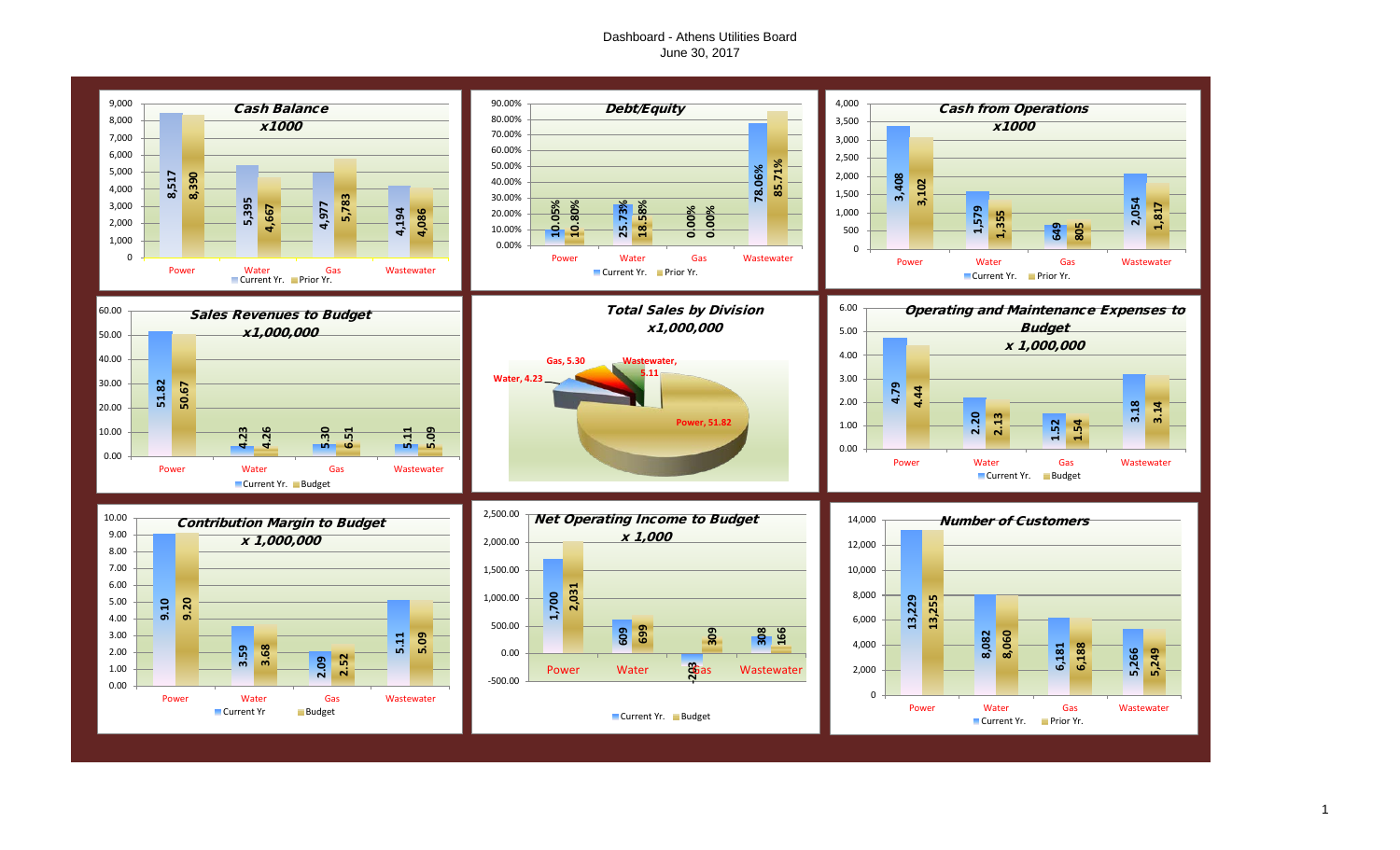#### **Athens Utilities Board Combined Balance Sheet (000 Omitted) June 30, 2017**

|                                         | June 30, 2017          | <b>Prior Year</b>      | Change             |
|-----------------------------------------|------------------------|------------------------|--------------------|
| <b>Current Assets</b>                   | \$31,214               | \$31.315               | (\$101)            |
| Long-Term Assets<br><b>Total Assets</b> | \$116,065<br>\$147.278 | \$111.168<br>\$142,483 | \$4,897<br>\$4,796 |
| <b>Current Liabilities</b>              | \$6,865                | \$6,341                | \$524              |
| Long-Term Liabilities                   | \$30.900               | \$29.847               | \$1,053            |
| <b>Net Assets</b>                       | \$109,513              | \$106.294              | \$3,219            |
| <b>Total Liabilities and Net Assets</b> | \$147,278              | \$142,483              | \$4,796            |

#### **Athens Utilities Board Combined Profit and Loss Statement (000 Omitted)**

## **June 30, 2017**

|                                       |               | YEAR-TO-DATE      |           |               | <b>CURRENT MONTH</b> |          |               | <b>BUDGET</b> |            |  |
|---------------------------------------|---------------|-------------------|-----------|---------------|----------------------|----------|---------------|---------------|------------|--|
|                                       | <b>YTD</b>    | <b>YTD</b>        | Variance  | <b>Month</b>  | Month                | Variance | Annual        | <b>YTD</b>    | Variance   |  |
|                                       | June 30, 2017 | <b>Prior Year</b> |           | June 30, 2017 | <b>Prior Year</b>    |          | <b>Budget</b> | <b>Budget</b> |            |  |
| Sales Revenue                         | \$65,869      | \$63,455          | \$2,414   | \$4,784       | \$4,989              | (\$205)  | \$63,648      | \$66,535      | (\$666)    |  |
| Cost of Goods Sold                    | \$46,563      | \$44,260          | (\$2,303) | \$3,954       | \$3,992              | \$38     | \$44,352      | \$46,043      | (\$520)    |  |
| <b>Contribution Margin</b>            | \$19,306      | \$19,195          | \$111     | \$830         | \$997                | ( \$167) | \$19,296      | \$20,492      | ( \$1,186) |  |
| Operating and Maintenance Expenses    | \$11,337      | \$10,653          | (\$685)   | \$1,019       | \$864                | (\$155)  | \$10,830      | \$11,430      | \$92       |  |
| Depreciation and Taxes Equivalents    | \$5,524       | \$5,607           | \$83      | \$469         | \$458                | (\$12)   | \$5,537       | \$5,857       | \$333      |  |
| <b>Total Operating Expenses</b>       | \$16,862      | \$16,260          | (\$602)   | \$1,488       | \$1,321              | (\$167)  | \$16,368      | \$17,287      | \$425      |  |
| <b>Net Operating Income</b>           | \$2,445       | \$2,935           | ( \$491)  | $($ \$658)    | (\$324)              | (\$334)  | \$2,928       | \$3,205       | (\$760)    |  |
| Grants, Contributions & Extraordinary | \$697         | (\$9)             | \$706     | \$283         | \$3                  | \$281    | \$1,009       | \$596         | \$101      |  |
| <b>Change in Net Assets</b>           | \$3,141       | \$2,926           | \$215     | (\$375)       | (\$322)              | (\$54)   | \$3,937       | \$3,801       | (\$659)    |  |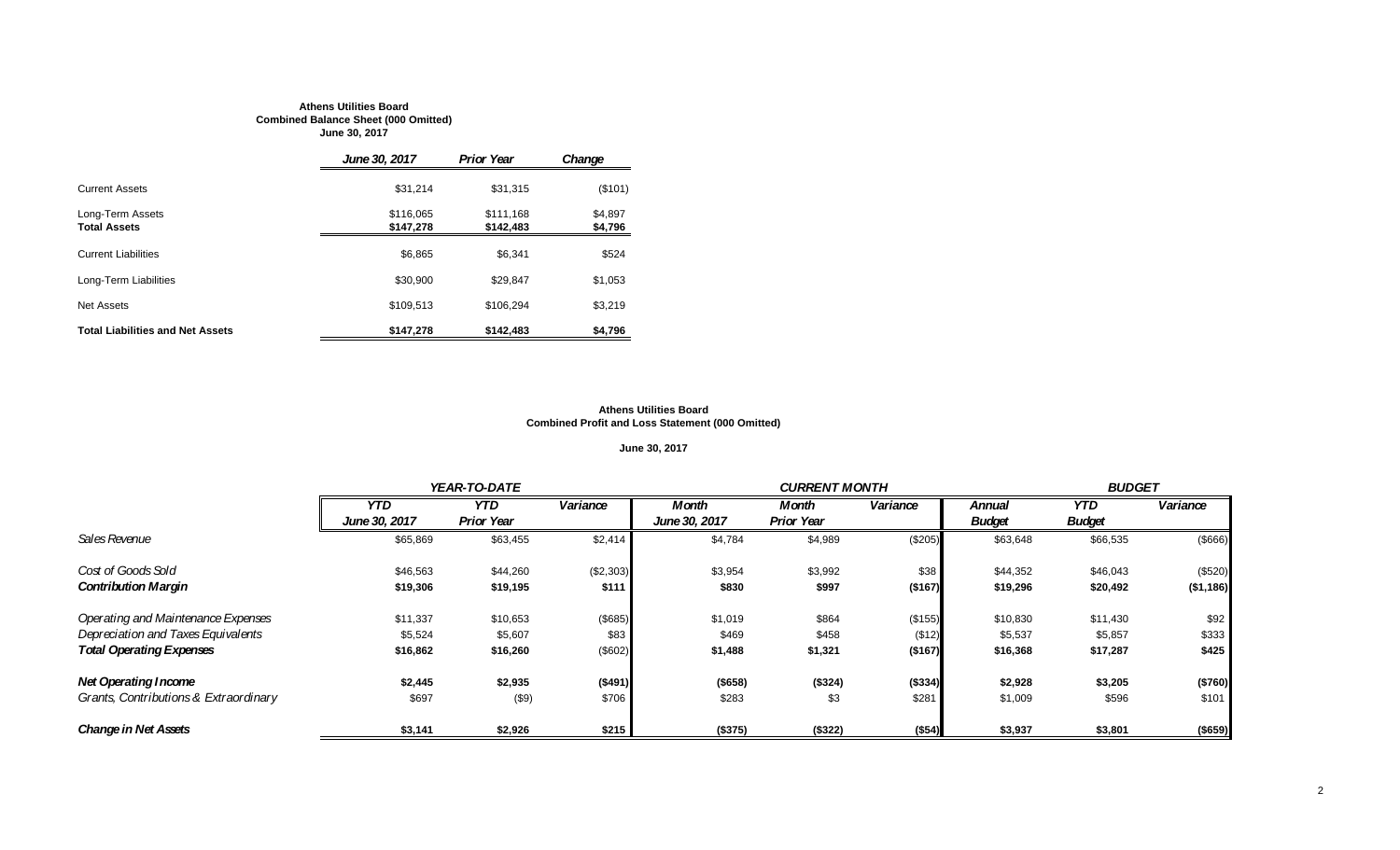#### **Athens Utilities Board Financial Statement Synopsis 6/30/2017 (000 Omitted)**

|                                             |                |              |                |           |        |                              | (000 Omitted)  |          |                |                                                                                    |             |                |                |          |                   |          |                |                      |                |                    |
|---------------------------------------------|----------------|--------------|----------------|-----------|--------|------------------------------|----------------|----------|----------------|------------------------------------------------------------------------------------|-------------|----------------|----------------|----------|-------------------|----------|----------------|----------------------|----------------|--------------------|
|                                             |                | <b>Power</b> |                |           |        | Water                        |                |          |                | Gas                                                                                |             |                |                |          | Wastewater        |          |                | <b>Total</b>         |                |                    |
|                                             | Y-T-D          | $Y-T-D$      | M-T-D          | M-T-D     | Y-T-D  | $Y-T-D$<br>Current Prior Yr. | M-T-D          | M-T-D    | Y-T-D          | $Y-T-D$<br>Current Prior Yr. Current Prior Yr. Current Prior Yr. Current Prior Yr. | M-T-D       | M-T-D          | Y-T-D          | $Y-T-D$  | M-T-D             | M-T-D    | /-T-D          | $Y-T-D$<br>Prior Yr. | M-T-D          | M-T-D<br>Prior Yr. |
|                                             | <b>Current</b> | Prior Yr.    | <b>Current</b> | Prior Yr. |        |                              |                |          |                |                                                                                    |             |                |                |          | Current Prior Yr. |          | <b>Current</b> |                      | <b>Current</b> |                    |
| Cash Balance                                | 8,517          | 8,390        |                |           | 5,395  | 4,667                        |                |          | 4,977          | 5,783                                                                              |             |                | 4,194          | 4,086    |                   |          | 23,084         | 22,925               |                |                    |
| <b>Working Capital</b>                      | 9,261          | 10,392       |                |           | 6,025  | 5,479                        |                |          | 5,211          | 6,232                                                                              |             |                | 4,993          | 5,208    |                   |          | 25,490         | 27,312               |                |                    |
| <b>Plant Assets</b>                         | 67,218         | 64,629       |                |           | 33,571 | 30,735                       |                |          | 22,872         | 21,499                                                                             |             |                | 53,467         | 53,230   |                   |          | 177,129        | 170,094              |                |                    |
| Debt                                        | 4,694          | 4,844        |                |           | 5,415  | 3,699                        |                |          | $\mathbf{0}$   | $\Omega$                                                                           |             |                | 18,011         | 18,733   |                   |          | 28,119         | 27,276               |                |                    |
| Net Assets (Net Worth)                      | 46,719         | 44,833       |                |           | 21,042 | 19,916                       |                |          | 19,479         | 19,690                                                                             |             |                | 22,166         | 21,856   |                   |          | 109,405        | 106,294              |                |                    |
| <b>Cash from Operations</b>                 | 3,408          | 3,102        | 642            | 974       | 1,579  | 1,355                        | 154            | 43       | 649            | 805                                                                                | 493         | (143)          | 2,054          | 1,817    | 208               | (13)     | 7,689          | 7,079                | 1,498          | 861                |
| <b>Net Pension Liability</b>                | 1,936          | 1,692        |                |           | 554    | 465                          |                |          | 417            | 351                                                                                |             |                | 599            | 577      |                   |          | 3,505          | 3,086                |                |                    |
| Principal Paid on Debt {Lease Included} (1) | 151            | 467          | $\overline{0}$ | $\Omega$  | 178    | 167                          | 7 <sup>1</sup> |          | $\overline{0}$ | $\Omega$                                                                           | $\mathbf 0$ | $\overline{0}$ | 704            | 706      | 11                | 10       | 1,033          | 1,340                | 18             | 17                 |
| <b>New Debt-YTD</b>                         | $\overline{0}$ | $\mathbf 0$  | $\mathbf 0$    | - 0       | 1,824  | 239                          | 653            | $\Omega$ | $\mathbf{0}$   | $\mathbf{0}$                                                                       | $\mathbf 0$ | $\Omega$       | $\mathbf 0$    | $\Omega$ | $\overline{0}$    | $\Omega$ | 1,824          | 239                  | 653            | $\sim$             |
| <b>Cash Invested in Plant</b>               | 3,139          | 2,221        | 195            | 148       | 3,013  | 776                          | 63             | 48       | 1,446          | 5,287                                                                              | 816         | 478            | 1,244          | 1,487    | 249               | 178      | 8,843          | 9,770                | 1,322          | 852                |
| <b>Cash Flow</b>                            | 127            | 349          | 447            | 826       | 728    | 564                          | 900            | (13)     | (805)          | (4, 442)                                                                           | (331)       | (620)          | 108            | (377)    | (51)              | (202)    | 158            | (3,906)              | 965            | (9)                |
| Sales                                       | 51,820         | 49,244       | 3,784          | 4,009     | 4,235  | 4,213                        | 365            | 376      | 5,296          | 5,492                                                                              | 256         | 229            | 5,115          | 5,199    | 437               | 436      | 66,465         | 64,148               | 4,842          | 5,050              |
| Cost of Goods Sold {COGS}                   | 42,717         | 40,513       | 3,724          | 3,791     | 642    | 584                          | 54             | 55       | 3,204          | 3,162                                                                              | 176         | 146            |                |          |                   |          | 46,563         | 44,260               | 3,954          | 3,992              |
| O&M Expenses-YTD {minus COGS}               | 7,381          | 7,083        | 658            | 605       | 2,901  | 2,810                        | 275            | 220      | 2,292          | 2,139                                                                              | 195         | 163            | 4,630          | 4,757    | 400               | 381      | 17,205         | 16,788               | 1,528          | 1,370              |
| <b>Net Operating Income</b>                 | 1,700          | 1,651        | (599)          | (385)     | 609    | 733                          | 30             | 95       | (203)          | 195                                                                                | (114)       | (78)           | 308            | 357      | 22                | 44       | 2,414          | 2,935                | (661)          | (324)              |
| <b>Interest on Debt</b>                     | 40             | 16           | 3              |           | 92     | 93                           | 8              |          | 0              | $\Omega$                                                                           | $\mathbf 0$ | $\Omega$       | 187            | 100      | 16                | 12       | 320            | 210                  | 27             | 20                 |
| Variable Rate Debt Interest Rate            | 0.94%          | 0.53%        |                |           | 1.06%  | 0.68%                        |                |          |                |                                                                                    |             |                | 0.94%          | 0.53%    |                   |          |                |                      |                |                    |
| Grants, Contributions, Extraordinary        | 186            | 28           | 128            | -3        | 517    | (77)                         | 163            | $\Omega$ | (8)            | 40                                                                                 | (9)         | $\overline{0}$ | $\overline{2}$ | $\Omega$ | $\overline{0}$    | $\Omega$ | 697            | (9)                  | 283            | 3                  |
| Net Income                                  | 1,886          | 1,679        | (470)          | (383)     | 1,126  | 656                          | 193            | 95       | (212)          | 235                                                                                | (123)       | (78)           | 310            | 357      | 22                | 44       | 3,111          | 2,926                | (378)          | (322)              |
| <b># Customers</b>                          | 13,229         | 13,255       |                |           | 8,082  | 8,060                        |                |          | 6,181          | 6,188                                                                              |             |                | 5,266          | 5,249    |                   |          | 32,758         | 32,752               |                |                    |
| Sales Volume                                | 630,832        | 601,892      | 52,876         | 49,787    | 9,118  | 9,115                        | 764            | 824      | 6,726          | 7,143                                                                              | 307         | 323            | 4,336          | 4,353    | 366               | 372      |                |                      |                |                    |
| Revenue per Unit Sold (2)                   | 0.082          | 0.082        | 0.072          | 0.081     | 0.46   | 0.46                         | 0.48           | 0.46     | 0.79           | 0.77                                                                               | 0.83        | 0.71           | 1.18           | 1.19     | 1.19              | 1.17     |                |                      |                |                    |
| Natural Gas Market Price (Dth)              |                |              |                |           |        |                              |                |          |                |                                                                                    | 3.24        | 2.17           |                |          |                   |          |                |                      |                |                    |
| <b>Natural Gas Total Unit Cost (Dth)</b>    |                |              |                |           |        |                              |                |          | 4.62           | 4.19                                                                               | 5.59        | 3.97           |                |          |                   |          |                |                      |                |                    |
| <b>Full Time Equivalent Employees</b>       | 58.48          | 56.49        | 59.98          | 57.05     | 15.32  | 14.91                        | 14.77          | 14.69    | 9.52           | 9.58                                                                               | 9.61        | 9.74           | 20.06          | 20.69    | 19.20             | 20.32    | 103.38         | 101.67               | 103.56         | 101.8              |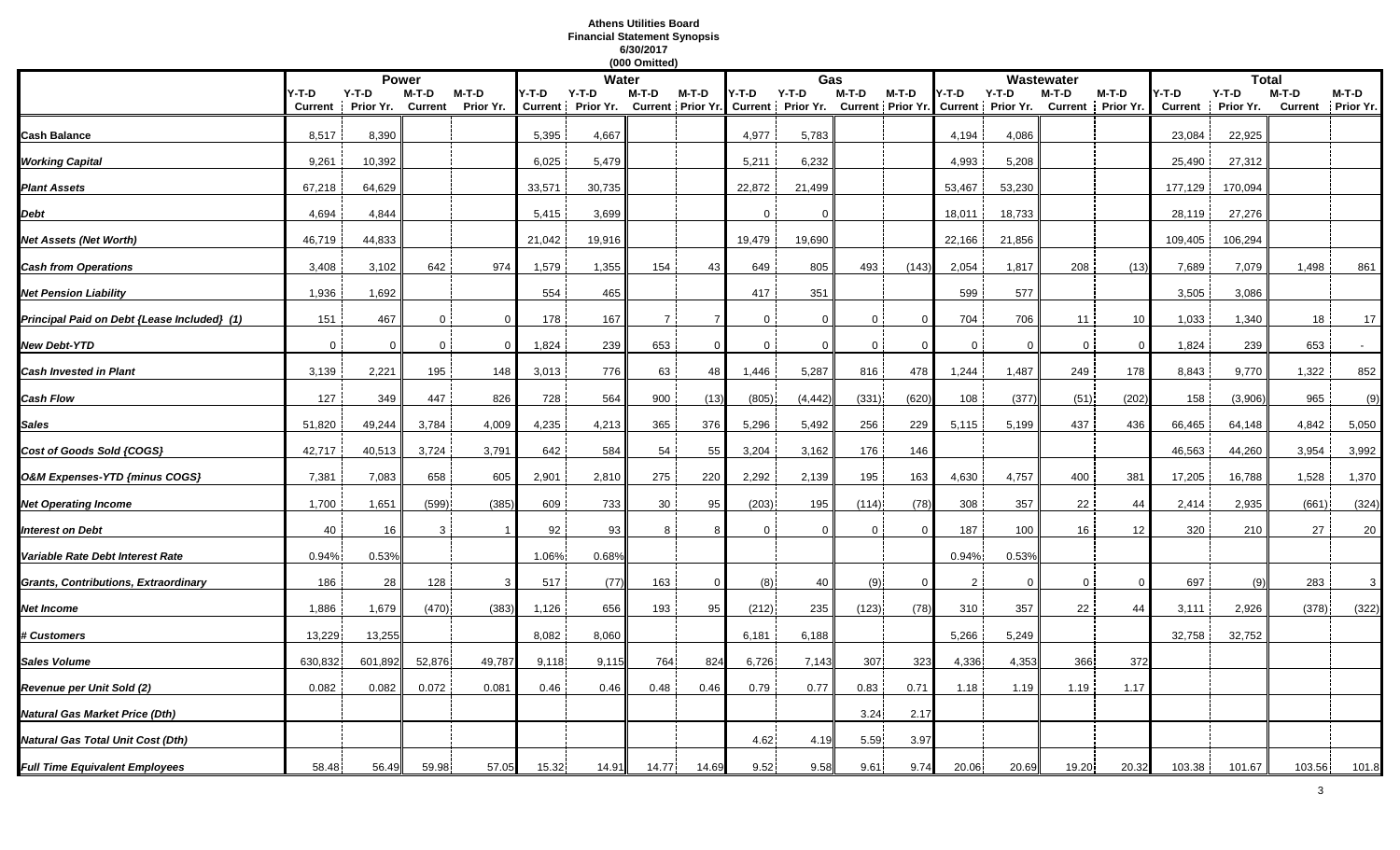## **ATHENS UTILITIES BOARD POWER DIVISION BALANCE SHEET June 30, 2017**

|      |                       |                   |                   |                                                |                        |                  | Change        |
|------|-----------------------|-------------------|-------------------|------------------------------------------------|------------------------|------------------|---------------|
|      | <b>Current Period</b> | <b>Prior Year</b> | Change from       |                                                | <b>Current Period</b>  | Prior            | from prior    |
|      | June 30, 2017         |                   | <b>Prior Year</b> |                                                | June 30, 2017          | <b>Month</b>     | <b>Month</b>  |
|      |                       |                   |                   | Assets:                                        |                        |                  |               |
|      | 8,516,882.80          | 8,389,793.37      | 127.089.43        | Cash and Cash Equivalents                      | 8,516,882.80           | 8,070,358.42     | 446,524.38    |
|      | 0.00                  | 0.00              | 0.00              | <b>Bond Funds Available</b>                    | 0.00                   | 0.00             | 0.00          |
|      | 2,659,904.32          | 3,177,759.07      | (517, 854.75)     | <b>Customer Receivables</b>                    | 2,659,904.32           | 2,865,114.95     | (205, 210.63) |
|      | 0.00                  | 0.00              | 0.00              | Due from (to) Other Divisions                  | 0.00                   | 0.00             | 0.00          |
|      | 201,876.48            | 157,281.66        | 44,594.82         | <b>Other Receivables</b>                       | 201,876.48             | 383,516.49       | (181, 640.01) |
|      | 241,859.42            | 237,648.88        | 4,210.54          | <b>Prepaid Expenses</b>                        | 241,859.42             | 31,325.92        | 210,533.50    |
|      | 1,147,359.55          | 1,095,322.82      | 52,036.73         | <b>Unbilled Revenues</b>                       | 1,147,359.55           | 1,095,322.82     | 52,036.73     |
|      | 1,447,817.84          | 1,413,005.78      | 34,812.06         | Materials and Supplies Inventory               | 1,447,817.84           | 1,443,748.91     | 4,068.93      |
|      | 14,215,700.41         | 14,470,811.58     | (255, 111.17)     | <b>Total Current Assets</b>                    | 14,215,700.41          | 13,889,387.51    | 326,312.90    |
|      | 0.00                  | 0.00              | 0.00              | <b>Unamortized Debt Expense</b>                | 0.00                   | 0.00             | 0.00          |
|      | 0.00                  | 0.00              | 0.00              | TVA Heat Pump Loans Receivable                 | 0.00                   | 0.00             | 0.00          |
|      | 1,460,281.21          | 1,282,786.39      | 177,494.82        | <b>Deferred Pension Outflows</b>               | 1,460,281.21           | 1,150,215.20     | 310,066.01    |
|      | 67,218,214.88         | 64,629,390.92     | 2,588,823.96      | <b>Electric Utility Plant, at Cost</b>         | 67,218,214.88          | 67,022,838.36    | 195,376.52    |
|      | (24, 238, 911.20)     | (23, 216, 389.39) | (1,022,521.81)    | Less: Accumulated Depreciation                 | (24, 238, 911.20)      | (24,073,674.62)  | (165, 236.58) |
|      | 42,979,303.68         | 41,413,001.53     | 1,566,302.15      | <b>Net Electric Utility Plant</b>              | 42,979,303.68          | 42,949,163.74    | 30,139.94     |
|      | 44,439,584.89         | 42,695,787.92     | 1,743,796.97      | <b>Total Long Term Assets</b>                  | 44,439,584.89          | 44,099,378.94    | 340,205.95    |
|      | 58,655,285.30<br>- \$ | 57,166,599.50 \$  | 1,488,685.80      | <b>Total Assets</b>                            | 58,655,285.30 \$<br>\$ | 57,988,766.45 \$ | 666,518.85    |
|      |                       |                   |                   | <b>Liabilities and Retained Earnings:</b>      |                        |                  |               |
|      | 4,061,855.86          | 4,527,843.57      | (465, 987.71)     | <b>Accounts Payable</b>                        | 4,061,855.86           | 3,301,701.31     | 760,154.55    |
|      | 406,940.00            | 362,380.00        | 44,560.00         | <b>Customer Deposits</b>                       | 406,940.00             | 403,240.00       | 3,700.00      |
|      | 0.00                  | 0.00              | 0.00              | Deferred Income                                | 0.00                   | 0.00             | 0.00          |
|      | 486,312.83            | 470,985.85        | 15,326.98         | <b>Other Current Liabilities</b>               | 486,312.83             | 464,880.58       | 21,432.25     |
|      | 4,955,108.69          | 5,361,209.42      | (406, 100.73)     | <b>Total Current Liabilities</b>               | 4,955,108.69           | 4,169,821.89     | 785,286.80    |
|      | 0.00                  | 0.00              | 0.00              | <b>Bonds Payable</b>                           | 0.00                   | 0.00             | 0.00          |
|      | 0.00                  | 0.00              | 0.00              | Long-Term Leases Payable                       | 0.00                   | 0.00             | 0.00          |
|      | 4.693.896.63          | 4,844,060.31      | (150, 163.68)     | Notes Payable                                  | 4,693,896.63           | 4,693,896.63     | 0.00          |
|      | 1,935,539.26          | 1,691,895.73      | 243,643.53        | <b>Net Pension Liability</b>                   | 1,935,539.26           | 1,499,293.26     | 436,246.00    |
|      | 352,156.51            | 436,760.23        | (84,603.72)       | <b>Deferred Pension Inflows</b>                | 352,156.51             | 436,760.23       | (84,603.72)   |
|      | 0.00                  | 0.00              | 0.00              | TVA Advances, Energy Right Loans               | 0.00                   | 0.00             | 0.00          |
|      | 6,981,592.40          | 6,972,716.27      | 8,876.13          | <b>Total Long Term Liabilities</b>             | 6,981,592.40           | 6,629,950.12     | 351,642.28    |
|      | 46,718,584.21         | 44,832,673.81     | 1,885,910.40      | <b>Net Position</b>                            | 46,718,584.21          | 47,188,994.44    | (470, 410.23) |
| - \$ | 58,655,285.30 \$      | 57,166,599.50 \$  | 1.488.685.80      | <b>Total Liabilities and Retained Earnings</b> | 58,655,285.30<br>\$.   | 57,988,766.45 \$ | 666,518.85    |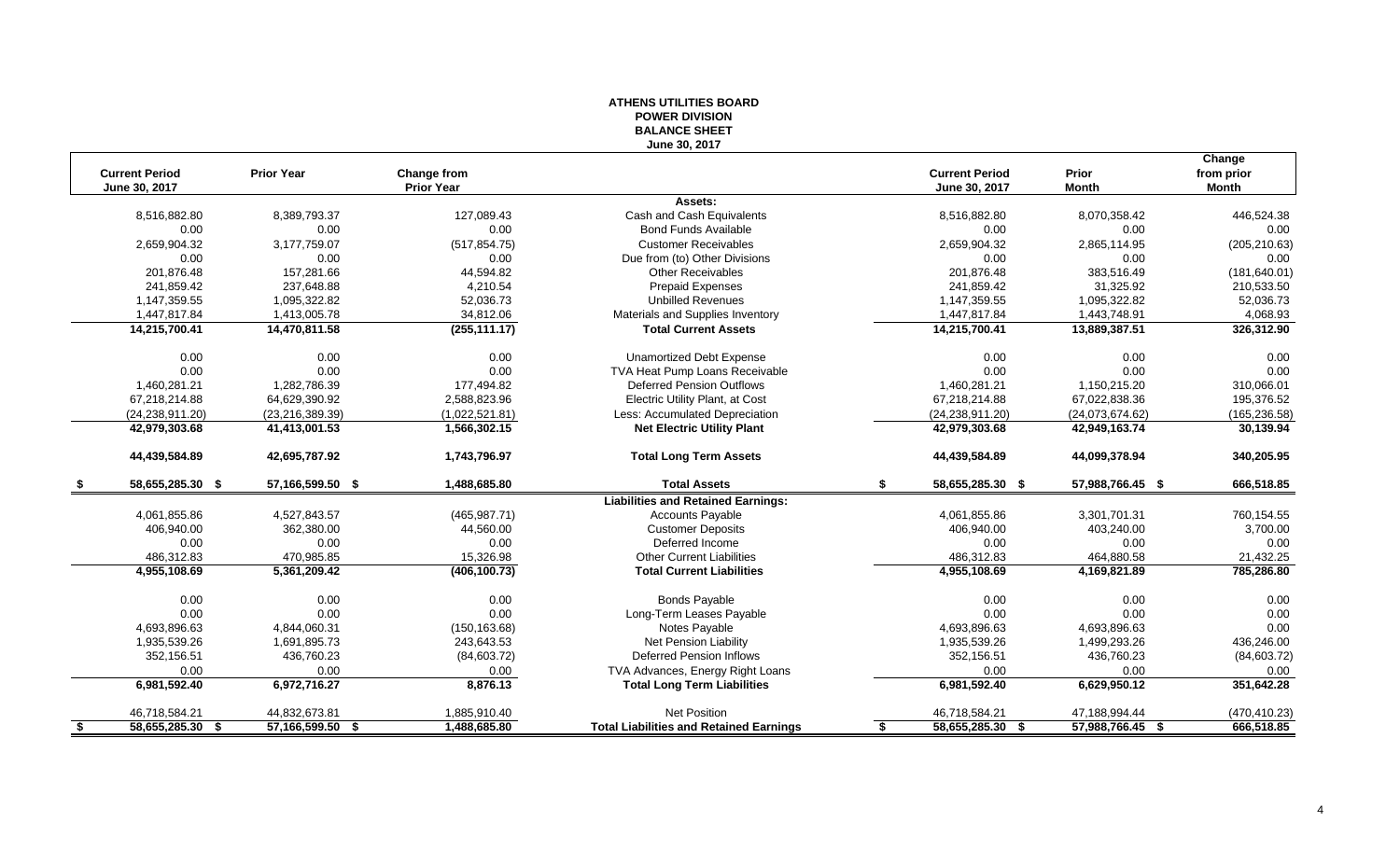|      |                               |                                   |                                        | Aultiis Vulluts Dvaru<br><b>Profit and Loss Statement - Power</b>      |                             |                                              |                                        |
|------|-------------------------------|-----------------------------------|----------------------------------------|------------------------------------------------------------------------|-----------------------------|----------------------------------------------|----------------------------------------|
|      | Year-to-Date<br>June 30, 2017 | Year-to-Date<br><b>Prior Year</b> | Variance<br>Favorable<br>(Unfavorable) | June 30, 2017<br><b>Description</b>                                    | Current<br><b>Month</b>     | <b>Current</b><br>Month<br><b>Prior Year</b> | Variance<br>Favorable<br>(Unfavorable) |
|      |                               |                                   |                                        | <b>REVENUE:</b>                                                        | <b>June 30, 2017</b>        |                                              |                                        |
|      | 15,720,718.65                 | 14,911,638.50                     | 809,080.15                             | <b>Residential Sales</b>                                               | 1,186,328.93                | 1,055,430.03                                 | 130,898.90                             |
|      | 4,092,365.75                  | 3,968,261.64                      | 124,104.11                             | <b>Small Commercial Sales</b>                                          | 335,366.90                  | 334,063.68                                   | 1,303.22                               |
|      | 30,262,391.15                 | 28,747,280.08                     | 1,515,111.07                           | Large Commercial Sales                                                 | 2,119,575.42                | 2,499,375.18                                 | (379, 799.76)                          |
|      | 418,881.02                    | 413,118.82                        | 5,762.20                               | Street and Athletic Lighting                                           | 39,894.04                   | 32,294.35                                    | 7,599.69                               |
|      | 582,272.95                    | 546,465.23                        | 35,807.72                              | Outdoor Lighting                                                       | 49,291.48                   | 47,672.76                                    | 1,618.72                               |
|      | 742,948.71                    | 656,925.47                        | 86,023.24                              | <b>Revenue from Fees</b>                                               | 53,302.94                   | 40,161.25                                    | 13,141.69                              |
|      | 51,819,578.23                 | 49,243,689.74                     | 2,575,888.49                           | <b>Total Revenue</b>                                                   | 3,783,759.71                | 4,008,997.25                                 | (225, 237.54)                          |
|      | 42,716,690.55                 | 40,513,354.80                     | (2,203,335.75)                         | Power Costs                                                            | 3,724,280.14                | 3,790,653.40                                 | 66,373.26                              |
|      | 9,102,887.68                  | 8,730,334.94                      | 372,552.74                             | <b>Contribution Margin</b>                                             | 59,479.57                   | 218,343.85                                   | (158, 864.28)                          |
|      |                               |                                   |                                        | <b>OPERATING EXPENSES:</b>                                             |                             |                                              |                                        |
|      | 1,732.34                      | 418.25                            | (1,314.09)                             | <b>Transmission Expense</b>                                            | 144.84                      | 119.50                                       | (25.34)                                |
|      | 959,367.25                    | 902,149.70                        | (57, 217.55)                           | <b>Distribution Expense</b>                                            | 87,261.78                   | 87,956.38                                    | 694.60                                 |
|      | 723,977.02                    | 698,769.91                        | (25, 207.11)                           | Customer Service and Customer Acct. Expense                            | 64,627.12                   | 54,361.91                                    | (10, 265.21)                           |
|      | 1,789,341.96                  | 1,664,816.41                      | (124, 525.55)                          | Administrative and General Expenses                                    | 159,486.55                  | 136,365.16                                   | (23, 121.39)                           |
|      | 3,474,418.57                  | 3,266,154.27                      | (208, 264.30)                          | <b>Total operating expenses</b><br><b>Maintenance Expenses</b>         | 311,520.29                  | 278,802.95                                   | (32,717.34)                            |
|      | 99.14                         | 0.00                              | (99.14)                                | <b>Transmission Expense</b>                                            | 0.00                        | 0.00                                         | 0.00                                   |
|      | 1,275,828.50                  | 1,149,763.80                      | (126,064.70)                           | <b>Distribution Expense</b>                                            | 118,045.27                  | 107,163.51                                   | (10,881.76)                            |
|      | 34,745.10                     | 51,839.32                         | 17,094.22                              | Administrative and General Expense                                     | 4,336.61                    | 4,183.93                                     | (152.68)                               |
|      | 1,310,672.74                  | 1,201,603.12                      | (109,069.62)                           | <b>Total Maintenance Expenses</b>                                      | 122,381.88                  | 111,347.44                                   | (11, 034.44)                           |
|      |                               |                                   |                                        | <b>Other Operating Expense</b>                                         |                             |                                              |                                        |
|      | 1,647,535.52                  | 1,667,536.80                      | 20,001.28                              | <b>Depreciation Expense</b>                                            | 145,309.91                  | 135,922.73                                   | (9, 387.18)                            |
|      | 948,285.96                    | 947,284.37                        | (1,001.59)                             | <b>Tax Equivalents</b>                                                 | 78,718.50                   | 79,329.16                                    | 610.66                                 |
|      | 2.595.821.48                  | 2.614.821.17                      | 18,999.69                              | <b>Total Other Operating Expenses</b>                                  | 224,028.41                  | 215.251.89                                   | (8, 776.52)                            |
|      | 50,097,603.34                 | 47,595,933.36                     | (2,501,669.98)                         | <b>Total Operating and Maintenance Expenses</b>                        | 4,382,210.72                | 4,396,055.68                                 | 13,844.96                              |
|      | 1,721,974.89                  | 1,647,756.38                      | 74,218.51                              | <b>Operating Income</b>                                                | (598, 451.01)               | (387,058.43)                                 | (211, 392.58)                          |
|      | 38,287.95                     | 50,652.31                         | (12, 364.36)                           | Other Income                                                           | 3,324.45                    | 3,030.83                                     | 293.62                                 |
|      | 1,760,262.84                  | 1,698,408.69                      | 61,854.15                              | <b>Total Income</b>                                                    | (595, 126.56)               | (384, 027.60)                                | (211,098.96)                           |
|      | 20,195.38                     | 31,375.99                         | 11,180.61                              | Miscellaneous Income Deductions                                        | 520.34                      | 511.18                                       | (9.16)                                 |
|      | 1,740,067.46                  | 1,667,032.70                      | 73,034.76                              | <b>Net Income Before Debt Expenses</b>                                 | (595, 646.90)               | (384, 538.78)                                | (211, 108.12)                          |
|      |                               |                                   |                                        | <b>DEBT RELATED EXPENSES:</b>                                          |                             |                                              |                                        |
|      | 0.00                          | 0.00                              | 0.00                                   | Amortization of Debt Related Expenses                                  | 0.00                        | 0.00                                         | 0.00                                   |
|      | 39,927.00<br>39,927.00        | 16,075.41<br>16,075.41            | (23, 851.59)<br>(23, 851.59)           | <b>Interest Expense</b><br><b>Total debt related expenses</b>          | 3,225.75<br>3,225.75        | 599.10<br>599.10                             | (2,626.65)<br>(2,626.65)               |
|      |                               |                                   |                                        |                                                                        |                             |                                              |                                        |
|      | 1,700,140.46<br>185,769.94    | 1,650,957.29<br>27,948.20         | 49,183.17<br>157,821.74                | Net Income before Extraordinary Exp.<br>Extraordinary Income (Expense) | (598, 872.65)<br>128,462.42 | (385, 137.88)<br>2,567.70                    | (213, 734.77)<br>125,894.72            |
|      | 1,885,910.40                  | 1,678,905.49 \$                   | 207,004.91                             | <b>CHANGE IN NET ASSETS</b>                                            |                             | $(382,570.18)$ \$                            | (87, 840.05)                           |
| - \$ |                               |                                   |                                        |                                                                        | (470,410.23)                |                                              |                                        |

# **Athens Utilities Board**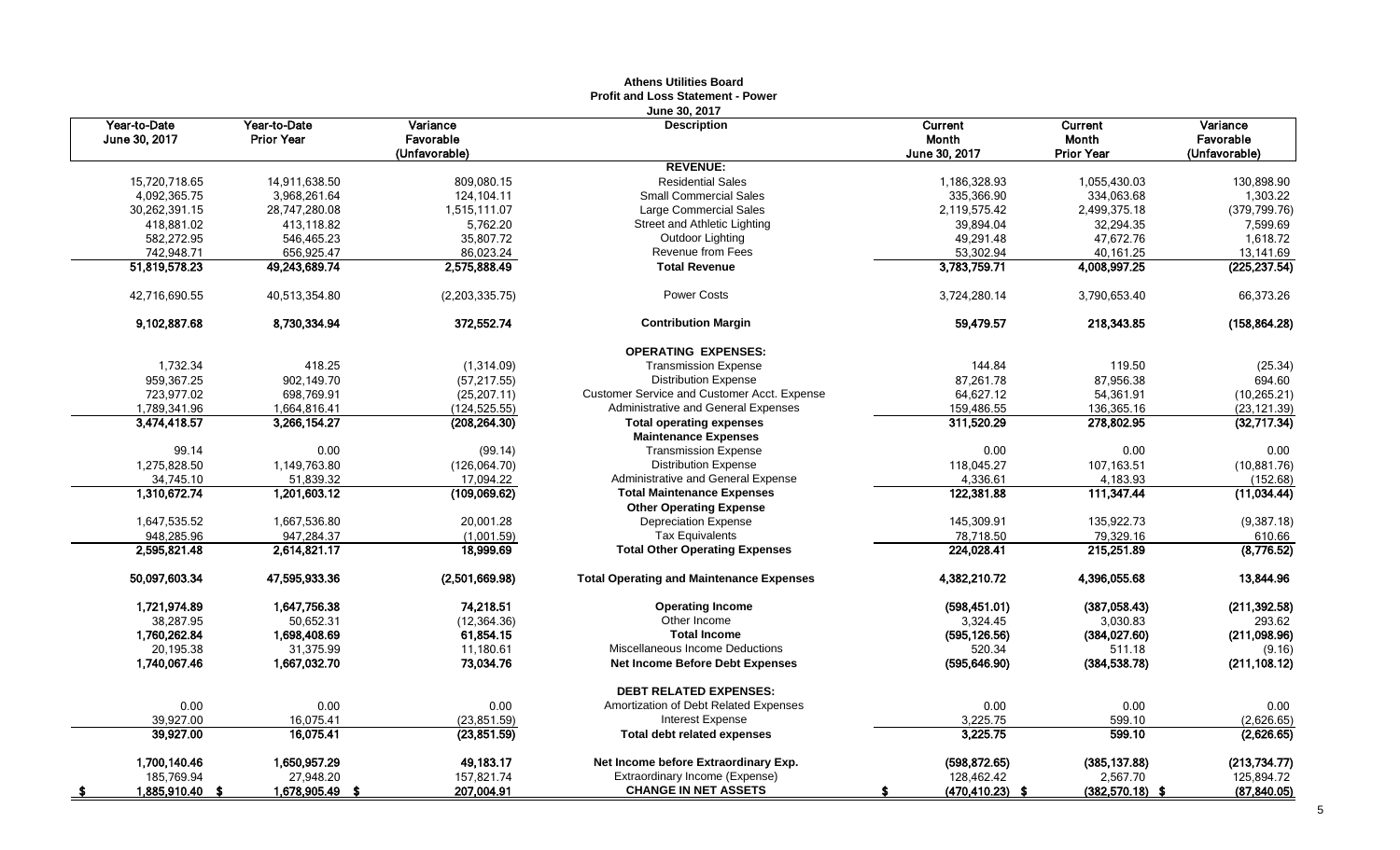|                               |                               |                              | Athens Utilities Board<br><b>Budget Comparison - Power</b>              |                                       |                                 |                           |
|-------------------------------|-------------------------------|------------------------------|-------------------------------------------------------------------------|---------------------------------------|---------------------------------|---------------------------|
| Year-to-Date<br>June 30, 2017 | Year-to-Date<br><b>Budget</b> | $Y-T-D$<br>Variance          | June 30, 2017<br><b>Description</b>                                     | <b>Current Month</b><br>June 30, 2017 | <b>Monthly</b><br><b>Budget</b> | <b>Budget</b><br>Variance |
|                               |                               |                              | <b>REVENUE:</b>                                                         |                                       |                                 |                           |
| 15,720,718.65                 | 16,000,000.00                 | (279, 281.35)                | <b>Residential Sales</b>                                                | 1,186,328.93                          | 1,128,725.84                    | 57,603.09                 |
| 4,092,365.75                  | 4,100,000.00                  | (7,634.25)                   | <b>Small Commercial Sales</b>                                           | 335,366.90                            | 347,791.88                      | (12, 424.98)              |
| 30,262,391.15                 | 29,000,000.00                 | 1,262,391.15                 | Large Commercial Sales                                                  | 2,119,575.42                          | 2,543,848.52                    | (424, 273.10)             |
| 418,881.02                    | 445,000.00                    | (26, 118.98)                 | Street and Athletic Lighting                                            | 39,894.04                             | 37,601.38                       | 2,292.66                  |
| 582,272.95                    | 512,000.00                    | 70,272.95                    | Outdoor Lighting                                                        | 49,291.48                             | 44,000.00                       | 5,291.48                  |
| 742,948.71                    | 615,000.00                    | 127,948.71                   | Revenue from Fees                                                       | 53,302.94                             | 51,250.00                       | 2,052.94                  |
| 51,819,578.23                 | 50,672,000.00                 | 1,147,578.23                 | <b>Total Revenue</b>                                                    | 3,783,759.71                          | 4,153,217.62                    | (369, 457.91)             |
| 42,716,690.55                 | 41,472,225.00                 | (1,244,465.55)               | <b>Power Costs</b>                                                      | 3,724,280.14                          | 3,814,829.88                    | 90,549.74                 |
| 9,102,887.68                  | 9,199,775.00                  | (96, 887.32)                 | <b>Contribution Margin</b><br><b>OPERATING EXPENSES:</b>                | 59,479.57                             | 338,387.74                      | (278,908.17)              |
| 1,732.34                      | 0.00                          | (1,732.34)                   | <b>Transmission Expense</b>                                             | 144.84                                | 0.00                            | (144.84)                  |
| 959,367.25                    | 884,182.02                    | (75, 185.23)                 | <b>Distribution Expense</b>                                             | 87,261.78                             | 88,269.23                       | 1,007.45                  |
| 723,977.02                    | 700,256.56                    | (23, 720.46)                 | Customer Service and Customer Acct. Expense                             | 64,627.12                             | 58,412.94                       | (6,214.18)                |
| 1,789,341.96                  | 1,549,999.85                  | (239, 342.11)                | Administrative and General Expenses                                     | 159,486.55                            | 143,028.00                      | (16, 458.55)              |
| 3,474,418.57                  | 3,134,438.42                  | (339, 980.15)                | <b>Total operating expenses</b>                                         | 311,520.29                            | 289,710.16                      | (21, 810.13)              |
|                               |                               |                              | <b>Maintenance Expenses</b>                                             |                                       |                                 |                           |
| 99.14                         | 0.00                          | (99.14)                      | <b>Transmission Expense</b>                                             | 0.00                                  | 0.00                            | 0.00                      |
| 1,275,828.50                  | 1,247,018.65                  | (28, 809.85)                 | <b>Distribution Expense</b>                                             | 118,045.27                            | 156,060.67                      | 38,015.40                 |
| 34,745.10                     | 61,121.71                     | 26,376.61                    | Administrative and General Expense                                      | 4,336.61                              | 4,254.32                        | (82.29)                   |
| 1,310,672.74                  | 1,308,140.36                  | (2,532.38)                   | <b>Total Maintenance Expenses</b>                                       | 122,381.88                            | 160,314.99                      | 37,933.11                 |
|                               |                               |                              | <b>Other Operating Expense</b>                                          |                                       |                                 |                           |
| 1,647,535.52                  | 1,720,000.00                  | 72,464.48                    | <b>Depreciation Expense</b>                                             | 145,309.91                            | 141,935.22                      | (3,374.69)                |
| 948,285.96                    | 995,000.00                    | 46,714.04                    | <b>Tax Equivalents</b>                                                  | 78,718.50                             | 83,137.04                       | 4,418.54                  |
| 2,595,821.48                  | 2,715,000.00                  | 119,178.52                   | <b>Total Other Operating Expenses</b>                                   | 224,028.41                            | 225,072.25                      | 1,043.84                  |
| 50,097,603.34                 | 48,629,803.78                 | (1,467,799.56)               | <b>Total Operating and Maintenance Expenses</b>                         | 4,382,210.72                          | 4,489,927.28                    | 107,716.56                |
| 1,721,974.89                  | 2,042,196.21                  | (320, 221.32)                | <b>Operating Income</b>                                                 | (598, 451.01)                         | (336,709.66)                    | (261, 741.35)             |
| 38,287.95                     | 28,500.00                     | 9,787.95                     | Other Income                                                            | 3,324.45                              | 1,608.32                        | 1,716.13                  |
| 1,760,262.84                  | 2,070,696.21                  | (310, 433.37)                | <b>Total Income</b>                                                     | (595, 126.56)                         | (335, 101.34)                   | (260, 025.22)             |
| 20,195.38                     | 28,000.00                     | 7,804.62                     | Miscellaneous Income Deductions                                         | 520.34                                | 2,401.94                        | 1,881.60                  |
| 1,740,067.46                  | 2,042,696.21                  | (302, 628.75)                | <b>Net Income Before Debt Expenses</b><br><b>DEBT RELATED EXPENSES:</b> | (595, 646.90)                         | (337, 503.29)                   | (258, 143.61)             |
| 0.00                          | 0.00                          | 0.00                         | Amortization of Debt Related Expenses                                   | 0.00                                  | 0.00                            | 0.00                      |
| 39,927.00                     |                               |                              |                                                                         |                                       | 972.41                          |                           |
| 39,927.00                     | 11,200.00<br>11,200.00        | (28, 727.00)<br>(28, 727.00) | Interest Expense<br><b>Total debt related expenses</b>                  | 3,225.75<br>3,225.75                  | 972.41                          | (2,253.34)<br>(2, 253.34) |
|                               |                               |                              |                                                                         |                                       |                                 |                           |
| 1,700,140.46                  | 2,031,496.21                  | (331, 355.75)                | Net Income before Extraordinary Exp.                                    | (598, 872.65)                         | (338, 475.69)                   | (260, 396.96)             |
| 185,769.94                    | 20,000.00                     | 165,769.94                   | <b>Extraordinary Income (Expense)</b>                                   | 128,462.42                            | 1,666.67                        | 126,795.75                |
| 1,885,910.40 \$               | 2,051,496.21 \$               | (165, 585.81)                | <b>CHANGE IN NET ASSETS</b>                                             | $(470, 410.23)$ \$<br>S               | $(336,809.03)$ \$               | (133,601.20)              |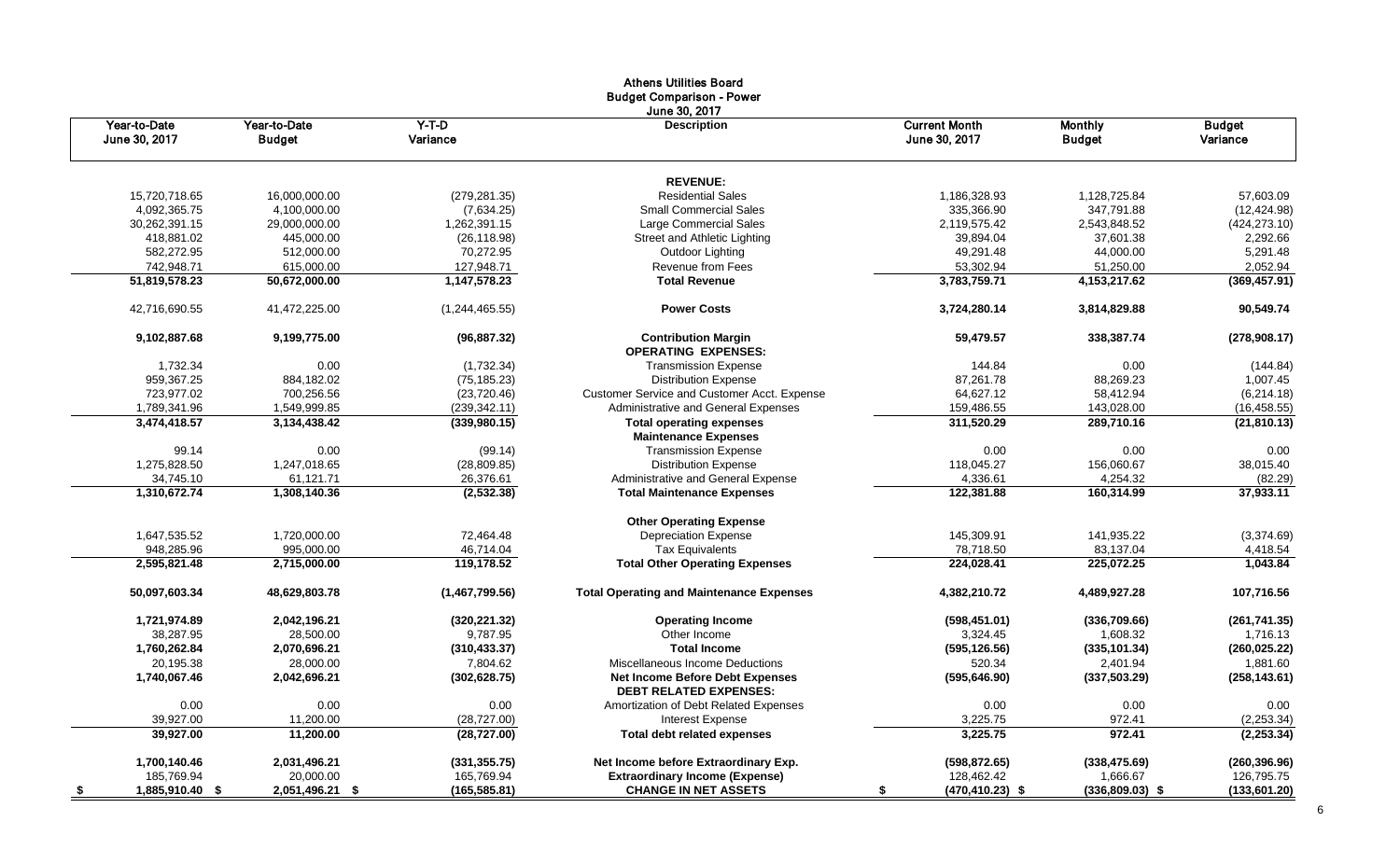## **Athens Utilities Board Power Division STATEMENTS OF CASH FLOWS June 30, 2017**

| Year-to-Date<br>June 30, 2017 | Year-to-Date<br><b>Prior Year</b> | Variance      |                                                                                     | <b>Month to Date</b><br>June 30, 2017 | <b>Month to Date</b><br><b>Prior Year</b> | Variance      |
|-------------------------------|-----------------------------------|---------------|-------------------------------------------------------------------------------------|---------------------------------------|-------------------------------------------|---------------|
|                               |                                   |               | <b>CASH FLOWS FROM OPERATION ACTIVITIES:</b>                                        |                                       |                                           |               |
| 1,885,910.40                  | 1,678,905.49                      | 207,004.91    | Net Operating Income                                                                | (470, 410.23)                         | (382, 570.18)                             | (87, 840.05)  |
|                               |                                   |               | Adjustments to reconcile operating income                                           |                                       |                                           |               |
|                               |                                   |               | to net cash provided by operations:                                                 |                                       |                                           |               |
| 1,647,535.52                  | 1,667,536.80                      | (20,001.28)   | Depreciation                                                                        | 145,309.91                            | 135,922.73                                | 9,387.18      |
|                               |                                   |               | <b>Changes in Assets and Liabilities:</b>                                           |                                       |                                           |               |
| 473,259.93                    | 499,532.77                        | (26, 272.84)  | <b>Accounts Receivable</b>                                                          | 386,850.64                            | (122, 045.22)                             | 508,895.86    |
| 0.00                          | 0.00                              | 0.00          | Due from (to) Other Divisions                                                       | 0.00                                  | 0.00                                      | 0.00          |
| (4,210.54)                    | (8,015.19)                        | 3,804.65      | <b>Prepaid Expenses</b>                                                             | (210, 533.50)                         | (208, 727.45)                             | (1,806.05)    |
| (177, 494.82)                 | (715, 308.99)                     | 537,814.17    | <b>Deferred Pension Outflows</b>                                                    | (310,066.01)                          | 0.00                                      | (310,066.01)  |
| (52,036.73)                   | 66,097.02                         | (118, 133.75) | Accrued, Unbilled Revenue                                                           | (52,036.73)                           | 66,097.02                                 | (118, 133.75) |
| (34, 812.06)                  | (127, 718.20)                     | 92,906.14     | <b>Materials and Supplies</b>                                                       | (4,068.93)                            | (34, 691.84)                              | 30,622.91     |
| (465, 987.71)                 | (317, 227.35)                     | (148, 760.36) | <b>Accounts Payable</b>                                                             | 760,154.55                            | 1,501,040.73                              | (740, 886.18) |
| 6,297.99                      | (15, 399.27)                      | 21,697.26     | <b>Other Current Liabilities</b>                                                    | 21,937.77                             | (15, 146.54)                              | 37,084.31     |
| 44,560.00                     | 60,380.00                         | (15,820.00)   | <b>Customer Deposits</b>                                                            | 3,700.00                              | 640.00                                    | 3,060.00      |
| 243,643.53                    | 425,240.90                        | (181, 597.37) | Net Pension Liability                                                               | 436,246.00                            | 23,520.81                                 | 412,725.19    |
| (84,603.72)                   | (89, 803.89)                      | 5,200.17      | Deferred Pension Inflows                                                            | (84, 603.72)                          | 0.00                                      | (84, 603.72)  |
| (74, 514.87)                  | (21, 917.81)                      | (52, 597.06)  | <b>Retirements and Salvage</b>                                                      | 19,926.67                             | 10,385.29                                 | 9,541.38      |
| 0.00                          | 0.00                              | 0.00          | Deferred Income                                                                     | 0.00                                  | 0.00                                      | 0.00          |
| 3,407,546.92                  | 3,102,302.28                      | 305,244.64    | <b>Net Cash from Operating Activities</b><br><b>CASH FROM NONCAPITAL FINANCING:</b> | 642,406.42                            | 974,425.35                                | (332,018.93)  |
| 0.00                          | 0.00                              | 0.00          | Changes in Long-Term Lease Payable                                                  | 0.00                                  | 0.00                                      | 0.00          |
| (141, 134.69)                 | (467, 350.00)                     | 326,215.31    | Changes in Notes Payable                                                            | (505.52)                              | 0.00                                      | (505.52)      |
| 0.00                          | 0.00                              | 0.00          | Changes in Bonds Payable                                                            | 0.00                                  | 0.00                                      | 0.00          |
| 0.00                          | (440.21)                          | 440.21        | Changes in TVA Loan Program                                                         | 0.00                                  | 0.00                                      | 0.00          |
| (141, 134.69)                 | (467,790.21)                      | 326,655.52    | <b>Net Cash from Noncapital Financing Activities</b>                                | (505.52)                              | 0.00                                      | (505.52)      |
|                               |                                   |               | <b>CASH FLOWS FROM CAPITAL AND RELATED</b><br><b>INVESTING ACTIVITIES</b>           |                                       |                                           |               |
| 0.00                          | 0.00                              | 0.00          | Adj.Retained Earnings - TVA loss Adjustment                                         | 0.00                                  | 0.00                                      | 0.00          |
| 0.00                          | (65, 272.79)                      | 65,272.79     | <b>Prior Period Adjustment</b>                                                      | 0.00                                  | 0.00                                      | 0.00          |
| (3, 139, 322.80)              | (2,220,631.67)                    | (918, 691.13) | Changes in Electric Plant                                                           | (195, 376.52)                         | (148, 127.64)                             | (47, 248.88)  |
| (3, 139, 322.80)              | (2,285,904.46)                    | (853, 418.34) | <b>Capital and Related Investing Activities</b>                                     | (195, 376.52)                         | (148, 127.64)                             | (47, 248.88)  |
| 127,089.43 \$                 | 348,607.61 \$                     | (221, 518.18) | <b>Net Changes in Cash Position</b>                                                 | 446,524.38 \$                         | 826,297.71 \$                             | (379, 773.33) |
|                               |                                   |               |                                                                                     |                                       |                                           |               |
| 8,389,793.37                  | 8,041,185.76                      | 348,607.61    | Cash at Beginning of Period                                                         | 8,070,358.42                          | 7,563,495.66                              | 506,862.76    |
| 8,516,882.80                  | 8,389,793.37                      | 127,089.43    | Cash at end of Period                                                               | 8,516,882.80                          | 8,389,793.37                              | 127,089.43    |
| \$<br>127,089.43 \$           | 348,607.61 \$                     | (221, 518.18) | <b>Changes in Cash and Equivalents</b>                                              | 446,524.38 \$<br>\$                   | 826,297.71 \$                             | (379, 773.33) |

Long-Term Debt \$4,693,896.63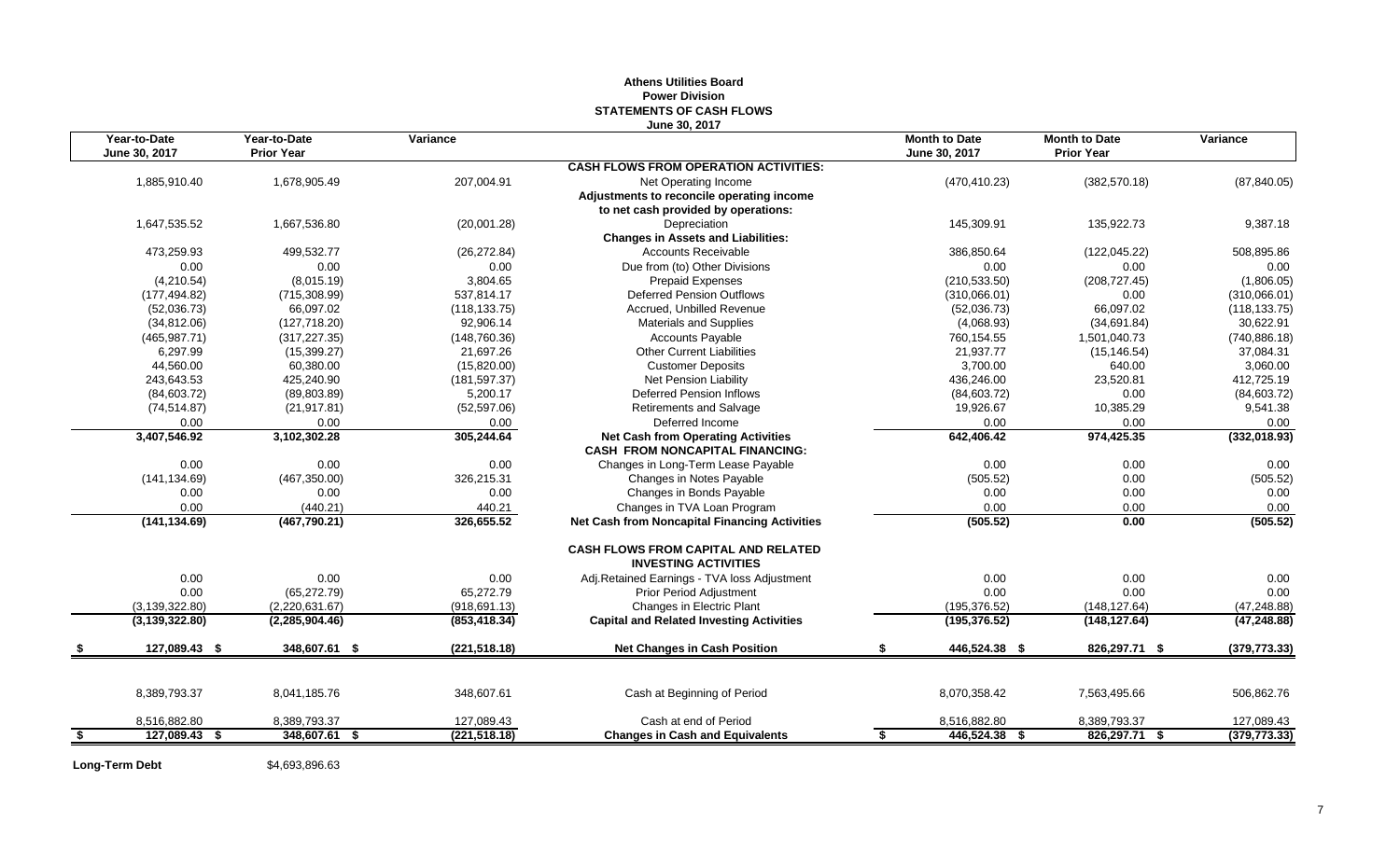## Athens Utilities Board Statistics Report June 30, 2017

| Power:                       |         |        |          |             |
|------------------------------|---------|--------|----------|-------------|
|                              | Current | Prior  |          | # Accounts  |
| Number of services:          | Month   | Year   | Change   | Change      |
| Residential                  | 10,933  | 10,948 | -0.14%   | $-15$       |
| <b>Small Commercial</b>      | 1,943   | 1,967  | $-1.22%$ | $-24$       |
| Large Commercial             | 273     | 258    | 5.81%    | 15          |
| Street and Athletic Lighting | 21      | 21     | 0.00%    | $\mathbf 0$ |
| Outdoor Lighting             | 59      | 61     | $-3.28%$ | $-2$        |
| <b>Total Services</b>        | 13.229  | 13,255 | $-0.20%$ | $-26$       |

| <b>Sales Volumes:</b>      |            | <b>Current Month</b> |          | Year-to-Date |                   |          |
|----------------------------|------------|----------------------|----------|--------------|-------------------|----------|
| Kwh                        | 6/30/2017  | <b>Prior Year</b>    | Change   | 6/30/2017    | <b>Prior Year</b> | Change   |
| Residential                | 10,793,458 | 10,630,110           | 1.54%    | 152,937,202  | 151,052,196       | 1.25%    |
| Small Commercial           | 2,709,402  | 2,843,801            | -4.73%   | 33.755.717   | 33,819,496        | $-0.19%$ |
| Large Commercial           | 38,843,965 | 35,772,282           | 8.59%    | 437,711,726  | 410.249.752       | 6.69%    |
| <b>Street and Athletic</b> | 261,540    | 262,827              | $-0.49%$ | 3,146,449    | 3.424.552         | $-8.12%$ |
| Outdoor Lighting           | 267.178    | 277.734              | $-3.80%$ | 3,280,655    | 3.346.134         | -1.96%   |
| Total                      | 52,875,543 | 49,786,754           | 6.20%    | 630,831,749  | 601,892,130       | 4.81%    |

| <b>Employment</b>         |               |                   |                   |
|---------------------------|---------------|-------------------|-------------------|
|                           | June 30, 2017 | <b>Same Month</b> | <b>Difference</b> |
|                           |               | <b>Prior Year</b> |                   |
| Employee Headcount<br>FTE | 56.00         | 53.00             | 3.00              |
|                           | 59.98         | 57.05             | 2.93              |
| Y-T-D FTE                 | 58.48         | 56.49             | 1.99              |

| Heating/Cooling Degree Days (Calendar Month): |               |                   |                   |
|-----------------------------------------------|---------------|-------------------|-------------------|
|                                               | June 30, 2017 | <b>Prior Year</b> | <b>Difference</b> |
| Heating Degree Days                           |               |                   |                   |
| Cooling Degree Days                           | 257           | 364               | $-107$            |
|                                               |               |                   |                   |

| Heating/Cooling Degree Days (Billing Period): |               |                   |                   |
|-----------------------------------------------|---------------|-------------------|-------------------|
|                                               | June 30, 2017 | <b>Prior Year</b> | <b>Difference</b> |
| <b>Heating Degree Days</b>                    |               | 20                | -13               |
| Cooling Degree Days                           | 213           | 219               | -6                |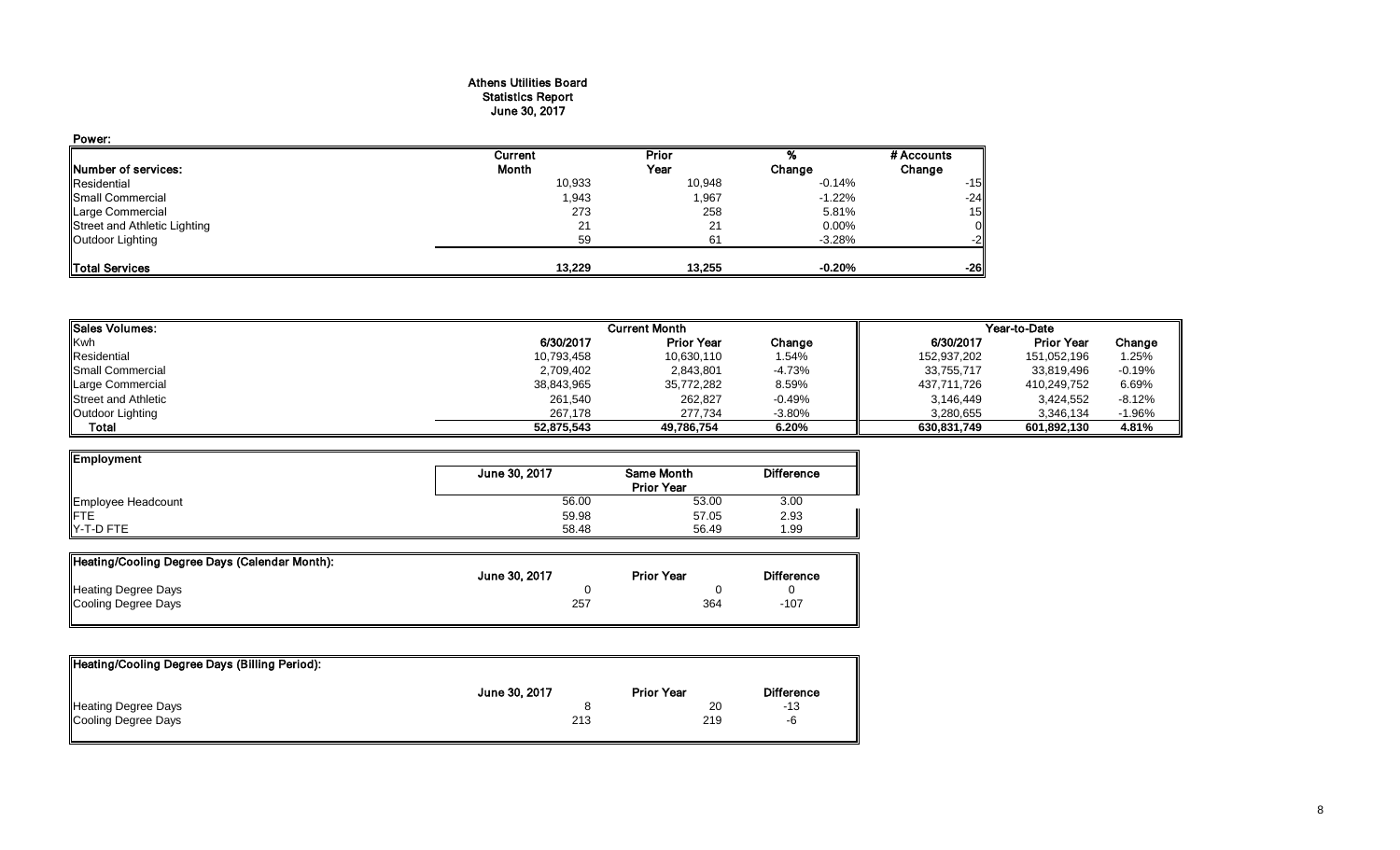## **Athens Utilities Board Power Division Capital Budget Month Ending as of June 30, 2017**

|                                                       | <b>Budget</b>  | <b>Actual</b>    | Variance to date<br>Favorable | <b>Estimated</b><br>% Project | % of Budget<br><b>Expended</b> |
|-------------------------------------------------------|----------------|------------------|-------------------------------|-------------------------------|--------------------------------|
| <b>Planned Capital Improvements:</b>                  |                |                  | (Unfavorable)                 | Completion                    |                                |
| Replace Truck 7 (CNG)                                 | 50,000         | 36,916           | 13,084                        | 100.00%                       | 73.83%                         |
| Replace Truck 36                                      | 280,000        | 215,831          | 64,169                        |                               | 77.08%                         |
| Truck 11 (AGM)                                        | 40,000         |                  | 40,000                        |                               |                                |
| <b>SCADA</b>                                          | 130,000        |                  | 130,000                       | 10.00%                        |                                |
| Bohanan Addition change out/upgrade                   | 150,000        | 140,430          | 9,570                         | 95.00%                        | 93.62%                         |
| MPower (Place Holder)                                 | 20,000         | 3,680            | 16,320                        |                               | 18.40%                         |
| <b>LED Purchases</b>                                  | 300,000        | 289,590          | 10,410                        | 70.00%                        | 96.53%                         |
| Purchase Etowah Switching Station (BOND/DEBT)         | 1,100,000      |                  | 1,100,000                     |                               |                                |
| Etowah Switch Station Fiber                           | 90,000         |                  | 90,000                        |                               |                                |
| Etowah Switching Station Renovation (BOND/DEBT)       | 500,000        |                  | 500,000                       |                               |                                |
| <b>Wireless Network</b>                               | 50,000         | 853              | 49,147                        | 10.00%                        | 1.71%                          |
| 411 North Fiber                                       | 90,000         | 8,628            | 81,372                        |                               | 9.59%                          |
| Capacitor System (Continue)                           | 150,000        |                  | 150,000                       |                               |                                |
| Server, Switch, Data Processing Upgrades              | 26,650         | 19,349           | 7,301                         | 80.00%                        | 72.60%                         |
| <b>Communications Tower</b>                           | 20,500         | 35,490           | (14,990)                      | 50.00%                        | 173.12%                        |
| Backup Radio System                                   | 30,000         | 29,739           | 261                           | 50.00%                        | 99.13%                         |
| Other System Improvements                             | 337,653        | 324,093          | 13,560                        |                               | 95.98% Continuous              |
| Poles                                                 | 303,887        | 148,249          | 155,639                       |                               | 48.78% Continuous              |
| Primary Wire and Underground                          | 500,000        | 421,580          | 78,420                        |                               | 84.32% Continuous              |
| Transformers                                          | 450,204        | 361,960          | 88,243                        |                               | 80.40% Continuous              |
| Services                                              | 281,377        | 258,858          | 22,519                        |                               | 92.00% Continuous              |
| <b>Total Planned Capital Improvements:</b>            | 4,900,271      | 2,295,248        | 2,605,023                     |                               |                                |
| <b>Other Assets:</b>                                  |                |                  |                               |                               |                                |
| Central Athens Sub Replace AIM Switch 600             |                | 70,060           | (70,060)                      |                               |                                |
| Replace Truck 3 (CNG) (2015 Budget)                   | 55,000.00      | 44,156           | 10,844                        |                               |                                |
| <b>RTC Fiber</b>                                      |                | 68,106           | (68, 106)                     |                               |                                |
| 300 Kva pad mount transformer - Athens Regional Park  |                | 15,724           | (15, 724)                     |                               |                                |
| Replace Truck 27 (2016 Budget)                        | 150,000.00     | 107,732          | 42,268                        |                               |                                |
| TDOT Project - Denso Dr                               |                | 10,377           | (10, 377)                     |                               |                                |
| Tornado Damage/Repair Work                            |                | 580,829          | (580, 829)                    |                               |                                |
| Replace Truck 32                                      | 280,000.00     | 220,779          | 59,221                        |                               |                                |
| Plotter (engineering), currency counter, workstations |                | 12,980           | (12,980)                      |                               |                                |
| Other                                                 |                | 89,309           | (89, 309)                     |                               |                                |
| <b>Total Other Assets:</b>                            | 485,000        | 1,220,052        | (735, 052)                    |                               |                                |
| Totals:                                               | $5,385,271$ \$ | 3,515,300<br>- 5 | 1,869,971                     |                               |                                |

Percentage of Budget Spent Year-to-date 65.28%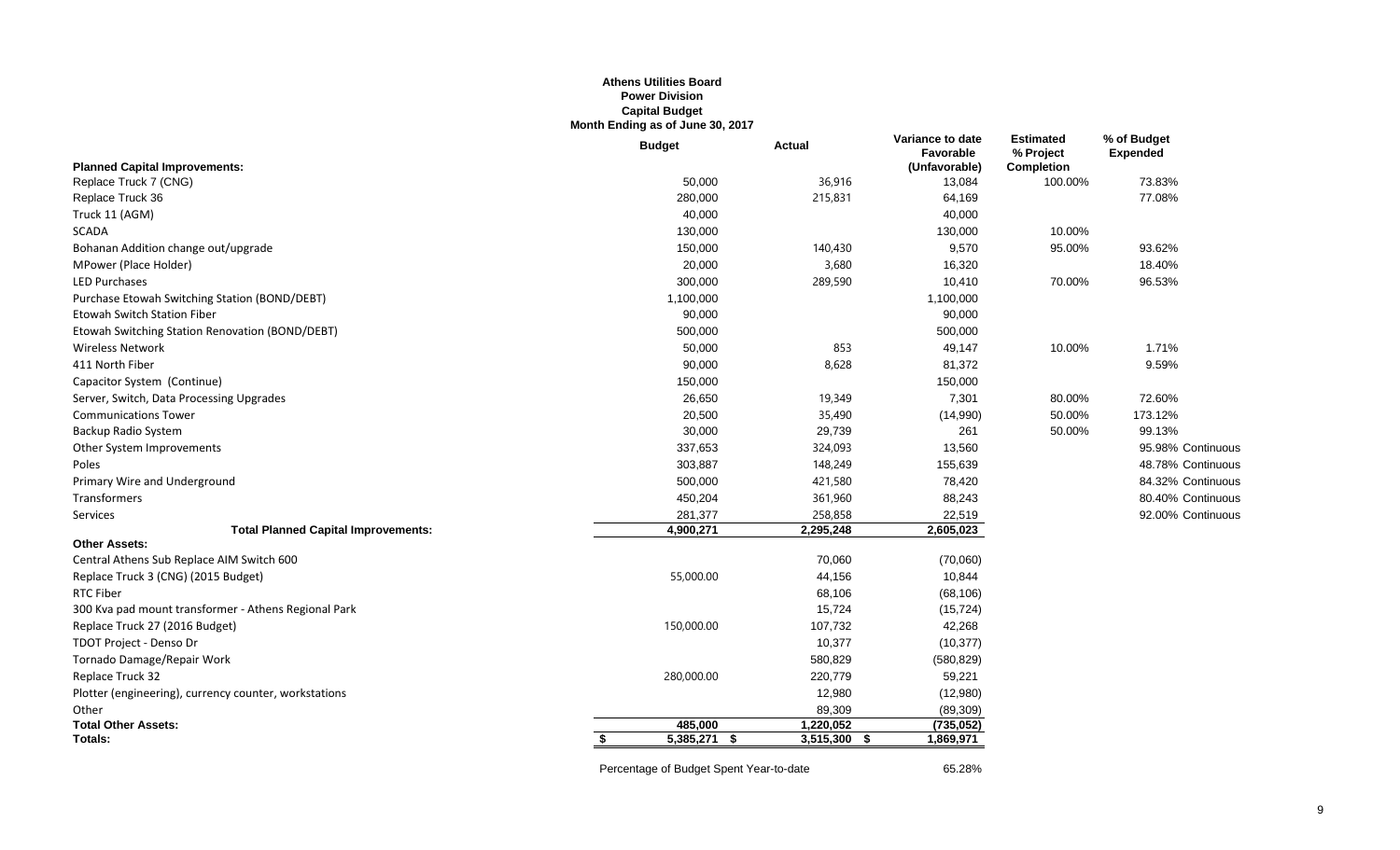### **ATHENS UTILITIES BOARD WATER DIVISION BALANCE SHEET June 30, 2017**

|      | <b>Current Period</b> | <b>Prior Year</b> | Change from       |                                                | <b>Current Period</b>  | Prior             | Change<br>from prior |
|------|-----------------------|-------------------|-------------------|------------------------------------------------|------------------------|-------------------|----------------------|
|      | June 30, 2017         |                   | <b>Prior Year</b> |                                                | June 30, 2017          | <b>Month</b>      | Month                |
|      |                       |                   |                   | Assets:                                        |                        |                   |                      |
|      | 5,395,395.40          | 4,667,057.46      | 728,337.94        | Cash and Cash Equivalents                      | 5,395,395.40           | 4,494,900.32      | 900,495.08           |
|      | 257,302.16            | 322,152.56        | (64, 850.40)      | <b>Customer Receivables</b>                    | 257,302.16             | 251,624.27        | 5,677.89             |
|      | 0.00                  | 0.00              | 0.00              | Due to/from Other Divisions                    | 0.00                   | 0.00              | 0.00                 |
|      | 15.981.04             | 16.020.39         | (39.35)           | <b>Other Receivables</b>                       | 15.981.04              | 69.859.39         | (53, 878.35)         |
|      | 203,136.01            | 201,779.02        | 1,356.99          | <b>Prepaid Expenses</b>                        | 203,136.01             | 116,883.42        | 86,252.59            |
|      | 196,963.93            | 206,154.53        | (9, 190.60)       | Materials and Supplies Inventory               | 196,963.93             | 204,220.25        | (7,256.32)           |
|      | 6,068,778.54          | 5,413,163.96      | 655,614.58        | <b>Total Current Assets</b>                    | 6,068,778.54           | 5, 137, 487. 65   | 931,290.89           |
|      | 0.00                  | 0.00              | 0.00              | Reserve and Other                              | 0.00                   | 0.00              | 0.00                 |
|      | 0.00                  | 0.00              | 0.00              | <b>Total Restricted Assets</b>                 | 0.00                   | 0.00              | 0.00                 |
|      | 0.00                  | 0.00              | 0.00              | Debt Issue Costs, Net of Amortization          | 0.00                   | 0.00              | 0.00                 |
|      | 417.740.31            | 356.107.21        | 61.633.10         | <b>Deferred Pension Outflows</b>               | 417.740.31             | 319.681.30        | 98,059.01            |
|      | 33,571,022.71         | 30,734,566.15     | 2,836,456.56      | Water Utility Plant, at cost                   | 33,571,022.71          | 33,551,080.00     | 19,942.71            |
|      | (13, 139, 828.28)     | (12,599,128.43)   | (540, 699.85)     | Less: Accumulated Depreciation                 | (13, 139, 828.28)      | (13, 150, 913.86) | 11,085.58            |
|      | 20,431,194.43         | 18,135,437.72     | 2,295,756.71      | <b>Net Water Utility Plant</b>                 | 20,431,194.43          | 20,400,166.14     | 31,028.29            |
|      | 20,848,934.74         | 18,491,544.93     | 2,357,389.81      | <b>Total Long Term Assets</b>                  | 20,848,934.74          | 20,719,847.44     | 129,087.30           |
| - 56 | 26,917,713.28 \$      | 23,904,708.89 \$  | 3,013,004.39      | <b>Total Assets</b>                            | 26,917,713.28 \$<br>\$ | 25,857,335.09 \$  | 1,060,378.19         |
|      |                       |                   |                   | <b>Liabilities and Retained Earnings:</b>      |                        |                   |                      |
|      | 279,510.64            | 123,469.37        | 156,041.27        | Accounts Payable                               | 279,510.64             | 203,640.47        | 75,870.17            |
|      | 49,960.00             | 43,720.00         | 6,240.00          | <b>Customer Deposits</b>                       | 49,960.00              | 49,485.00         | 475.00               |
|      | 131,640.82            | 122,599.71        | 9,041.11          | <b>Other Current Liabilities</b>               | 131,640.82             | 105,325.40        | 26,315.42            |
|      | 461,111.46            | 289,789.08        | 171,322.38        | <b>Total Current Liabilities</b>               | 461,111.46             | 358,450.87        | 102,660.59           |
|      | 553,696.62            | 464,873.62        | 88,823.00         | Net Pension Liability                          | 553,696.62             | 416,075.02        | 137,621.60           |
|      | 100,740.85            | 120,006.40        | (19, 265.55)      | <b>Deferred Pension Inflows</b>                | 100,740.85             | 120,006.40        | (19, 265.55)         |
|      | 0.00                  | 0.00              | 0.00              | <b>Bonds Payable</b>                           | 0.00                   | 0.00              | 0.00                 |
|      | 4,760,087.62          | 3,114,458.24      | 1,645,629.38      | Note Payable                                   | 4,760,087.62           | 4,114,038.41      | 646,049.21           |
|      | 5,414,525.09          | 3,699,338.26      | 1,715,186.83      | <b>Total Long Term Liabilities</b>             | 5,414,525.09           | 4,650,119.83      | 764,405.26           |
|      |                       |                   |                   |                                                |                        |                   |                      |
|      | 21,042,076.73         | 19,915,581.55     | 1,126,495.18      | Net Position                                   | 21,042,076.73          | 20,848,764.39     | 193,312.34           |
| - \$ | 26,917,713.28 \$      | 23,904,708.89 \$  | 3,013,004.39      | <b>Total Liabilities and Retained Earnings</b> | 26,917,713.28 \$<br>S. | 25,857,335.09 \$  | 1,060,378.19         |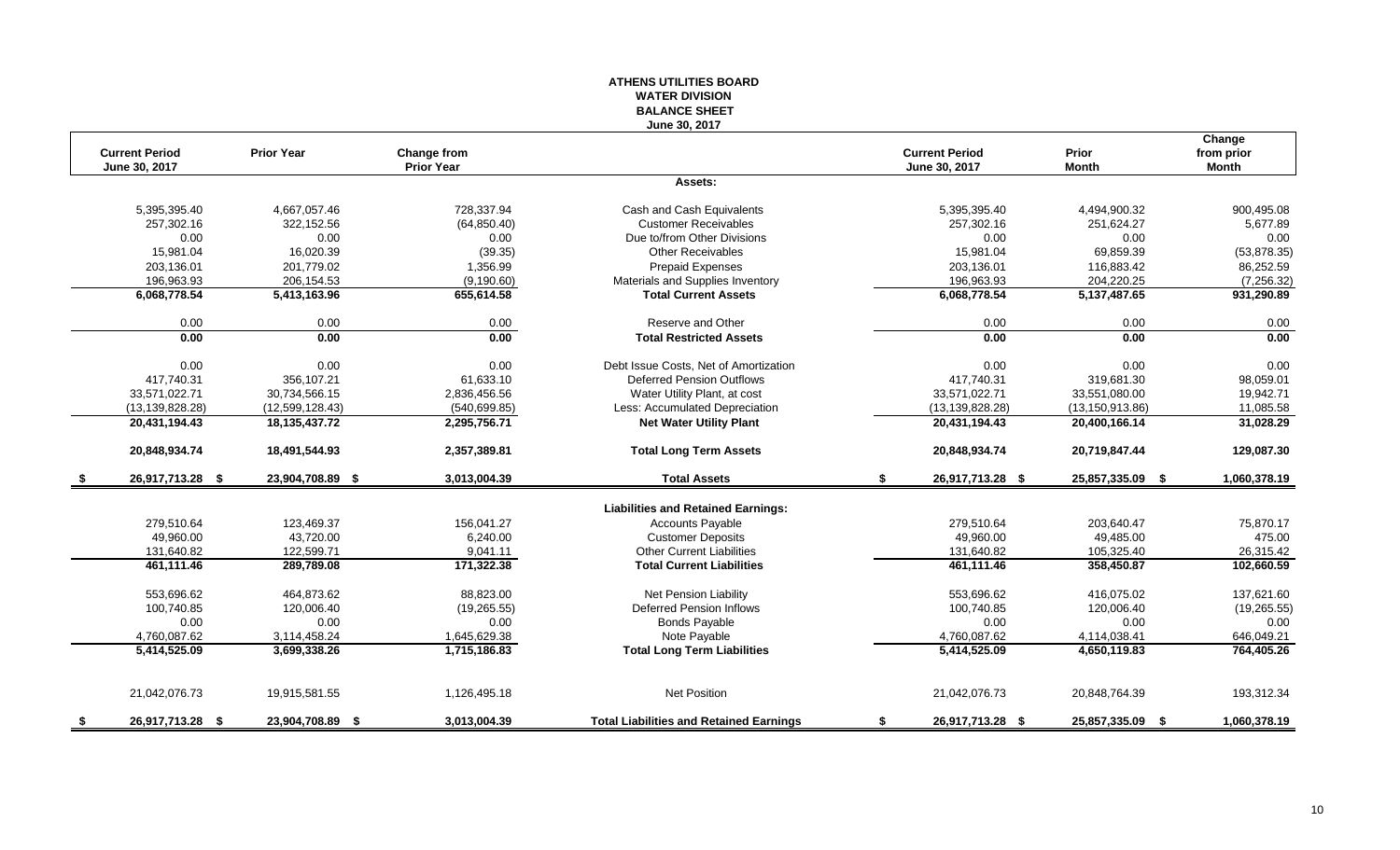|                              |                              |                       | June 30, 2017                                  |                          |                          |                            |
|------------------------------|------------------------------|-----------------------|------------------------------------------------|--------------------------|--------------------------|----------------------------|
| Year-to-Date                 | Year-to-Date                 | Variance<br>Favorable | <b>Description</b>                             | Current<br>Month         | Current<br>Month         | Variance<br>Favorable      |
| June 30, 2017                | <b>Prior Year</b>            | (Unfavorable)         |                                                | June 30, 2017            | <b>Prior Year</b>        | (Unfavorable)              |
|                              |                              |                       | <b>REVENUE:</b><br>Residential                 |                          |                          |                            |
| 1,776,752.94<br>1,904,467.28 | 1,745,773.77<br>1,896,816.39 | 30,979.17<br>7.650.89 | <b>Small Commercial</b>                        | 151,879.88<br>157,428.09 | 155,066.78<br>171,065.03 | (3, 186.90)<br>(13,636.94) |
| 419,468.42                   | 443,275.85                   | (23, 807.43)          | Large Commercial                               | 32.092.61                | 37,078.52                | (4,985.91)                 |
| 134,101.90                   | 127,267.17                   | 6,834.73              | Other                                          | 23,262.78                | 12,780.24                | 10,482.54                  |
| 4,234,790.54                 | 4,213,133.18                 | 21,657.36             | <b>Total Revenue</b>                           | 364,663.36               | 375,990.57               | (11, 327.21)               |
|                              |                              |                       |                                                |                          |                          |                            |
| 642,236.94                   | 584,369.12                   | (57, 867.82)          | <b>Purchased Supply</b>                        | 53,729.33                | 55,061.35                | 1,332.02                   |
| 3,592,553.60                 | 3,628,764.06                 | (36, 210.46)          | <b>Contribution Margin</b>                     | 310,934.03               | 320,929.22               | (9,995.19)                 |
|                              |                              |                       | <b>OPERATING EXPENSES:</b>                     |                          |                          |                            |
| 344,129.81                   | 368.871.77                   | 24,741.96             | Source and Pump Expense                        | 38,893.88                | 31.941.86                | (6,952.02)                 |
| 197,524.35                   | 162,540.49                   | (34,983.86)           | <b>Distribution Expense</b>                    | 16.439.32                | 11,833.47                | (4,605.85)                 |
| 407,691.19                   | 397,581.12                   | (10, 110.07)          | Customer Service and Customer Acct. Expense    | 35,595.58                | 29,299.32                | (6,296.26)                 |
| 816,410.27                   | 758,298.89                   | (58, 111.38)          | Administrative and General Expense             | 81,996.53                | 60,367.10                | (21, 629.43)               |
| 1,765,755.62                 | 1,687,292.27                 | (78, 463.35)          | <b>Total operating expenses</b>                | 172,925.31               | 133,441.75               | (39, 483.56)               |
|                              |                              |                       | <b>Maintenance Expenses</b>                    |                          |                          |                            |
| 88,712.98                    | 72,757.27                    | (15, 955.71)          | Source and Pump Expense                        | 12,722.61                | 8,110.31                 | (4,612.30)                 |
| 342,741.45                   | 330,109.48                   | (12, 631.97)          | <b>Distribution Expense</b>                    | 35,644.75                | 24,127.74                | (11,517.01)                |
| 5,021.90                     | 7.076.23                     | 2,054.33              | Administrative and General Expense             | 160.70                   | 419.98                   | 259.28                     |
| 436,476.33                   | 409,942.98                   | (26, 533.35)          | <b>Total Maintenance Expense</b>               | 48,528.06                | 32,658.03                | (15,870.03)                |
|                              |                              |                       | <b>Other Operating Expenses</b>                |                          |                          |                            |
| 699,213.70                   | 712,386.83                   | 13,173.13             | Depreciation Expense                           | 53,423.35                | 53,643.00                | 219.65                     |
| 699,213.70                   | 712,386.83                   | 13,173.13             | <b>Total Other Operating Expenses</b>          | 53,423.35                | 53,643.00                | 219.65                     |
| 3,543,682.59                 | 3,393,991.20                 | (149.691.39)          | <b>Total Operating and Maintenance Expense</b> | 328,606.05               | 274,804.13               | (53,801.92)                |
| 691,107.95                   | 819,141.98                   | (128,034.03)          | <b>Operating Income</b>                        | 36,057.31                | 101,186.44               | (65, 129.13)               |
| 18,535.49                    | 15,040.56                    | 3,494.93              | Other Income                                   | 1,593.07                 | 1,669.27                 | (76.20)                    |
| 709,643.44                   | 834,182.54                   | (124, 539.10)         | <b>Total Income</b>                            | 37,650.38                | 102,855.71               | (65, 205.33)               |
| 7,867.50                     | 8,156.90                     | 289.40                | Other Expense                                  | 0.00                     | 0.00                     | 0.00                       |
| 701,775.94                   | 826,025.64                   | (124, 249.70)         | Net Income Before Debt Expense                 | 37,650.38                | 102,855.71               | (65, 205.33)               |
|                              |                              |                       | <b>DEBT RELATED EXPENSES:</b>                  |                          |                          |                            |
| 0.00                         | 0.00                         | 0.00                  | Amortization of Debt Discount                  | 0.00                     | 0.00                     | 0.00                       |
| 92,407.10                    | 93,194.23                    | 787.13                | Interest on Long Term Debt                     | 7,575.50                 | 7,648.53                 | 73.03                      |
| 92,407.10                    | 93,194.23                    | 787.13                | <b>Total debt related expenses</b>             | 7,575.50                 | 7,648.53                 | 73.03                      |
| 609,368.84                   | 732,831.41                   | (123, 462.57)         | Net Income Before Extraordinary Income         | 30,074.88                | 95,207.18                | (65, 132.30)               |
| 517,126.34                   | (77, 191.32)                 | 594,317.66            | Grants, Contributions, Extraordinary           | 163,237.46               | 0.00                     | 163,237.46                 |
| 1,126,495.18 \$              | 655,640.09 \$                | 470,855.09            | <b>CHANGE IN NET ASSETS</b>                    | 193,312.34               | 95,207.18                | 98,105.16                  |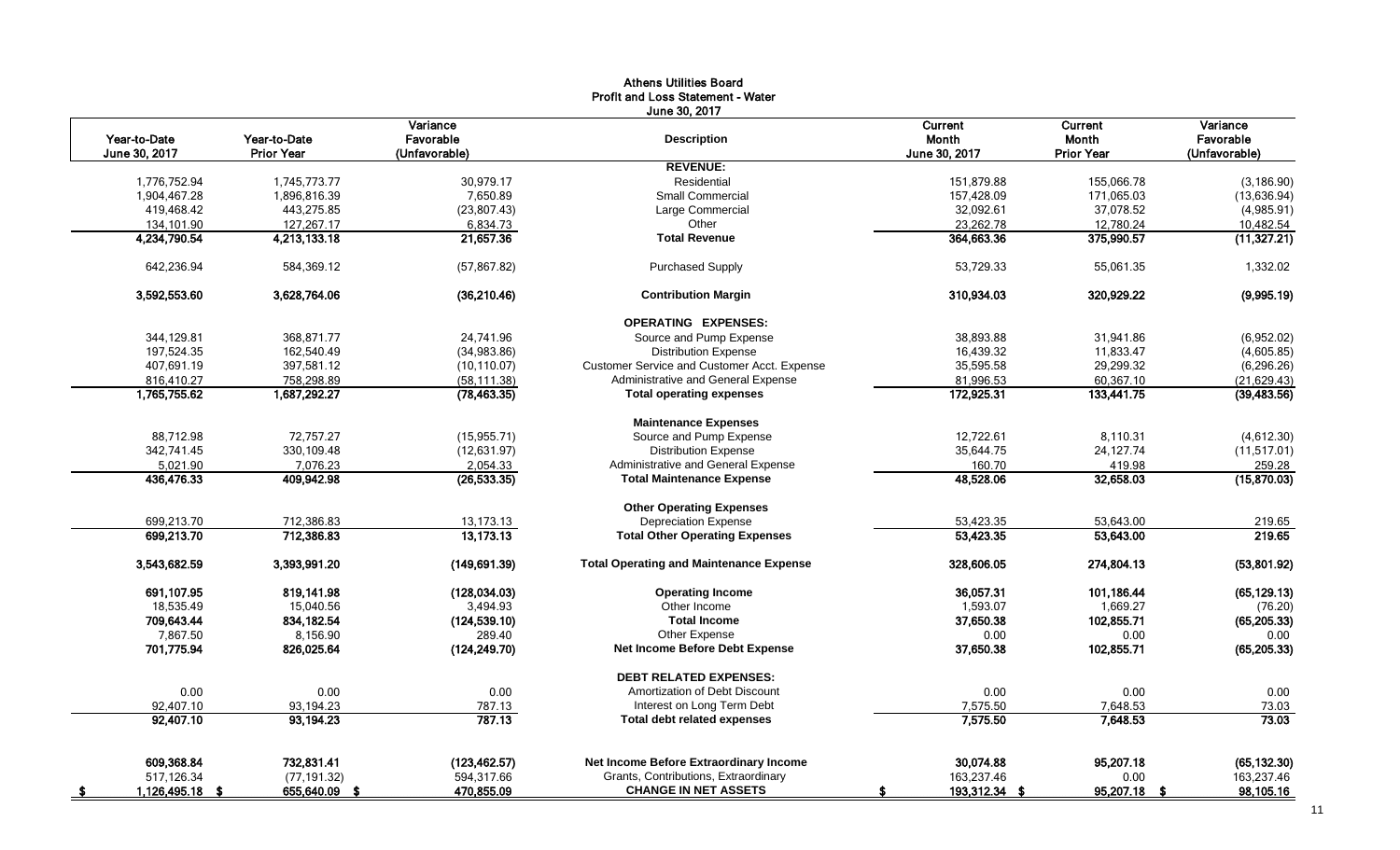|                                  |                            |                          | <b>Athens Utilities Board</b>                   |                         |                        |                        |  |  |
|----------------------------------|----------------------------|--------------------------|-------------------------------------------------|-------------------------|------------------------|------------------------|--|--|
| <b>Budget Comparison - Water</b> |                            |                          |                                                 |                         |                        |                        |  |  |
| Year-to-Date                     | Year-to-Date               | $Y-T-D$                  | June 30, 2017<br><b>Description</b>             | <b>Current Month</b>    | <b>Monthly</b>         | <b>Budget</b>          |  |  |
| June 30, 2017                    | <b>Budget</b>              | Variance                 |                                                 | June 30, 2017           | <b>Budget</b>          | Variance               |  |  |
|                                  |                            |                          |                                                 |                         |                        |                        |  |  |
|                                  |                            |                          | <b>REVENUE:</b>                                 |                         |                        |                        |  |  |
| 1,776,752.94                     | 1,760,000.00               | 16,752.94                | Residential                                     | 151,879.88              | 140,975.25             | 10,904.63              |  |  |
| 1,904,467.28                     | 1,950,000.00               | (45, 532.72)             | Small Commercial                                | 157,428.09              | 151,326.00             | 6,102.09               |  |  |
| 419,468.42                       | 437,000.00                 | (17, 531.58)             | Large Commercial                                | 32,092.61               | 34,684.52              | (2,591.91)             |  |  |
| 134,101.90<br>4,234,790.54       | 112,600.00<br>4,259,600.00 | 21,501.90<br>(24,809.46) | Other<br><b>Total Revenue</b>                   | 23,262.78<br>364,663.36 | 9,871.72<br>336,857.48 | 13,391.06<br>27,805.88 |  |  |
|                                  |                            |                          |                                                 |                         |                        |                        |  |  |
| 642,236.94                       | 580,000.00                 | (62, 236.94)             | <b>Purchased Supply</b>                         | 53,729.33               | 48,804.47              | (4,924.86)             |  |  |
| 3,592,553.60                     | 3,679,600.00               | (87,046.40)              | <b>Contribution Margin</b>                      | 310,934.03              | 288.053.01             | 22,881.02              |  |  |
|                                  |                            |                          | <b>OPERATING EXPENSES:</b>                      |                         |                        |                        |  |  |
| 344,129.81                       | 371,707.07                 | 27,577.26                | Source and Pump Expense                         | 38,893.88               | 34,205.77              | (4,688.11)             |  |  |
| 197,524.35                       | 170,666.32                 | (26, 858.03)             | <b>Distribution Expense</b>                     | 16,439.32               | 12,092.55              | (4,346.77)             |  |  |
| 407,691.19                       | 392,835.90                 | (14, 855.29)             | Customer Service and Customer Acct. Expense     | 35,595.58               | 29,470.37              | (6, 125.21)            |  |  |
| 816,410.27                       | 739,174.06                 | (77, 236.21)             | Administrative and General Expense              | 81,996.53               | 36,814.72              | (45, 181.81)           |  |  |
| 1,765,755.62                     | 1,674,383.36               | (91, 372.26)             | <b>Total operating expenses</b>                 | 172,925.31              | 112,583.41             | (60, 341.90)           |  |  |
|                                  |                            |                          | <b>Maintenance Expenses</b>                     |                         |                        |                        |  |  |
| 88,712.98                        | 92,219.50                  | 3,506.52                 | Source and Pump Expense                         | 12,722.61               | 9,545.49               | (3, 177.12)            |  |  |
| 342,741.45                       | 355,949.78                 | 13,208.33                | <b>Distribution Expense</b>                     | 35,644.75               | 27,534.59              | (8, 110.16)            |  |  |
| 5,021.90                         | 7,504.90                   | 2,483.00                 | Administrative and General Expense              | 160.70                  | 529.38                 | 368.68                 |  |  |
| 436,476.33                       | 455,674.19                 | 19,197.86                | <b>Total Maintenance Expense</b>                | 48,528.06               | 37,609.45              | (10, 918.61)           |  |  |
|                                  |                            |                          | <b>Other Operating Expenses</b>                 |                         |                        |                        |  |  |
| 699.213.70                       | 760,000.00                 | 60.786.30                | <b>Depreciation Expense</b>                     | 53.423.35               | 62.907.68              | 9,484.33               |  |  |
| 699,213.70                       | 760,000.00                 | 60,786.30                | <b>Total Other Operating Expenses</b>           | 53,423.35               | 62,907.68              | 9,484.33               |  |  |
| 3,543,682.59                     | 3,470,057.54               | (73,625.05)              | <b>Total Operating and Maintenance Expenses</b> | 328,606.05              | 261,905.02             | (66, 701.03)           |  |  |
| 691,107.95                       | 789,542.46                 | (98, 434.51)             | <b>Operating Income</b>                         | 36,057.31               | 74,952.46              | (38, 895.15)           |  |  |
| 18,535.49                        | 12,000.00                  | 6,535.49                 | Other Income                                    | 1,593.07                | 221.17                 | 1,371.90               |  |  |
| 709,643.44                       | 801,542.46                 | (91, 899.02)             | <b>Total Income</b>                             | 37,650.38               | 75,173.63              | (37, 523.25)           |  |  |
| 7,867.50                         | 10,000.00                  | 2,132.50                 | Other Expense                                   | 0.00                    | 885.31                 | 885.31                 |  |  |
| 701,775.94                       | 791,542.46                 | (89, 766.52)             | <b>Net Income Before Debt Expense</b>           | 37,650.38               | 74,288.32              | (36, 637.94)           |  |  |
|                                  |                            |                          | <b>DEBT RELATED EXPENSES:</b>                   |                         |                        |                        |  |  |
| 0.00                             | 0.00                       | 0.00                     | Amortization of Debt Discount                   | 0.00                    | 0.00                   | 0.00                   |  |  |
| 92,407.10                        | 92,500.00                  | 92.90                    | Interest on Long Term Debt                      | 7,575.50                | 7,169.54               | (405.96)               |  |  |
| 92,407.10                        | 92,500.00                  | 92.90                    | <b>Total debt related expenses</b>              | 7,575.50                | 7,169.54               | (405.96)               |  |  |
| 609,368.84                       | 699,042.46                 | (89, 673.62)             | Net Income Before Extraordinary Income          | 30,074.88               | 67,118.78              | (37,043.90)            |  |  |
| 517,126.34                       | 513,000.00                 | 4,126.34                 | Grants, Contributions, Extraordinary            | 163,237.46              | 42,750.00              | 120,487.46             |  |  |
| 1,126,495.18 \$                  | 1,212,042.46 \$            | (85, 547.28)             | <b>CHANGE IN NET ASSETS</b>                     | 193,312.34 \$<br>\$     | 109,868.78 \$          | 83,443.56              |  |  |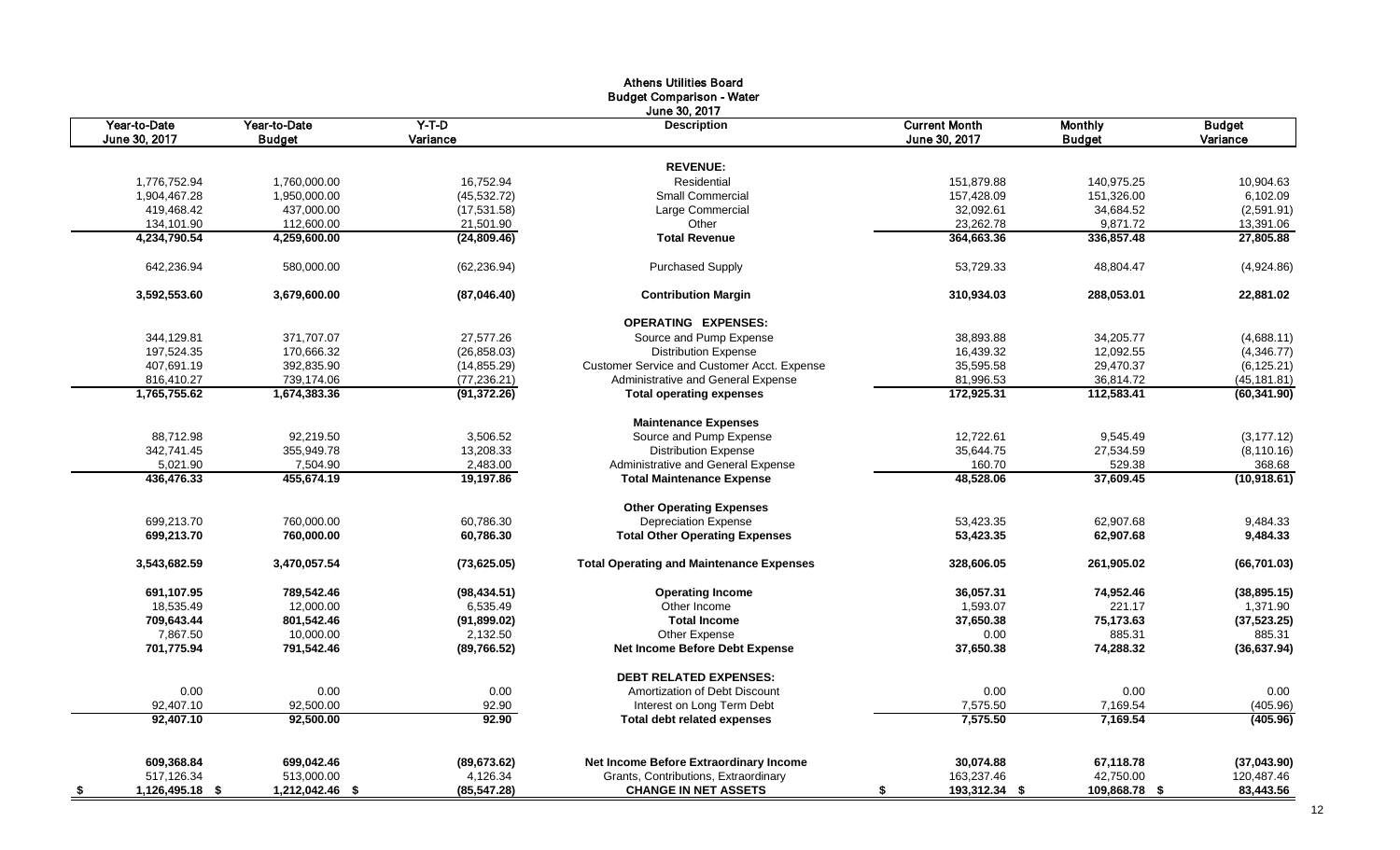## **Athens Utilities Board Water Division STATEMENTS OF CASH FLOWS June 30, 2017**

|      | Year-to-Date   | Year-to-Date      | Variance       |                                                         | <b>Month to Date</b> | <b>Month to Date</b> | Variance      |
|------|----------------|-------------------|----------------|---------------------------------------------------------|----------------------|----------------------|---------------|
|      | June 30, 2017  | <b>Prior Year</b> |                |                                                         | June 30, 2017        | <b>Prior Year</b>    |               |
|      |                |                   |                | <b>CASH FLOWS FROM OPERATING ACTIVITIES:</b>            |                      |                      |               |
|      | 609,368.84     | 732,831.41        | (123, 462.57)  | Net Operating Income                                    | 30,074.88            | 95,207.18            | (65, 132.30)  |
|      |                |                   |                | <b>Adjustments to Reconcile Operating Income</b>        |                      |                      |               |
|      |                |                   |                | to Net Cash Provided by Operations                      |                      |                      |               |
|      | 699,213.70     | 712,386.83        | (13, 173.13)   | Depreciation                                            | 53,423.35            | 53,643.00            | (219.65)      |
|      |                |                   |                | <b>Changes in Assets and Liabilities:</b>               |                      |                      |               |
|      | 64,850.40      | (44,802.82)       | 109.653.22     | <b>Receivables</b>                                      | (5,677.89)           | (34,617.89)          | 28,940.00     |
|      | 0.00           | 0.00              | 0.00           | Due from Other Divisions                                | 0.00                 | 10,152.52            | (10, 152.52)  |
|      | 39.35          | 81,165.50         | (81, 126.15)   | <b>Other Receivables</b>                                | 53,878.35            | 4,784.34             | 49,094.01     |
|      | (1,356.99)     | 5,447.71          | (6,804.70)     | <b>Prepaid Expenses</b>                                 | (86, 252.59)         | (83, 330.88)         | (2,921.71)    |
|      | (61, 633.10)   | (141, 142.18)     | 79,509.08      | <b>Deferred Pension Outflows</b>                        | (98,059.01)          | 0.00                 | (98,059.01)   |
|      | 9,190.60       | 14,938.31         | (5,747.71)     | Materials and Supplies Inventory                        | 7,256.32             | 4,020.74             | 3,235.58      |
|      | 0.00           | 0.00              | 0.00           | <b>Other Assets</b>                                     | 0.00                 | 0.00                 | 0.00          |
|      | 165,082.38     | (103, 901.67)     | 268,984.05     | <b>Current Liabilities</b>                              | 102,185.59           | (5,657.18)           | 107,842.77    |
|      | 88,823.00      | 108,224.79        | (19, 401.79)   | <b>Net Pension Liability</b>                            | 137,621.60           | 6,384.21             | 131,237.39    |
|      | (19, 265.55)   | (28, 256.93)      | 8,991.38       | <b>Deferred Pension Inflows</b>                         | (19, 265.55)         | 0.00                 | (19, 265.55)  |
|      | 18,421.44      | 11,480.49         | 6,940.95       | <b>Retirements and Salvage</b>                          | (21, 873.08)         | (8,333.45)           | (13,539.63)   |
|      | 6,240.00       | 6,670.00          | (430.00)       | <b>Customer Deposits</b>                                | 475.00               | 265.00               | 210.00        |
|      | 1,578,974.07   | 1,355,041.44      | 223,932.63     | <b>Net Cash from Operating Activities</b>               | 153,786.97           | 42,517.59            | 111,269.38    |
|      |                |                   |                | <b>CASH FLOWS FROM NONCAPITAL FINANCING ACTIVITIES:</b> |                      |                      |               |
|      | 0.00           | 0.00              | 0.00           | <b>Bonds Payable</b>                                    | 0.00                 | 0.00                 | 0.00          |
|      | 1,645,629.38   | 62,041.77         | 1,583,587.61   | Notes Payable                                           | 646,049.21           | (6,836.58)           | 652,885.79    |
|      | 1,645,629.38   | 62,041.77         | 1,583,587.61   | <b>Net Cash from Financing Activities</b>               | 646,049.21           | (6,836.58)           | 652,885.79    |
|      |                |                   |                |                                                         |                      |                      |               |
|      |                |                   |                | <b>CASH FLOW FROM CAPITAL AND INVESTING ACTIVITIES:</b> |                      |                      |               |
|      | 0.00           | 0.00              | 0.00           | Adjust Net Pension Obligation                           | 0.00                 | 0.00                 | 0.00          |
|      | 0.00           | 0.00              | 0.00           | <b>Prior Period Adjustment</b>                          | 0.00                 | 0.00                 | 0.00          |
|      | 517,126.34     | (77, 191.32)      | 594,317.66     | Grants, Contributions & Other Extraordinary             | 163,237.46           | 0.00                 | 163,237.46    |
|      | (3,013,391.85) | (775, 623.15)     | (2,237,768.70) | <b>Water Utility Plant</b>                              | (62, 578.56)         | (48, 212.01)         | (14, 366.55)  |
|      | (2,496,265.51) | (852, 814.47)     | (1,643,451.04) | <b>Net from Capital and Investing Activities</b>        | 100,658.90           | (48, 212.01)         | 148.870.91    |
|      | 728,337.94 \$  | 564,268.74 \$     | 164,069.20     | <b>Net Changes in Cash Position</b>                     | 900,495.08 \$<br>\$  | $(12,531.00)$ \$     | 913,026.08    |
|      |                |                   |                |                                                         |                      |                      |               |
|      | 4,667,057.46   | 4,102,788.72      | 564,268.74     | Cash at Beginning of Period                             | 4,494,900.32         | 4,679,588.46         | (184, 688.14) |
|      | 5,395,395.40   | 4,667,057.46      | 728,337.94     | Cash at End of Period                                   | 5,395,395.40         | 4,667,057.46         | 728,337.94    |
| - \$ | 728,337.94 \$  | 564,268.74 \$     | 164,069.20     | <b>Changes in Cash and Equivalents</b>                  | 900,495.08 \$<br>-\$ | $(12,531.00)$ \$     | 913,026.08    |
|      |                |                   |                |                                                         |                      |                      |               |

**Long-Term Debt** 4,760,087.62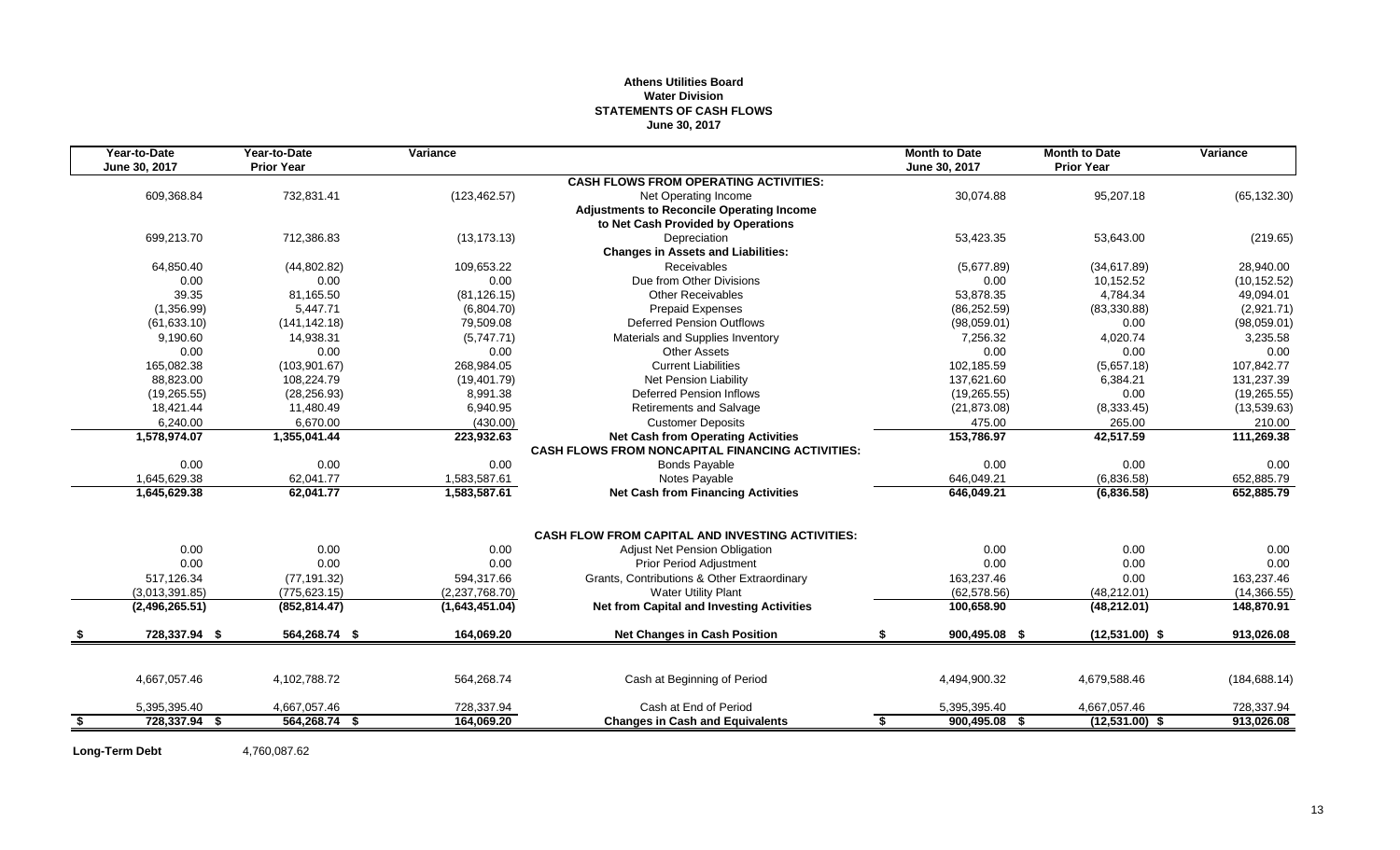## Athens Utilities Board Statistics Report June 30, 2017

| Water:                      |              |       |        |            |
|-----------------------------|--------------|-------|--------|------------|
|                             | Current      | Prior | %      | # Accounts |
| <b>INumber of services:</b> | <b>Month</b> | Year  | Change | Change     |
| Residential                 | 6,837        | 6,820 | 0.25%  | 17         |
| Small Commercial            | 1,209        | 1,205 | 0.33%  | 4          |
| <b>Large Commercial</b>     | 36           | 35    | 2.86%  |            |
|                             |              |       |        |            |
|                             | 8,082        | 8,060 | 0.27%  | $22 \,$    |

| <b>Sales Volumes:</b> |               | Year-to-Date      |            |           |                   |          |
|-----------------------|---------------|-------------------|------------|-----------|-------------------|----------|
| Gallonsx100           | June 30, 2017 | <b>Prior Year</b> | Change     | 6/30/2017 | <b>Prior Year</b> | Change   |
| Residential           | 276,952       | 284,405           | $-2.62%$   | 3,181,894 | 3,124,925         | 1.82%    |
| Small Commercial      | 405,040       | 444,613           | -8.90%     | 4,863,872 | 4,853,172         | 0.22%    |
| Large Commercial      | 81.555        | 95.107            | $-14.25\%$ | 1.071.824 | 1,137,158         | $-5.75%$ |
|                       | 763.547       | 824.125           | -7.35%I    | 9.117.590 | 9.115.255         | 0.03%    |

| <b>Employment</b>  |               |                   |                   |
|--------------------|---------------|-------------------|-------------------|
|                    | June 30, 2017 | <b>Prior Year</b> | <b>Difference</b> |
| Employee Headcount | 14.00         | 14.00             | 0.00              |
| <b>IFTE</b>        | 14.77         | 14.69             | 0.08              |
| Y-T-D FTE          | 15.32         | 14.91             | 0.41              |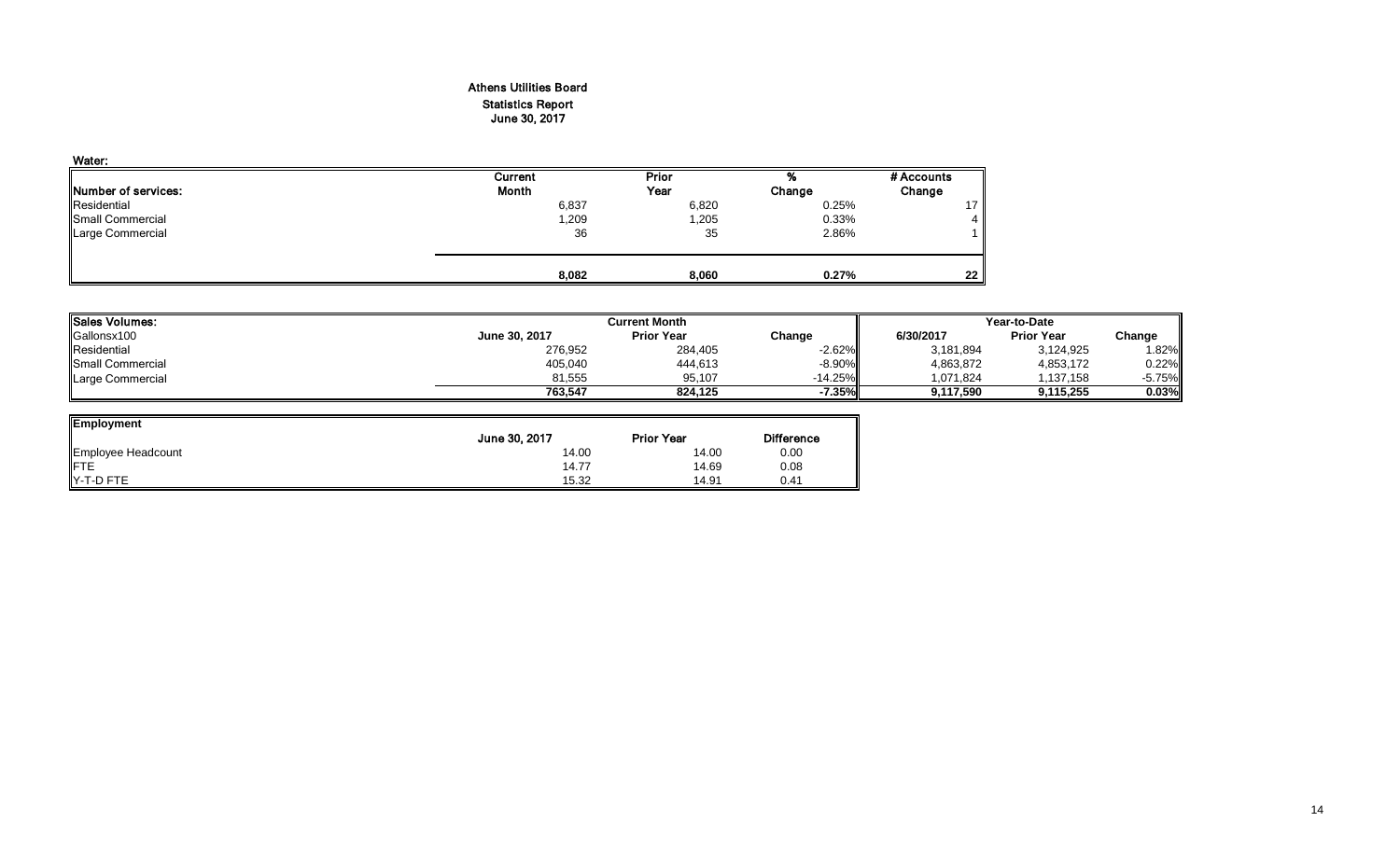|                                                 |                                         | <b>Athens Utilities Board</b><br><b>Water Division</b><br><b>Capital Budget</b><br>Month Ending as of June 30, 2017 |                                                |                                                    |                                          |
|-------------------------------------------------|-----------------------------------------|---------------------------------------------------------------------------------------------------------------------|------------------------------------------------|----------------------------------------------------|------------------------------------------|
|                                                 | <b>Budget</b>                           | <b>Actual</b>                                                                                                       | Variance to date<br>Favorable<br>(Unfavorable) | <b>Estimated</b><br>% Project<br><b>Completion</b> | <b>Percent Budget</b><br><b>Expended</b> |
| <b>Planned Capital Improvements:</b>            |                                         |                                                                                                                     |                                                |                                                    |                                          |
| Boom Lift                                       | 40,000                                  | 37,958                                                                                                              | 2,042                                          | 100.00%                                            | 94.90%                                   |
| Replace Truck 17 (2013 F150)                    | 45,000                                  |                                                                                                                     | 45,000                                         |                                                    |                                          |
| Water Project #3 (CR 186, 185)                  | 230,000                                 | 245                                                                                                                 | 229,755                                        |                                                    | 0.11%                                    |
| <b>Repair Flocculator Drive</b>                 | 65,000                                  |                                                                                                                     | 65,000                                         |                                                    |                                          |
| <b>SRF Water Plant Renovation</b>               | 2,432,500                               | 2,503,320                                                                                                           | (70, 820)                                      | 99.00%                                             | 102.91%                                  |
| <b>Communications Tower</b>                     | 12,000                                  | 16,566                                                                                                              | (4, 566)                                       | 50.00%                                             | 138.05%                                  |
| <b>Fence Spring Property</b>                    | 50,000                                  | 44,430                                                                                                              | 5,570                                          | 100.00%                                            | 88.86%                                   |
| Replace pumps and roof at Niota Booster Station | 60,000                                  | 2,967                                                                                                               | 57,033                                         | 25.00%                                             | 4.95%                                    |
| Server, Switch, Data Processing Upgrades        | 15,600                                  | 12,093                                                                                                              | 3,507                                          | 80.00%                                             | 77.52%                                   |
| Tap Machine                                     | 25,000                                  |                                                                                                                     | 25,000                                         |                                                    |                                          |
| Highway 30 Project                              | 145,000                                 | 486                                                                                                                 | 144,514                                        | 0.00%                                              | 0.34%                                    |
| Water Plant Building Maint and Lab Equipment    | 50,000                                  | 20,176                                                                                                              | 29,824                                         | 40.00%                                             | 40.35%                                   |
| Meter Change Out (Large, Small and Testing)     | 35,000                                  | 20,829                                                                                                              | 14,171                                         |                                                    | 59.51% Continuous                        |
| Reservoir and Pump Maintenance                  | 10,000                                  | 6,057                                                                                                               | 3,943                                          |                                                    | 60.57% Continuous                        |
| <b>Water Line Extensions</b>                    | 300,000                                 | 133,890                                                                                                             | 166,110                                        |                                                    | 44.63% Continuous                        |
| Distribution Rehabilitation                     | 100,000                                 | 89,130                                                                                                              | 10,870                                         |                                                    | 89.13% Continuous                        |
| Field and Safety Equipment                      | 25,000                                  | 7,213                                                                                                               | 17,787                                         |                                                    | 28.85% Continuous                        |
| <b>Water Services</b>                           | 80,000                                  | 100,077                                                                                                             | (20, 077)                                      |                                                    | 125.10% Continuous                       |
| Technology (SCADA, Computers)                   | 30,000                                  | 8,164                                                                                                               | 21,836                                         |                                                    | 27.21% Continuous                        |
| <b>Total Planned Capital Improvements:</b>      | \$<br>3,750,100 \$                      | 3,003,603 \$                                                                                                        | 746,497                                        |                                                    |                                          |
| <b>Other Assets:</b>                            |                                         |                                                                                                                     |                                                |                                                    |                                          |
| Replace Truck 56 (FY 2016)                      | 40,000.00                               | 34,750                                                                                                              | 5,250                                          |                                                    |                                          |
| Communications Tower (2016 Budget)              | 13,903.00                               | 15,954                                                                                                              | (2,051)                                        |                                                    |                                          |
| Other                                           |                                         | 20,232                                                                                                              | (20, 232)                                      |                                                    |                                          |
| <b>Total Other Assets:</b>                      | $40,000.00$ \$                          | $70,936$ \$                                                                                                         | (17, 033)                                      |                                                    |                                          |
| <b>Totals:</b>                                  | $3,790,100$ \$<br>\$                    | $3,074,538$ \$                                                                                                      | 729,465                                        |                                                    |                                          |
|                                                 | Percentage of Budget Spent Year-to-date |                                                                                                                     | 81.12%                                         |                                                    |                                          |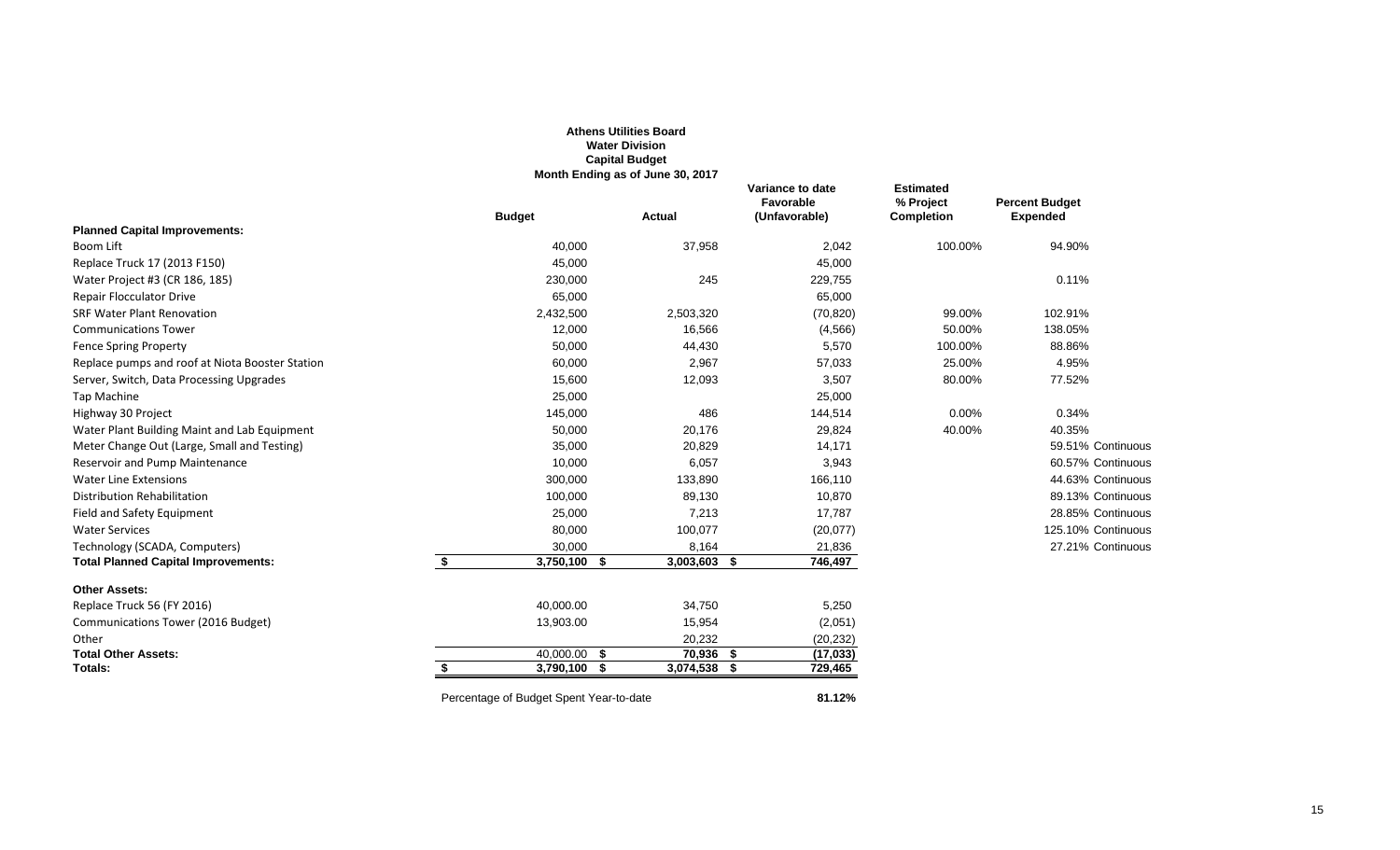## **ATHENS UTILITIES BOARD GAS DIVISION BALANCE SHEET June 30, 2017**

|      |                       |                   |                                         |                                                |    |                       |                  | Change        |
|------|-----------------------|-------------------|-----------------------------------------|------------------------------------------------|----|-----------------------|------------------|---------------|
|      | <b>Current Period</b> | <b>Prior Year</b> | <b>Change from</b><br><b>Prior Year</b> |                                                |    | <b>Current Period</b> | Prior            | from prior    |
|      | June 30, 2017         |                   |                                         | Assets:                                        |    | June 30, 2017         | <b>Month</b>     | <b>Month</b>  |
|      |                       |                   |                                         |                                                |    |                       |                  |               |
|      | 4,977,493.07          | 5,782,534.82      | (805, 041.75)                           | Cash and Cash Equivalents                      |    | 4,977,493.07          | 5,308,303.68     | (330, 810.61) |
|      | 263,205.01            | 214.207.26        | 48.997.75                               | <b>Receivables</b>                             |    | 263.205.01            | 328.418.21       | (65, 213.20)  |
|      | 555,455.83            | 345,202.03        | 210.253.80                              | <b>Prepaid Expenses</b>                        |    | 555.455.83            | 446,533.33       | 108,922.50    |
|      | 0.00                  | 0.00              | 0.00                                    | Gas Unit Loans                                 |    | 0.00                  | 0.00             | 0.00          |
|      | 110,729.60            | 106,607.35        | 4,122.25                                | Materials and Supplies Inventory               |    | 110.729.60            | 109,331.41       | 1,398.19      |
|      | 5,906,883.51          | 6,448,551.46      | (541, 667.95)                           | <b>Total Current Assets</b>                    |    | 5,906,883.51          | 6,192,586.63     | (285, 703.12) |
|      | 22,872,213.49         | 21,499,389.99     | 1,372,823.50                            | Gas Utility Plant, at Cost                     |    | 22,872,213.49         | 22,056,553.27    | 815,660.22    |
|      | (8, 111, 696.38)      | (7,598,571.16)    | (513, 125.22)                           | Less: Accumulated Depreciation                 |    | (8, 111, 696.38)      | (8.056.599.87)   | (55,096.51)   |
|      | 14,760,517.11         | 13,900,818.83     | 859,698.28                              | <b>Net Gas Utility Plant</b>                   |    | 14,760,517.11         | 13,999,953.40    | 760,563.71    |
|      | 314,828.46            | 262,899.52        | 51,928.94                               | <b>Deferred Pension Outflows</b>               |    | 314,828.46            | 235,366.32       | 79,462.14     |
| - \$ | 20,982,229.08 \$      | 20,612,269.81 \$  | 369,959.27                              | <b>Total Assets</b>                            | S. | 20,982,229.08 \$      | 20,427,906.35 \$ | 554,322.73    |
|      |                       |                   |                                         |                                                |    |                       |                  |               |
|      |                       |                   |                                         | <b>Liabilities and Retained Earnings:</b>      |    |                       |                  |               |
|      | 0.00                  | 0.00              | 0.00                                    | Short Term Notes Payable                       |    | 0.00                  | 0.00             | 0.00          |
|      | 853,312.33            | 310,495.48        | 542,816.85                              | <b>Accounts Payable</b>                        |    | 853,312.33            | 268,255.10       | 585,057.23    |
|      | 99,240.00             | 102,990.00        | (3,750.00)                              | <b>Customer Deposits</b>                       |    | 99,240.00             | 100,580.00       | (1,340.00)    |
|      | 57.882.24             | 66.248.72         | (8,366.48)                              | <b>Accrued Liabilities</b>                     |    | 57.882.24             | 52.780.08        | 5,102.16      |
|      | 1,010,434.57          | 479,734.20        | 530,700.37                              | <b>Total Current Liabilities</b>               |    | 1,010,434.57          | 421,615.18       | 588,819.39    |
|      | 417.291.43            | 351.383.25        | 65.908.18                               | Net Pension Liability                          |    | 417.291.43            | 314.307.91       | 102,983.52    |
|      | 75,922.97             | 90,709.04         | (14,786.07)                             | <b>Deferred Pension Inflows</b>                |    | 75,922.97             | 90,709.04        | (14,786.07)   |
|      | 19,478,580.11         | 19,690,443.32     | (211, 863.21)                           | <b>Net Position</b>                            |    | 19,478,580.11         | 19,601,274.22    | (122, 694.11) |
|      | 20,982,229.08 \$      | 20,612,269.81 \$  | 369,959.27                              | <b>Total Liabilities and Retained Earnings</b> |    | 20,982,229.08 \$      | 20,427,906.35 \$ | 554,322.73    |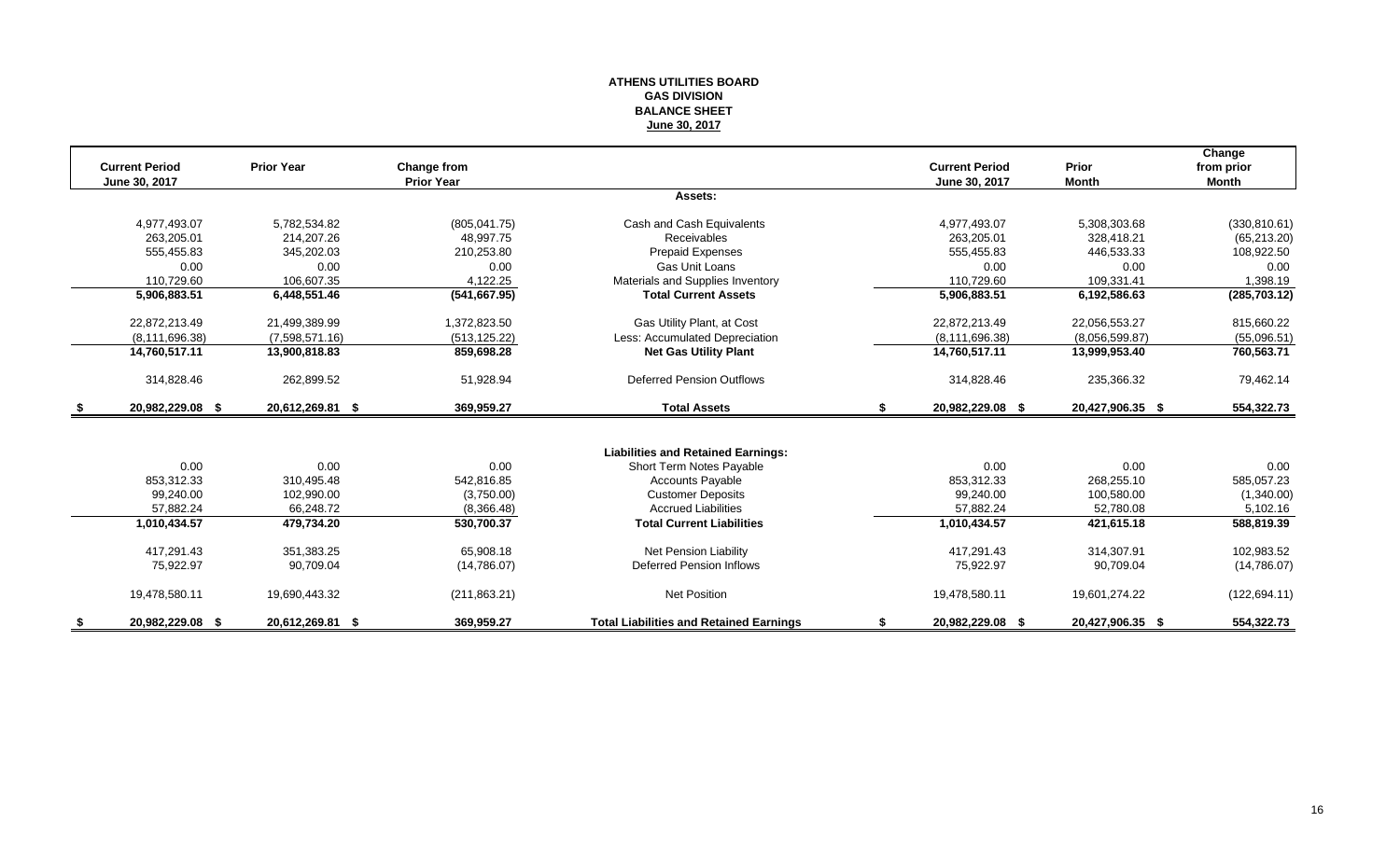## Athens Utilities Board Profit and Loss Statement - Gas June 30, 2017

| Year-to-Date<br>June 30, 2017 | Year-to-Date<br><b>Prior Year</b> | Variance<br>Favorable<br>(Unfavorable) |                                           | Current<br>Month<br>June 30, 2017 | Current<br>Month<br><b>Prior Year</b> | Variance<br>Favorable<br>(Unfavorable) |
|-------------------------------|-----------------------------------|----------------------------------------|-------------------------------------------|-----------------------------------|---------------------------------------|----------------------------------------|
|                               |                                   |                                        | <b>REVENUE:</b>                           |                                   |                                       |                                        |
| 2,023,662.41                  | 2,164,447.73                      | (140, 785.32)                          | Residential                               | 67,804.96                         | 63.945.57                             | 3,859.39                               |
| 1.423.317.73                  | 1.390.876.23                      | 32.441.50                              | <b>Small Commercial</b>                   | 64.573.49                         | 48.856.20                             | 15,717.29                              |
| 734,982.02                    | 772,461.48                        | (37, 479.46)                           | Large Commercial                          | 49,986.18                         | 44,515.15                             | 5,471.03                               |
| 1,030,426.22                  | 1,064,182.91                      | (33,756.69)                            | Interruptible                             | 69,283.58                         | 67,826.41                             | 1,457.17                               |
| 17,246.20                     | 37,506.91                         | (20, 260.71)                           | <b>CNG</b>                                | 681.94                            | 2,441.94                              | (1,760.00)                             |
| 66,251.69                     | 62,135.69                         | 4,116.00                               | Fees and Other Gas Revenues               | 4,041.38                          | 1.615.08                              | 2,426.30                               |
| 5,295,886.27                  | 5,491,610.95                      | (195, 724.68)                          | <b>Total Revenue</b>                      | 256,371.53                        | 229,200.35                            | 27,171.18                              |
| 3,204,131.84                  | 3,162,308.94                      | (41,822.90)                            | Purchased supply                          | 176,128.99                        | 146,383.14                            | (29, 745.85)                           |
| 2,091,754.43                  | 2,329,302.01                      | (237, 547.58)                          | <b>Contribution Margin</b>                | 80.242.54                         | 82,817.21                             | (2,574.67)                             |
|                               |                                   |                                        | <b>OPERATING EXPENSES:</b>                |                                   |                                       |                                        |
| 320,292.58                    | 348,010.20                        | 27,717.62                              | <b>Distribution Expense</b>               | 27,220.15                         | 22,665.78                             | (4,554.37)                             |
| 304,628.94                    | 301,587.54                        | (3,041.40)                             | Customer Service and Customer Acct. Exp.  | 25,233.52                         | 23,498.91                             | (1,734.61)                             |
| 626,456.37                    | 590,874.25                        | (35,582.12)                            | Administrative and General Expense        | 50,995.03                         | 40,997.24                             | (9,997.79)                             |
| 1,251,377.89                  | 1,240,471.99                      | (10,905.90)                            | <b>Total operating expenses</b>           | 103,448.70                        | 87,161.93                             | (16, 286.77)                           |
|                               |                                   |                                        | <b>Maintenance Expense</b>                |                                   |                                       |                                        |
| 259,956.31                    | 209,223.86                        | (50, 732.45)                           | <b>Distribution Expense</b>               | 19,959.01                         | 18,523.91                             | (1,435.10)                             |
| 6,989.88                      | 10,162.70                         | 3.172.82                               | Administrative and General Expense        | 232.14                            | 494.98                                | 262.84                                 |
| 266,946.19                    | 219,386.56                        | (47, 559.63)                           | <b>Total Maintenance Expense</b>          | 20,191.15                         | 19,018.89                             | (1, 172.26)                            |
|                               |                                   |                                        | <b>Other Operating Expenses</b>           |                                   |                                       |                                        |
| 508,881.40                    | 455,105.96                        | (53, 775.44)                           | Depreciation                              | 47,769.22                         | 36,594.01                             | (11, 175.21)                           |
| 265,187.16                    | 224,321.88                        | (40, 865.28)                           | <b>Tax Equivalents</b>                    | 23,648.15                         | 20,549.71                             | (3,098.44)                             |
| 774,068.56                    | 679,427.84                        | (94, 640.72)                           | <b>Total Other Operating Expenses</b>     | 71,417.37                         | 57,143.72                             | (14, 273.65)                           |
| 5,496,524.48                  | 5,301,595.33                      | (194, 929.15)                          | <b>Operating and Maintenance Expenses</b> | 371,186.21                        | 309,707.68                            | (61, 478.53)                           |
| (200, 638.21)                 | 190,015.62                        | (390, 653.83)                          | <b>Operating Income</b>                   | (114, 814.68)                     | (80, 507.33)                          | (34, 307.35)                           |
| 22,256.79                     | 27,208.96                         | (4,952.17)                             | Other Income                              | 712.53                            | 2,342.73                              | (1,630.20)                             |
| (178, 381.42)                 | 217,224.58                        | (395,606.00)                           | <b>Total Income</b>                       | (114, 102.15)                     | (78, 164.60)                          | (35, 937.55)                           |
| 25,020.49                     | 22.142.89                         | (2,877.60)                             | Miscellaneous Income Deductions           | 16.30                             | 29.15                                 | 12.85                                  |
| (203, 401.91)                 | 195,081.69                        | (398, 483.60)                          | <b>Net Income Before Extraordinary</b>    | (114, 118.45)                     | (78, 193.75)                          | (35,924.70)                            |
| (8,461.30)                    | 39,900.00                         | (48, 361.30)                           | Grants, Contributions, Extraordinary      | (8,575.66)                        | 0.00                                  | (8,575.66)                             |
| $(211,863.21)$ \$<br>- S      | 234,981.69 \$                     | (446, 844.90)                          | <b>Change in Net Assets</b>               | $(122, 694.11)$ \$                | $(78, 193.75)$ \$                     | (44,500.36)                            |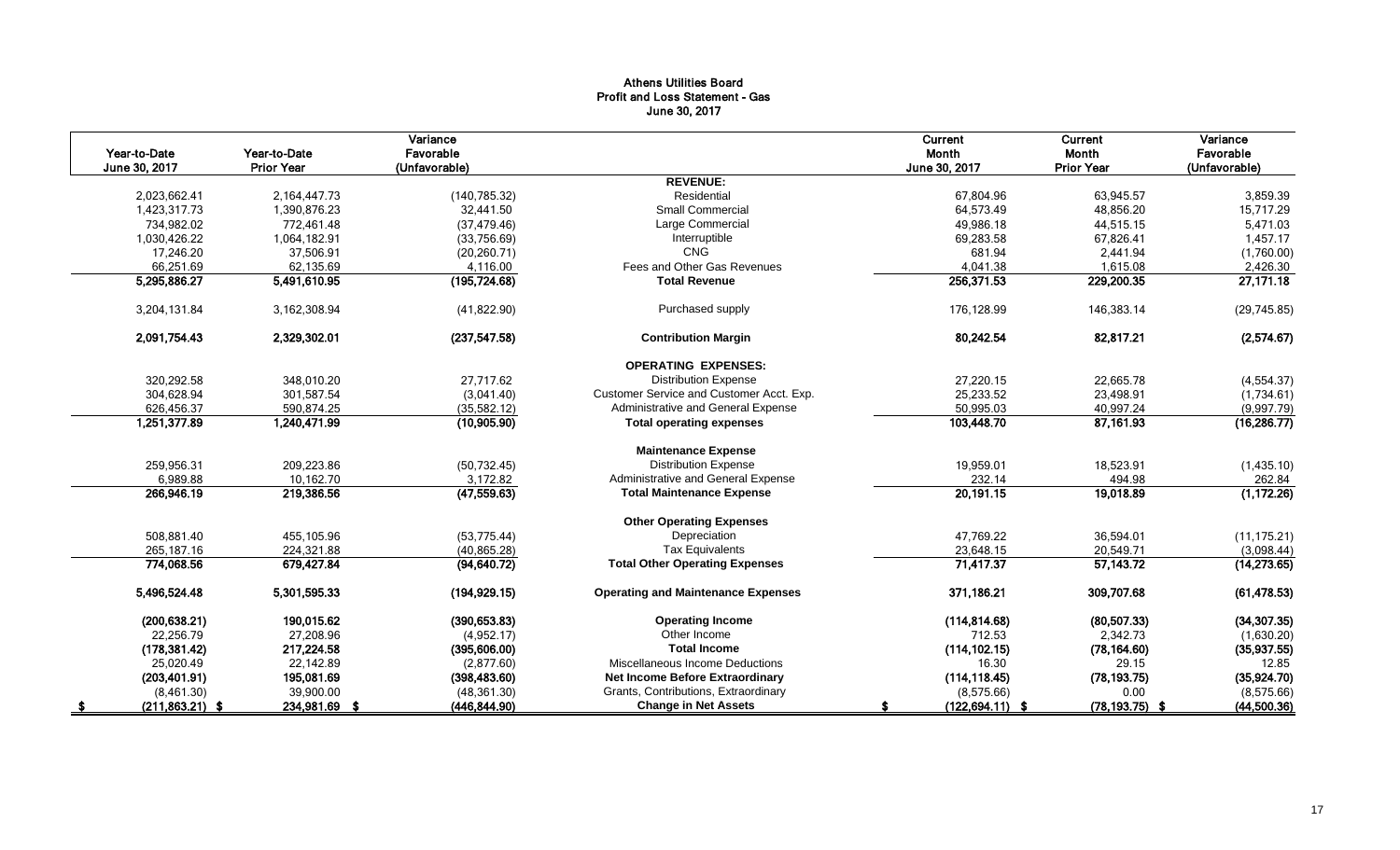## Athens Utilities Board Budget Comparison - Gas June 30, 2017

|      | Year-to-Date       | Year-to-Date  | $Y-T-D$          | <b>Description</b>                        | <b>Current Month</b>     | <b>Monthly</b>   | <b>Budget</b> |
|------|--------------------|---------------|------------------|-------------------------------------------|--------------------------|------------------|---------------|
|      | June 30, 2017      | <b>Budget</b> | Variance         |                                           | June 30, 2017            | <b>Budget</b>    | Variance      |
|      |                    |               |                  | <b>REVENUE:</b>                           |                          |                  |               |
|      | 2,023,662.41       | 2,700,000.00  | (676, 337.59)    | Residential                               | 67,804.96                | 75,235.31        | (7, 430.35)   |
|      | 1,423,317.73       | 1,680,000.00  | (256, 682.27)    | Small Commercial                          | 64,573.49                | 58,765.35        | 5,808.14      |
|      | 734,982.02         | 820,000.00    | (85,017.98)      | Large Commercial                          | 49,986.18                | 42,062.41        | 7,923.77      |
|      | 1,030,426.22       | 1,200,000.00  | (169.573.78)     | Interruptible                             | 69,283.58                | 85,127.68        | (15, 844.10)  |
|      | 17,246.20          | 37,000.00     | (19,753.80)      | <b>CNG</b>                                | 681.94                   | 3,083.33         | (2,401.39)    |
|      | 66,251.69          | 71,865.00     | (5,613.31)       | Fees and Other Gas Revenues               | 4,041.38                 | 3,381.92         | 659.46        |
|      | 5,295,886.27       | 6,508,865.00  | (1, 212, 978.73) | <b>Total Revenue</b>                      | 256,371.53               | 267,656.00       | (11, 284.47)  |
|      | 3,204,131.84       | 3,990,940.00  | 786,808.16       | Purchased supply                          | 176,128.99               | 190,002.26       | 13,873.27     |
|      | 2,091,754.43       | 2,517,925.00  | (426, 170.57)    | <b>Contribution Margin</b>                | 80,242.54                | 77,653.73        | 2,588.81      |
|      |                    |               |                  | <b>OPERATING EXPENSES:</b>                |                          |                  |               |
|      | 320,292.58         | 352,661.52    | 32,368.94        | <b>Distribution Expense</b>               | 27,220.15                | 26,070.12        | (1, 150.03)   |
|      | 304.628.94         | 296,536.96    | (8,091.98)       | Cust. Service and Cust. Acct. Expense     | 25,233.52                | 22.292.14        | (2,941.38)    |
|      | 626,456.37         | 654,400.78    | 27,944.41        | Administrative and General Expense        | 50,995.03                | 30,895.30        | (20,099.73)   |
|      | 1,251,377.89       | 1,303,599.25  | 52,221.36        | <b>Total operating expenses</b>           | 103,448.70               | 79,257.56        | (24, 191.14)  |
|      |                    |               |                  | <b>Maintenance Expense</b>                |                          |                  |               |
|      | 259,956.31         | 219,682.49    | (40, 273.82)     | <b>Distribution Expense</b>               | 19,959.01                | 20,156.60        | 197.59        |
|      | 6,989.88           | 11,900.00     | 4,910.12         | Administrative and General Expense        | 232.14                   | 1,350.66         | 1,118.52      |
|      | 266,946.19         | 231,582.49    | (35,363.70)      | <b>Total Maintenance Expense</b>          | 20,191.15                | 21,507.27        | 1,316.12      |
|      |                    |               |                  | <b>Other Operating Expenses</b>           |                          |                  |               |
|      | 508,881.40         | 466,194.00    | (42, 687.40)     | Depreciation                              | 47,769.22                | 38,491.18        | (9,278.04)    |
|      | 265,187.16         | 215,000.00    | (50, 187.16)     | <b>Tax Equivalents</b>                    | 23,648.15                | 17,400.31        | (6,247.84)    |
|      | 774,068.56         | 681,194.00    | (92, 874.56)     | <b>Total Other Operating Expenses</b>     | 71,417.37                | 55,891.49        | (15, 525.88)  |
|      | 5,496,524.48       | 6,207,315.74  | 710,791.26       | <b>Operating and Maintenance Expenses</b> | 371,186.21               | 346,658.58       | (24, 527.63)  |
|      | (200, 638.21)      | 301,549.26    | (502, 187.47)    | <b>Operating Income</b>                   | (114, 814.68)            | (79,002.59)      | (35,812.09)   |
|      | 22,256.79          | 21,000.00     | 1,256.79         | Other Income                              | 712.53                   | 587.86           | 124.67        |
|      | (178, 381.42)      | 322,549.26    | (500, 930.68)    | <b>Total Income</b>                       | (114, 102.15)            | (78, 414.72)     | (35,687.43)   |
|      | 25,020.49          | 13,500.00     | (11,520.49)      | Miscellaneous Income Deductions           | 16.30                    | 4,612.88         | 4,596.58      |
|      | (203, 401.91)      | 309,049.26    | (512, 451.17)    | <b>Net Before Extraordinary</b>           | (114, 118.45)            | (83,027.60)      | (31,090.85)   |
|      | (8,461.30)         | 4,500.00      | (12,961.30)      | Grants, Contributions, Extraordinary      | (8,575.66)               | 375.00           | (8,950.66)    |
| - \$ | $(211, 863.21)$ \$ | 313,549.26 \$ | (525, 412.47)    | <b>Change in Net Assets</b>               | \$<br>$(122, 694.11)$ \$ | $(82,652.60)$ \$ | (40, 041.51)  |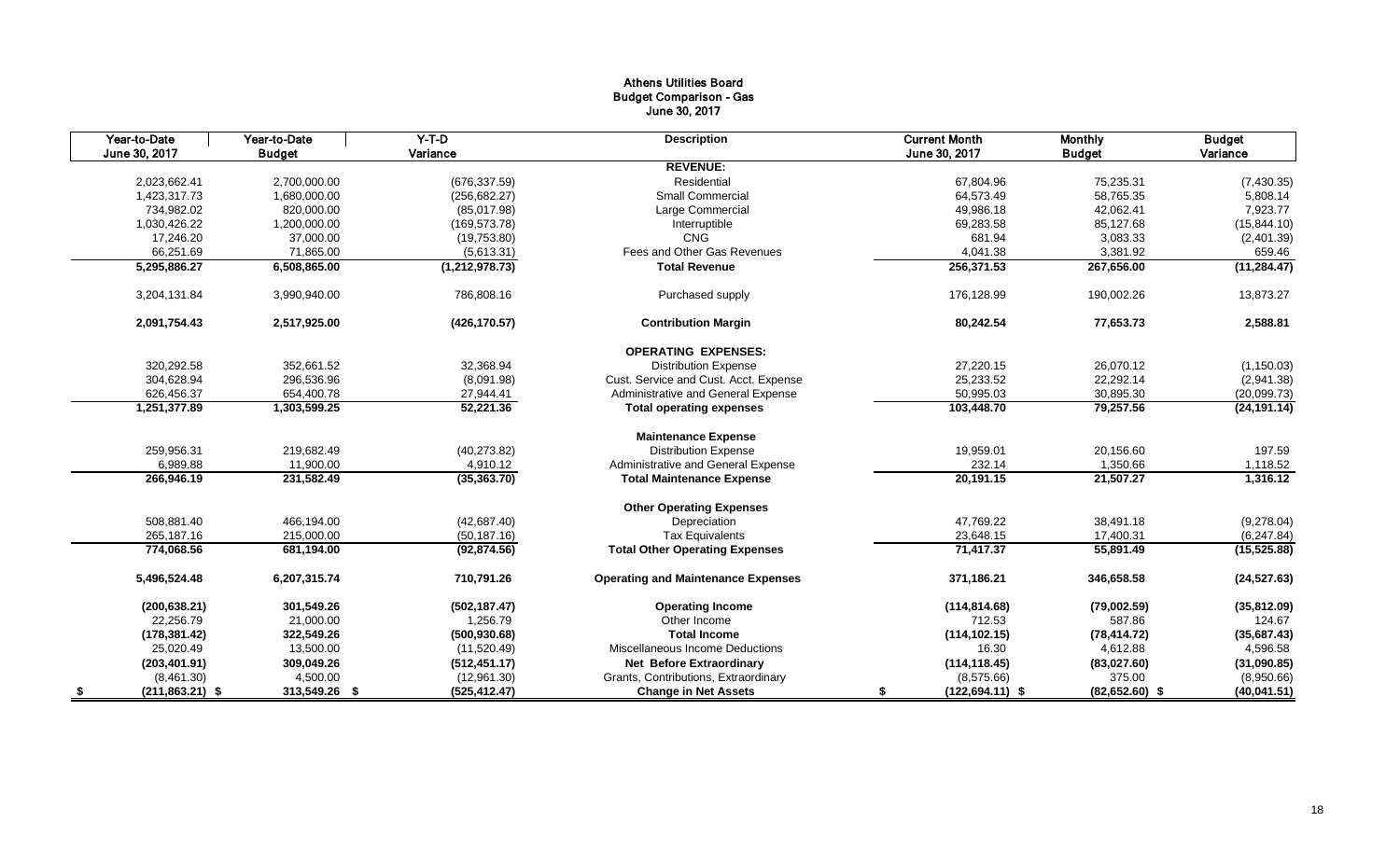## **Athens Utilities Board Gas Division STATEMENTS OF CASH FLOWS June 30, 2017**

| Year-to-Date<br>June 30, 2017 | Year-to-Date<br><b>Prior Year</b>                                                                                | Variance                                                                                                         |                                                                                                                             | <b>Month to Date</b><br>June 30, 2017                                                                                                                                                                                                                                                                                                                                                                                                | <b>Month to Date</b><br><b>Prior Year</b>                                                                   | Variance                                                                                                        |
|-------------------------------|------------------------------------------------------------------------------------------------------------------|------------------------------------------------------------------------------------------------------------------|-----------------------------------------------------------------------------------------------------------------------------|--------------------------------------------------------------------------------------------------------------------------------------------------------------------------------------------------------------------------------------------------------------------------------------------------------------------------------------------------------------------------------------------------------------------------------------|-------------------------------------------------------------------------------------------------------------|-----------------------------------------------------------------------------------------------------------------|
|                               |                                                                                                                  |                                                                                                                  | <b>CASH FLOWS FROM OPERATING ACTIVITIES:</b>                                                                                |                                                                                                                                                                                                                                                                                                                                                                                                                                      |                                                                                                             |                                                                                                                 |
| (203, 401.91)                 | 195,081.69                                                                                                       | (398, 483.60)                                                                                                    | Net Operating Income                                                                                                        | (114, 118.45)                                                                                                                                                                                                                                                                                                                                                                                                                        | (78, 193.75)                                                                                                | (35, 924.70)                                                                                                    |
|                               |                                                                                                                  |                                                                                                                  |                                                                                                                             |                                                                                                                                                                                                                                                                                                                                                                                                                                      |                                                                                                             |                                                                                                                 |
|                               |                                                                                                                  |                                                                                                                  |                                                                                                                             |                                                                                                                                                                                                                                                                                                                                                                                                                                      |                                                                                                             |                                                                                                                 |
|                               |                                                                                                                  |                                                                                                                  |                                                                                                                             |                                                                                                                                                                                                                                                                                                                                                                                                                                      |                                                                                                             | 11,175.21                                                                                                       |
|                               |                                                                                                                  |                                                                                                                  | <b>Changes in Assets and Liabilities:</b>                                                                                   |                                                                                                                                                                                                                                                                                                                                                                                                                                      |                                                                                                             |                                                                                                                 |
| (48,997.75)                   | 89,697.24                                                                                                        | (138, 694.99)                                                                                                    | Receivables                                                                                                                 | 65,213.20                                                                                                                                                                                                                                                                                                                                                                                                                            | 100.818.40                                                                                                  | (35,605.20)                                                                                                     |
| (210, 253.80)                 | 39,180.38                                                                                                        | (249, 434.18)                                                                                                    | Prepaid Expenses                                                                                                            | (108, 922.50)                                                                                                                                                                                                                                                                                                                                                                                                                        | (112, 627.96)                                                                                               | 3,705.46                                                                                                        |
| (51, 928.94)                  | (119, 318.03)                                                                                                    | 67,389.09                                                                                                        | <b>Deferred Pension Outflows</b>                                                                                            | (79, 462.14)                                                                                                                                                                                                                                                                                                                                                                                                                         | 0.00                                                                                                        | (79, 462.14)                                                                                                    |
| (4, 122.25)                   | (4,739.40)                                                                                                       | 617.15                                                                                                           | Materials and Supplies Inventories                                                                                          | (1,398.19)                                                                                                                                                                                                                                                                                                                                                                                                                           | (819.91)                                                                                                    | (578.28)                                                                                                        |
| 534,450.37                    | 4.139.59                                                                                                         | 530.310.78                                                                                                       | Accounts Payable and Accrued Liabilities                                                                                    | 590.159.39                                                                                                                                                                                                                                                                                                                                                                                                                           | (86, 487.32)                                                                                                | 676.646.71                                                                                                      |
| (3,750.00)                    | (1,610.00)                                                                                                       | (2, 140.00)                                                                                                      | <b>Customer Deposits</b>                                                                                                    | (1,340.00)                                                                                                                                                                                                                                                                                                                                                                                                                           | (2,900.00)                                                                                                  | 1,560.00                                                                                                        |
| 65,908.18                     | 101,361.38                                                                                                       | (35, 453.20)                                                                                                     | <b>Net Pension Liabilities</b>                                                                                              | 102,983.52                                                                                                                                                                                                                                                                                                                                                                                                                           | 4,955.43                                                                                                    | 98,028.09                                                                                                       |
| (14,786.07)                   | (13,228.14)                                                                                                      | (1,557.93)                                                                                                       | <b>Deferred Pension Inflows</b>                                                                                             | (14,786.07)                                                                                                                                                                                                                                                                                                                                                                                                                          | 0.00                                                                                                        | (14,786.07)                                                                                                     |
| 77,066.39                     | 59,218.79                                                                                                        | 17,847.60                                                                                                        | <b>Retirements and Salvage</b>                                                                                              | 7,327.29                                                                                                                                                                                                                                                                                                                                                                                                                             | (3,980.38)                                                                                                  | 11,307.67                                                                                                       |
| 0.00                          | 0.00                                                                                                             | 0.00                                                                                                             | Gas Unit Loans                                                                                                              | 0.00                                                                                                                                                                                                                                                                                                                                                                                                                                 | 0.00                                                                                                        | 0.00                                                                                                            |
|                               |                                                                                                                  |                                                                                                                  | <b>Net Cash from Operating Activities</b>                                                                                   |                                                                                                                                                                                                                                                                                                                                                                                                                                      | (142, 641.48)                                                                                               | 636,066.75                                                                                                      |
|                               |                                                                                                                  |                                                                                                                  |                                                                                                                             |                                                                                                                                                                                                                                                                                                                                                                                                                                      |                                                                                                             |                                                                                                                 |
|                               |                                                                                                                  |                                                                                                                  |                                                                                                                             |                                                                                                                                                                                                                                                                                                                                                                                                                                      |                                                                                                             |                                                                                                                 |
|                               |                                                                                                                  |                                                                                                                  |                                                                                                                             |                                                                                                                                                                                                                                                                                                                                                                                                                                      |                                                                                                             | 0.00                                                                                                            |
|                               |                                                                                                                  |                                                                                                                  |                                                                                                                             |                                                                                                                                                                                                                                                                                                                                                                                                                                      |                                                                                                             | 0.00                                                                                                            |
|                               |                                                                                                                  |                                                                                                                  |                                                                                                                             |                                                                                                                                                                                                                                                                                                                                                                                                                                      |                                                                                                             | (8,575.66)                                                                                                      |
|                               |                                                                                                                  |                                                                                                                  |                                                                                                                             |                                                                                                                                                                                                                                                                                                                                                                                                                                      |                                                                                                             | (338, 021.30)                                                                                                   |
|                               |                                                                                                                  |                                                                                                                  |                                                                                                                             |                                                                                                                                                                                                                                                                                                                                                                                                                                      |                                                                                                             | (346, 596.96)                                                                                                   |
|                               |                                                                                                                  |                                                                                                                  | <b>Cash from Financing Activities</b>                                                                                       |                                                                                                                                                                                                                                                                                                                                                                                                                                      |                                                                                                             |                                                                                                                 |
| 0.00                          | 0.00                                                                                                             | 0.00                                                                                                             | Short Term Notes Payable                                                                                                    | 0.00                                                                                                                                                                                                                                                                                                                                                                                                                                 | 0.00                                                                                                        | 0.00                                                                                                            |
| $(805, 041.75)$ \$            | $(4,441,779.21)$ \$                                                                                              | 3,636,737.46                                                                                                     | <b>Net Changes in Cash Position</b>                                                                                         | \$                                                                                                                                                                                                                                                                                                                                                                                                                                   | $(620, 280.40)$ \$                                                                                          | 289,469.79                                                                                                      |
| 5,782,534.82                  | 10,224,314.03                                                                                                    | (4,441,779.21)                                                                                                   | Cash at Beginning of Period                                                                                                 | 5,308,303.68                                                                                                                                                                                                                                                                                                                                                                                                                         | 6,402,815.22                                                                                                | (1,094,511.54)                                                                                                  |
| 4,977,493.07                  | 5,782,534.82                                                                                                     |                                                                                                                  | Cash at End of Period                                                                                                       | 4,977,493.07                                                                                                                                                                                                                                                                                                                                                                                                                         | 5,782,534.82                                                                                                | (805, 041.75)                                                                                                   |
|                               |                                                                                                                  |                                                                                                                  |                                                                                                                             |                                                                                                                                                                                                                                                                                                                                                                                                                                      |                                                                                                             | 289,469.79                                                                                                      |
|                               | 508,881.40<br>649,065.62<br>0.00<br>0.00<br>(8,461.30)<br>(1,445,646.07)<br>(1,454,107.37)<br>$(805, 041.75)$ \$ | 455,105.96<br>804,889.46<br>0.00<br>0.00<br>39,900.00<br>(5,286,568.67)<br>(5,246,668.67)<br>$(4,441,779.21)$ \$ | 53,775.44<br>(155, 823.84)<br>0.00<br>0.00<br>(48, 361.30)<br>3,840,922.60<br>3,792,561.30<br>(805, 041.75)<br>3,636,737.46 | <b>Adjustments to Reconcile Operating Income</b><br>to Net Cash Provided by Operations:<br>Depreciation<br><b>CASH FROM CAPITAL AND INVESTING ACTIVITIES:</b><br><b>Adjust Net Pension Obligation</b><br>Prior Period Adjustment<br>Grants, Contributions & Other Extraordinary Income (Expense)<br>Changes in Gas Utility Plant<br>Net Cash from Capital and Related Investing Activities<br><b>Changes in Cash and Equivalents</b> | 47,769.22<br>493,425.27<br>0.00<br>0.00<br>(8,575.66)<br>(815,660.22)<br>(824, 235.88)<br>$(330,810.61)$ \$ | 36,594.01<br>0.00<br>0.00<br>0.00<br>(477, 638.92)<br>(477, 638.92)<br>$(330, 810.61)$ \$<br>$(620, 280.40)$ \$ |

**Long-Term Debt** \$0.00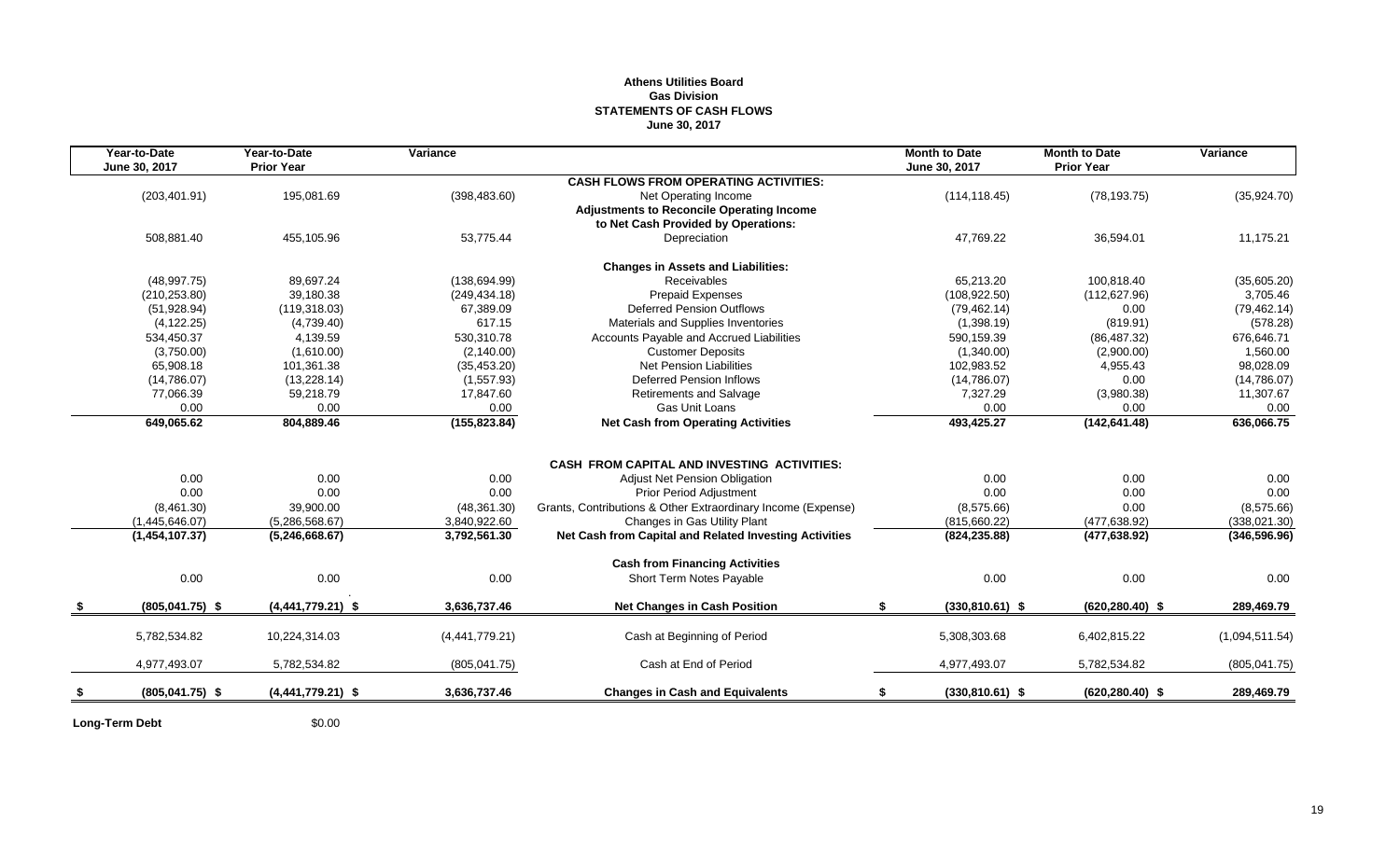## Athens Utilities Board Statistics Report June 30, 2017

| Gas:                |         |       |           |            |
|---------------------|---------|-------|-----------|------------|
|                     | Current | Prior |           | # Accounts |
| Number of services: | Month   | Year  | Change    | Change     |
| Residential         | 5,281   | 5,282 | $-0.02\%$ | $-1$       |
| Small Commercial    | 884     | 890   | $-0.67\%$ | -6         |
| Large Commercial    |         |       | $0.00\%$  |            |
| Interruptible       |         |       | $0.00\%$  |            |
| <b>CNG</b>          |         |       | 0.00%     |            |
|                     |         |       |           |            |
| Total Services      | 6,181   | 6,188 | $-0.11%$  | -7         |

| Sales Volumes:   |           | <b>Current Month</b> |           |           | Year-to-Date      |           |  |
|------------------|-----------|----------------------|-----------|-----------|-------------------|-----------|--|
| Units Sold       | 6/30/2017 | <b>Prior Year</b>    | Change    | 6/30/2017 | <b>Prior Year</b> | Change    |  |
| Residential      | 39,100    | 39,619               | $-1.31\%$ | 1,834,088 | 2,025,712         | $-9.46%$  |  |
| Small Commercial | 72,154    | 58,254               | 23.86%    | 1,752,039 | 1,747,062         | 0.28%     |  |
| Large Commercial | 66,605    | 69,434               | $-4.07\%$ | 1,044,789 | 1,141,066         | $-8.44%$  |  |
| Interruptible    | 127,436   | 153,206              | $-16.82%$ | 2,067,257 | 2,185,811         | $-5.42%$  |  |
| <b>CNG</b>       | 1.845     | 2.803                | $-34.18%$ | 27.792    | 42.881            | $-35.19%$ |  |
|                  | 307.140   | 323,316              | $-5.00\%$ | 6,725,965 | 7,142,532         | $-5.83%$  |  |

 $\overline{\phantom{a}}$ 

| Employment         |               |                   |                   |
|--------------------|---------------|-------------------|-------------------|
|                    | June 30, 2017 | <b>Prior Year</b> | <b>Difference</b> |
| Employee Headcount | 9.00          | 9.00              | 0.00              |
| <b>IFTE</b>        | 9.61          | 9.74              | $-0.13$           |
| Y-T-D FTE          | 9.52          | 9.58              | $-0.06$           |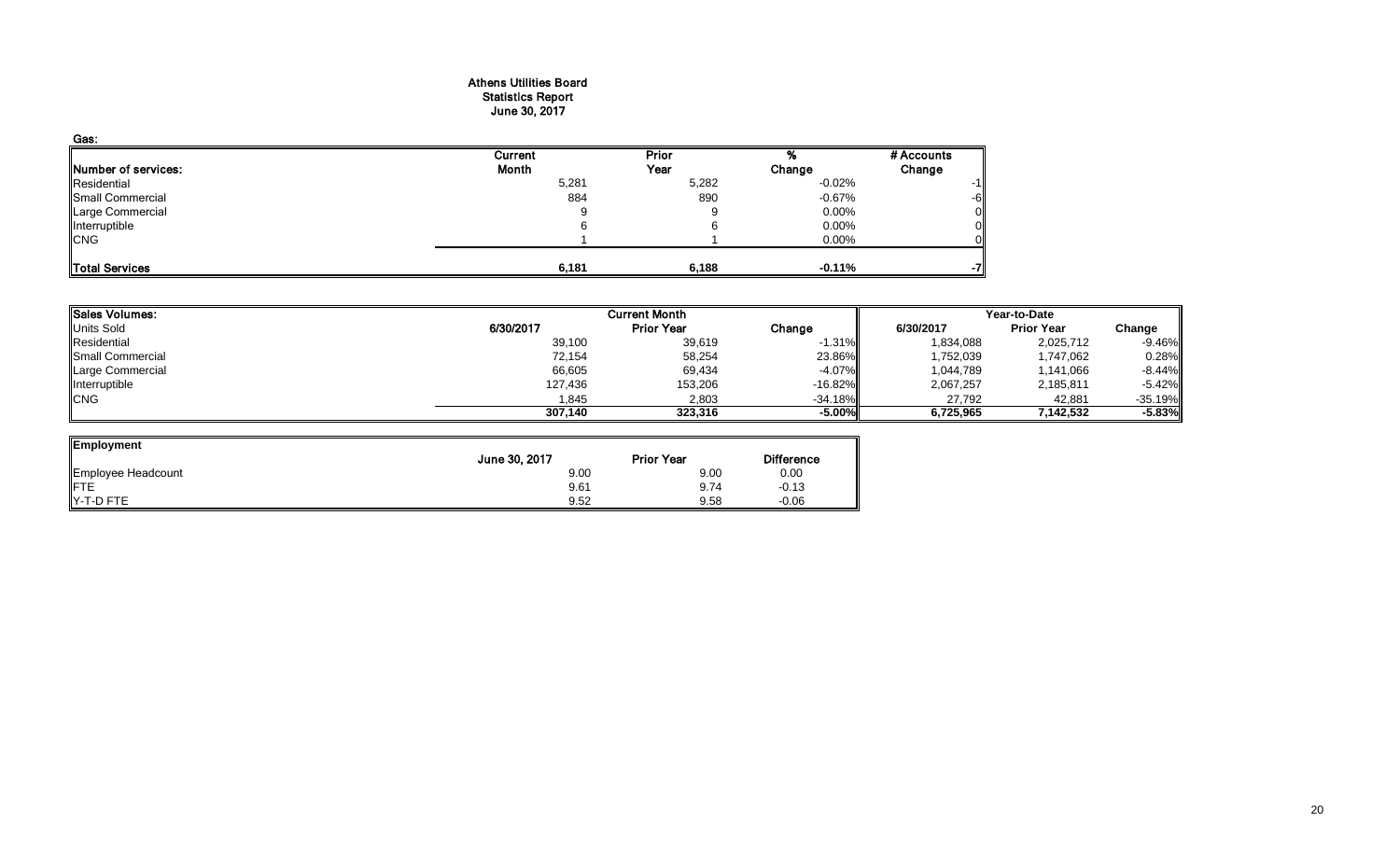|                                                                            |                                         | <b>Gas Division</b><br><b>Capital Budget</b><br>Month Ending as of June 30, 2017 |                                                |                                                    |                                          |
|----------------------------------------------------------------------------|-----------------------------------------|----------------------------------------------------------------------------------|------------------------------------------------|----------------------------------------------------|------------------------------------------|
|                                                                            | <b>Budget</b>                           | <b>Actual</b>                                                                    | Variance to date<br>Favorable<br>(Unfavorable) | <b>Estimated</b><br>% Project<br><b>Completion</b> | <b>Percent Budget</b><br><b>Expended</b> |
| <b>Planned Capital Improvements:</b>                                       |                                         |                                                                                  |                                                |                                                    |                                          |
| Truck 53 (2009)                                                            | 40,000                                  |                                                                                  | 40,000                                         |                                                    |                                          |
| New City Gate - Northern McMinn Co - Co Rd 406                             | 1,603,300                               | 1,108,871                                                                        | 494,429                                        | 75%                                                | 69.16%                                   |
| Upgrading Cathodic Protection Field -                                      | 15,000                                  |                                                                                  | 15,000                                         |                                                    |                                          |
| <b>Replace Equipment Trailer</b>                                           | 12,000                                  | 7,895                                                                            | 4,105                                          |                                                    | 65.79%                                   |
| Uprate Cumber Hills 20 psi to 50 psi                                       | 25,000                                  |                                                                                  | 25,000                                         |                                                    |                                          |
| <b>Replace Mechanical Correctors</b>                                       | 10,000                                  | 8,473                                                                            | 1,527                                          | 85%                                                | 84.73%                                   |
| Replace Leak Machines<br>Replace 200' of Drill Steel for Directional Drill | 10,000<br>6,000                         | 8,578                                                                            | 10,000                                         | 100%                                               | 142.97%                                  |
| Replace Locating System for Directional Drill                              | 18,000                                  | 16,330                                                                           | (2,578)<br>1,670                               |                                                    | 90.72%                                   |
| Rail Head Bit (rock) for direct drill                                      | 12,000                                  | 2,494                                                                            | 9,506                                          | 100%                                               | 20.78%                                   |
| Replace Pressure Chart Co Rd 432                                           | 6,500                                   |                                                                                  | 6,500                                          |                                                    |                                          |
| Hot Water Replacement Program                                              | 25,000                                  |                                                                                  | 25,000                                         |                                                    |                                          |
| Convert to Utility Center to NIS                                           | 2,000                                   |                                                                                  | 2,000                                          |                                                    |                                          |
| Server, Switch, Data Processing Upgrades                                   | 12,350                                  | 9,191                                                                            | 3,159                                          | 80%                                                | 74.42%                                   |
| <b>Communications Tower</b>                                                | 9,500                                   |                                                                                  | 9,500                                          | 50%                                                |                                          |
| System Improvement                                                         | 60,000                                  | 35,334                                                                           | 24,666                                         |                                                    | 58.89% Continuous                        |
| Main                                                                       | 100,000                                 | 58,396                                                                           | 41,604                                         |                                                    | 58.40% Continuous                        |
| Services                                                                   | 130,000                                 | 163,455                                                                          | (33, 455)                                      |                                                    | 125.73% Continuous                       |
| <b>Total Planned Capital Improvements:</b>                                 | \$<br>2,096,650 \$                      | 1,419,015 \$                                                                     | 677,635                                        |                                                    |                                          |
| <b>Other Assets:</b>                                                       |                                         |                                                                                  |                                                |                                                    |                                          |
| Other                                                                      |                                         | 46,599                                                                           | (46, 599)                                      |                                                    |                                          |
| <b>Total Other Assets:</b>                                                 |                                         | 46,599                                                                           | (46, 599)<br>- 56                              |                                                    |                                          |
| Totals:                                                                    | $2,096,650$ \$                          | $1,465,614$ \$                                                                   | 631,036                                        |                                                    |                                          |
|                                                                            | Percentage of Budget Spent Year-to-date |                                                                                  | 69.90%                                         |                                                    |                                          |

**Athens Utilities Board**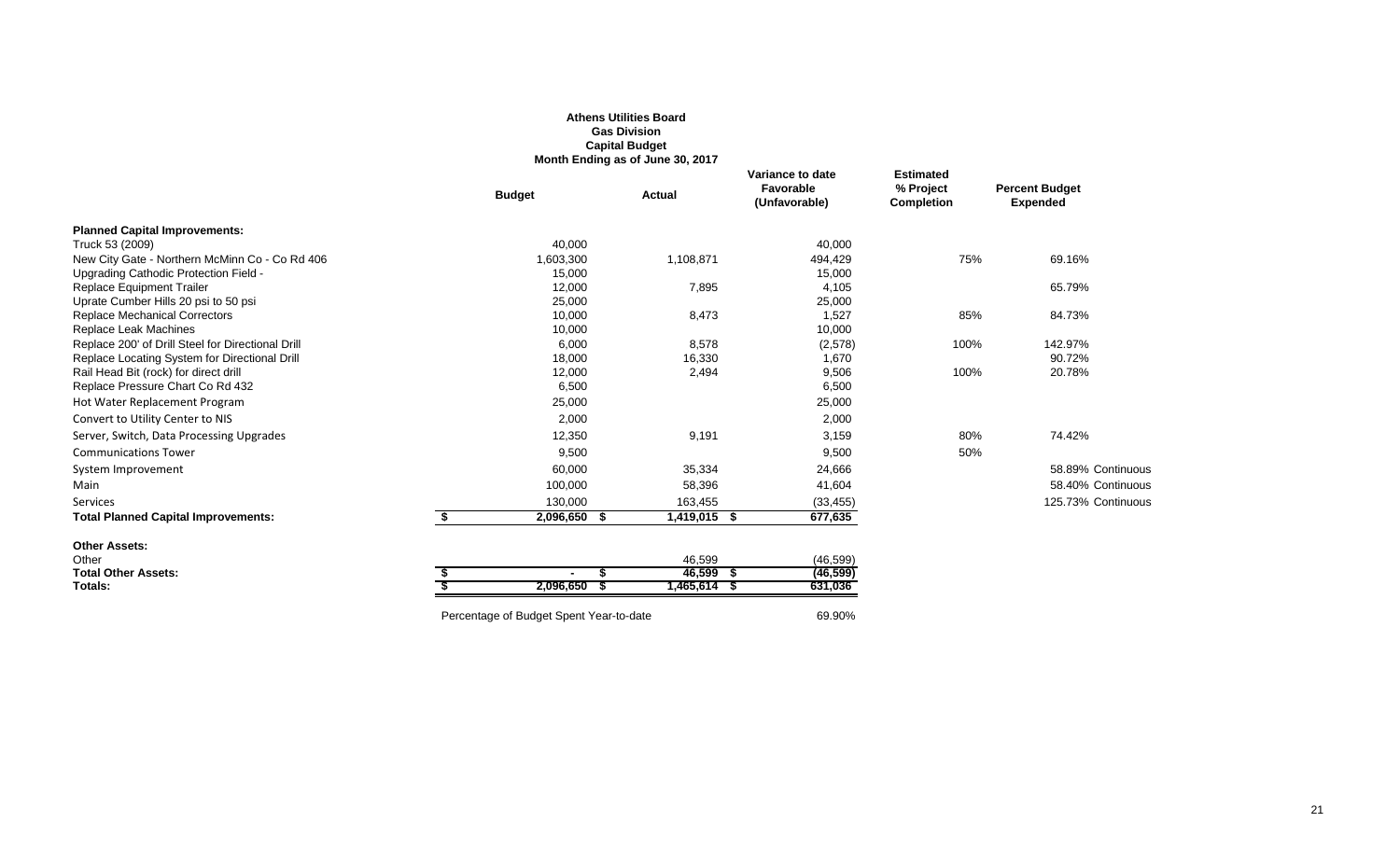### **ATHENS UTILITIES BOARD WASTEWATER DIVISION BALANCE SHEET June 30, 2017**

|                        |                   |                                         |                                            |    |                       |                              | Change        |
|------------------------|-------------------|-----------------------------------------|--------------------------------------------|----|-----------------------|------------------------------|---------------|
| <b>Current Period</b>  | <b>Prior Year</b> | <b>Change from</b><br><b>Prior Year</b> |                                            |    | <b>Current Period</b> | <b>Prior</b><br><b>Month</b> | from prior    |
| June 30, 2017          |                   |                                         | Assets:                                    |    | June 30, 2017         |                              | <b>Month</b>  |
|                        |                   |                                         |                                            |    |                       |                              |               |
| 4,193,826.12           | 4,085,783.90      | 108,042.22                              | Cash and Cash Equivalents                  |    | 4,193,826.12          | 4,245,072.54                 | (51, 246.42)  |
| 372,461.13             | 385,436.21        | (12, 975.08)                            | Receivables                                |    | 372,461.13            | 363,455.13                   | 9,006.00      |
| 0.00                   | 0.00              | 0.00                                    | Short Term Balances Due from Other Div.    |    | 0.00                  | 0.00                         | 0.00          |
| 187,717.13             | 187,427.83        | 289.30                                  | Prepaid Expenses                           |    | 187,717.13            | 19,656.71                    | 168,060.42    |
| 225,377.73             | 323,502.26        | (98, 124.53)                            | Materials and Supplies Inventory           |    | 225,377.73            | 241,997.08                   | (16, 619.35)  |
| 4,979,382.11           | 4,982,150.20      | (2,768.09)                              | <b>Total Current Assets</b>                |    | 4,979,382.11          | 4,870,181.46                 | 109,200.65    |
| 0.00                   | 0.00              | 0.00                                    | Bond and Interest Sinking Fund and Reserve |    | 0.00                  | 0.00                         | 0.00          |
| 0.00                   | 0.00              | 0.00                                    | Reserve and Other                          |    | 0.00                  | 0.00                         | 0.00          |
| 0.00                   | 0.00              | 0.00                                    | <b>Total Restricted Assets</b>             |    | 0.00                  | 0.00                         | 0.00          |
| 0.00                   | 436,491.89        | (436, 491.89)                           | Debt Issue Costs, Net of Amortization      |    | 0.00                  | 0.00                         | 0.00          |
| 451,875.02             | 0.00              | 451,875.02                              | <b>Deferred Pension Outflows</b>           |    | 451,875.02            | 391,243.19                   | 60,631.83     |
| 53,467,295.05          | 53,230,278.73     | 237,016.32                              | Sewer Utility Plant, at Cost               |    | 53,467,295.05         | 53,221,935.53                | 245,359.52    |
| (18, 283, 370.67)      | (17,849,882.11)   | (433, 488.56)                           | Less: Accumulated Depreciation             |    | (18, 283, 370.67)     | (18, 161, 383.19)            | (121, 987.48) |
| 35, 183, 924. 38       | 35,380,396.62     | (196, 472.24)                           | <b>Net Sewer Utility Plant</b>             |    | 35, 183, 924. 38      | 35,060,552.34                | 123,372.04    |
| 35,635,799.40          | 35,816,888.51     | (181,089.11)                            | <b>Total Long Term Assets</b>              |    | 35,635,799.40         | 35,451,795.53                | 184,003.87    |
| 40,615,181.51 \$       | 40,799,038.71 \$  | (183, 857.20)                           | <b>Total Assets</b>                        | S. | 40,615,181.51 \$      | 40,321,976.99 \$             | 293,204.52    |
|                        |                   |                                         | <b>Liabilities and Retained Earnings:</b>  |    |                       |                              |               |
| 241,761.00             | 17,337.37         | 224,423.63                              | <b>Accounts Payable</b>                    |    | 241,761.00            | 33,603.20                    | 208,157.80    |
| 62,820.00              | 55,995.00         | 6,825.00                                | <b>Customer Deposits</b>                   |    | 62,820.00             | 62,305.00                    | 515.00        |
| 133,739.70             | 137,150.62        | (3,410.92)                              | <b>Other Current Liabilities</b>           |    | 133,739.70            | 119,591.78                   | 14,147.92     |
| 438,320.70             | 210,482.99        | 227,837.71                              | <b>Total Current Liabilities</b>           |    | 438,320.70            | 215,499.98                   | 222,820.72    |
| 0.00                   | 0.00              | 0.00                                    | <b>Bonds Payable</b>                       |    | 0.00                  | 0.00                         | 0.00          |
| 2,128,498.83           | 2,255,003.47      | (126, 504.64)                           | Notes Payable - State of Tennessee         |    | 2,128,498.83          | 2,139,158.38                 | (10,659.55)   |
| 15,174,443.89          | 15,751,487.89     | (577, 044.00)                           | Notes Payable - Other                      |    | 15,174,443.89         | 15,174,443.89                | 0.00          |
| 598.940.69             | 577.471.38        | 21.469.31                               | <b>Net Pension Liability</b>               |    | 598.940.69            | 500.020.89                   | 98,919.80     |
| 108,972.66             | 149,073.33        | (40, 100.67)                            | <b>Deferred Pension Inflows</b>            |    | 108,972.66            | 149,073.33                   | (40, 100.67)  |
| 18,010,856.07          | 18,733,036.07     | (722, 180.00)                           | <b>Total Long Term Liabilities</b>         |    | 18,010,856.07         | 17,962,696.49                | 48,159.58     |
| 22,166,004.74          | 21,855,519.65     | 310,485.09                              | <b>Net Position</b>                        |    | 22,166,004.74         | 22,143,780.52                | 22,224.22     |
| \$<br>40,615,181.51 \$ | 40,799,038.71 \$  | (183, 857.20)                           | <b>Total Liabilities and Net Assets</b>    | \$ | 40,615,181.51 \$      | 40,321,976.99 \$             | 293,204.52    |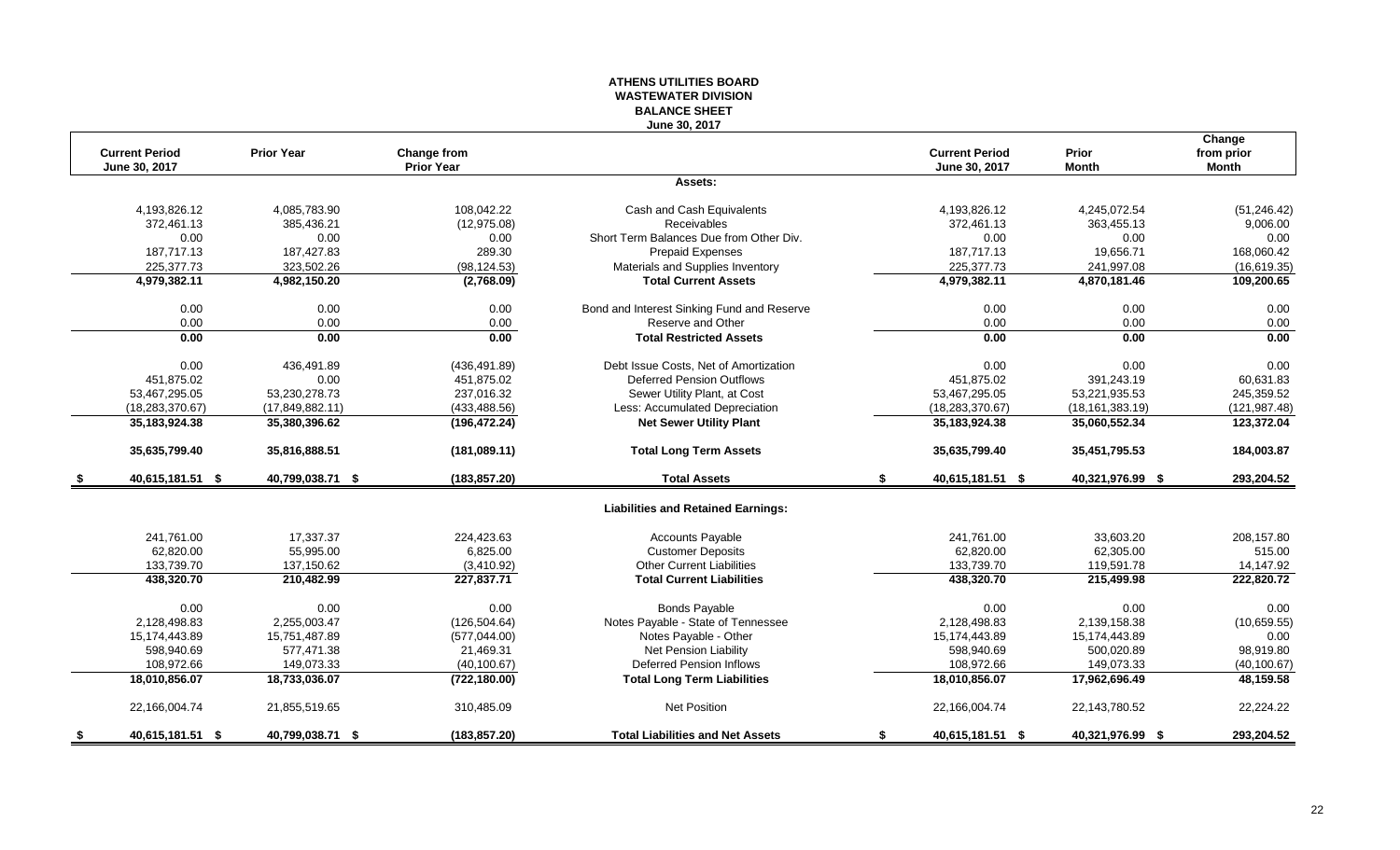## Athens Utilities Board Profit and Loss Statement - Wastewater June 30, 2017

| Year-to-Date<br>June 30, 2017 | Year-to-Date<br><b>Prior Year</b> | Variance<br>Favorable<br>(Unfavorable) |                                            | Current<br>Month<br>June 30, 2017 | Current<br>Month<br><b>Prior Year</b> | Variance<br>Favorable<br>(Unfavorable) |
|-------------------------------|-----------------------------------|----------------------------------------|--------------------------------------------|-----------------------------------|---------------------------------------|----------------------------------------|
|                               |                                   |                                        | <b>REVENUE:</b>                            |                                   |                                       |                                        |
| 1,909,252.50                  | 1,883,110.87                      | 26,141.63                              | Residential                                | 160,558.63                        | 161,492.88                            | (934.25)                               |
| 1,518,820.21                  | 1,554,317.54                      | (35, 497.33)                           | Small Commercial                           | 126,084.58                        | 128,737.28                            | (2,652.70)                             |
| 1,524,067.18                  | 1,588,650.03                      | (64, 582.85)                           | Large Commercial                           | 123,329.24                        | 134,965.97                            | (11, 636.73)                           |
| 162,414.71                    | 173,100.57                        | (10,685.86)                            | Other                                      | 26,960.03                         | 10,625.29                             | 16,334.74                              |
| 5,114,554.60                  | 5,199,179.01                      | (84, 624.41)                           | <b>Total Revenue</b>                       | 436,932.48                        | 435,821.42                            | 1,111.06                               |
|                               |                                   |                                        | <b>OPERATING AND MAINTENANCE EXPENSES:</b> |                                   |                                       |                                        |
| 1,216,394.84                  | 1,235,445.34                      | 19,050.50                              | Sewer Treatment Plant Expense              | 117,823.28                        | 100,712.64                            | (17, 110.64)                           |
| 69,373.23                     | 87,828.09                         | 18,454.86                              | <b>Pumping Station Expense</b>             | 7,714.95                          | 4,861.25                              | (2,853.70)                             |
| 267,087.38                    | 262,021.40                        | (5,065.98)                             | General Expense                            | 18,329.32                         | 23,087.38                             | 4,758.06                               |
| 141,129.46                    | 133,991.45                        | (7, 138.01)                            | Cust. Service and Cust. Acct. Expense      | 11,818.84                         | 10,875.11                             | (943.73)                               |
| 941,292.04                    | 890,807.10                        | (50, 484.94)                           | Administrative and General Expense         | 70,800.38                         | 68,835.52                             | (1,964.86)                             |
| 2,635,276.95                  | 2,610,093.38                      | (25, 183.57)                           | <b>Total Operating Expenses</b>            | 226,486.77                        | 208,371.90                            | (18, 114.87)                           |
|                               |                                   |                                        | <b>Maintenance Expense</b>                 |                                   |                                       |                                        |
| 184.901.61                    | 226,123.85                        | 41.222.24                              | Sewer Treatment Plant Expense              | 19.122.77                         | 14.672.70                             | (4,450.07)                             |
| 82,238.94                     | 69,010.12                         | (13, 228.82)                           | <b>Pumping Station Expense</b>             | 9,369.89                          | 3,926.55                              | (5,443.34)                             |
| 275,774.10                    | 246,097.69                        | (29, 676.41)                           | <b>General Expense</b>                     | 24,746.06                         | 22,504.39                             | (2,241.67)                             |
| 2,908.65                      | 5,069.64                          | 2,160.99                               | Administrative and General Expense         | 184.24                            | 380.98                                | 196.74                                 |
| 545,823.30                    | 546,301.30                        | 478.00                                 | <b>Total Maintenance Expense</b>           | 53,422.96                         | 41,484.62                             | (11,938.34)                            |
|                               |                                   |                                        | <b>Other Operating Expenses</b>            |                                   |                                       |                                        |
| 1,449,169.82                  | 1,600,611.81                      | 151,441.99                             | Depreciation                               | 120,085.68                        | 131,503.22                            | 11,417.54                              |
| 1,449,169.82                  | 1,600,611.81                      | 151,441.99                             | <b>Total Other Operating Expenses</b>      | 120,085.68                        | 131,503.22                            | 11,417.54                              |
| 4,630,270.07                  | 4,757,006.49                      | 126,736.42                             | <b>Operating and Maintenance Expenses</b>  | 399,995.41                        | 381,359.74                            | (18, 635.67)                           |
| 484,284.53                    | 442,172.52                        | 42,112.01                              | <b>Operating Income</b>                    | 36,937.07                         | 54,461.68                             | (17,524.61)                            |
| 18,829.98                     | 22,634.25                         | (3,804.27)                             | Other Income                               | 1,626.05                          | 1,527.70                              | 98.35                                  |
| 503,114.51                    | 464,806.77                        | 38,307.74                              | <b>Total Income</b>                        | 38,563.12                         | 55,989.38                             | (17, 426.26)                           |
| 7,556.10                      | 7,772.10                          | 216.00                                 | Other Expense                              | 0.00                              | 0.00                                  | 0.00                                   |
| 495,558.41                    | 457,034.67                        | 38,523.74                              | Net Income Before Debt Expense             | 38,563.12                         | 55,989.38                             | (17, 426.26)                           |
|                               |                                   |                                        | <b>DEBT RELATED EXPENSES:</b>              |                                   |                                       |                                        |
| 0.00                          | 0.00                              | 0.00                                   | Amortization of Debt Discount              | 0.00                              | 0.00                                  | 0.00                                   |
| 0.00                          | 0.00                              | 0.00                                   | <b>Bond Interest</b>                       | 0.00                              | 0.00                                  | 0.00                                   |
| 187,269.62                    | 100,406.45                        | (86, 863.17)                           | Other Debt Interest                        | 16,338.90                         | 12,047.59                             | (4, 291.31)                            |
| 187,269.62                    | 100,406.45                        | (86, 863.17)                           | <b>Total debt related expenses</b>         | 16,338.90                         | 12,047.59                             | (4,291.31)                             |
| 308,288.79                    | 356,628.22                        | (48, 339.43)                           | <b>Net Before Extraordinary</b>            | 22,224.22                         | 43,941.79                             | (21,717.57)                            |
| 2.196.30                      | 100.00                            | 2,096.30                               | Grants, Contributions, Extraordinary       | 0.00                              | 0.00                                  | 0.00                                   |
| 310,485.09 \$                 | 356,728.22 \$                     | (46, 243.13)                           | <b>Change in Net Assets</b>                | 22,224.22 \$                      | 43,941.79 \$                          | (21,717.57)                            |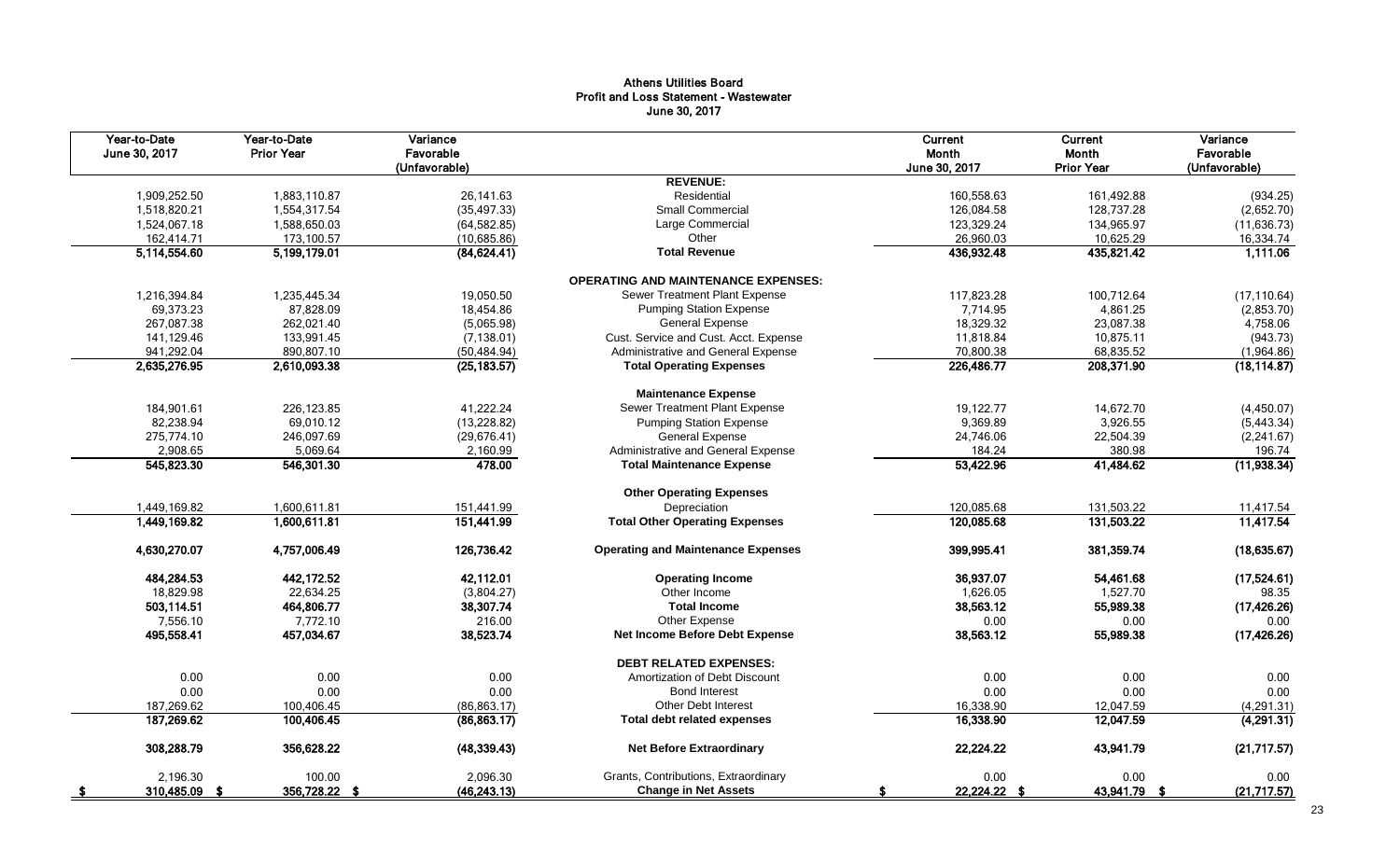#### Athens Utilities Board Budget Comparison - Wastewater June 30, 2017

|      | Year-to-Date<br>June 30, 2017 | Year-to-Date<br><b>Budget</b> | $Y-T-D$<br>Variance | <b>Description</b>                          | <b>Current Month</b><br>June 30, 2017 | <b>Monthly</b><br><b>Budget</b> | <b>Budget</b><br>Variance |
|------|-------------------------------|-------------------------------|---------------------|---------------------------------------------|---------------------------------------|---------------------------------|---------------------------|
|      |                               |                               |                     |                                             |                                       |                                 |                           |
|      |                               |                               |                     | <b>REVENUE:</b>                             |                                       |                                 |                           |
|      | 1,909,252.50                  | 1,890,000.00                  | 19,252.50           | Residential                                 | 160,558.63                            | 159,975.71                      | 582.92                    |
|      | 1,518,820.21                  | 1,500,000.00                  | 18,820.21           | <b>Small Commercial</b>                     | 126,084.58                            | 125,069.14                      | 1,015.44                  |
|      | 1,524,067.18                  | 1,550,000.00                  | (25, 932.82)        | Large Commercial                            | 123,329.24                            | 116,367.64                      | 6,961.60                  |
|      | 162,414.71                    | 154,800.00                    | 7,614.71            | Other                                       | 26,960.03                             | 15,853.69                       | 11,106.34                 |
|      | 5,114,554.60                  | 5,094,800.00                  | 19,754.60           | <b>Total Revenue</b>                        | 436,932.48                            | 417,266.18                      | 19,666.30                 |
|      |                               |                               |                     | <b>OPERATING AND MAINTENANCE EXPENSES:</b>  |                                       |                                 |                           |
|      | 1,216,394.84                  | 1,234,949.99                  | 18,555.15           | Sewer Treatment Plant Expense               | 117,823.28                            | 113,567.47                      | (4,255.81)                |
|      | 69,373.23                     | 85,018.14                     | 15,644.91           | <b>Pumping Station Expense</b>              | 7,714.95                              | 6,961.82                        | (753.13)                  |
|      | 267,087.38                    | 274,957.48                    | 7,870.10            | <b>General Expense</b>                      | 18,329.32                             | 20,238.40                       | 1,909.08                  |
|      | 141,129.46                    | 132,690.12                    | (8,439.34)          | Customer Service and Customer Acct. Expense | 11,818.84                             | 11,332.26                       | (486.58)                  |
|      | 941,292.04                    | 878,416.86                    | (62, 875.18)        | Administrative and General Expense          | 70,800.38                             | 77,307.13                       | 6,506.75                  |
|      | 2,635,276.95                  | 2,606,032.59                  | (29, 244.36)        | <b>Total Operating Expenses</b>             | 226,486.77                            | 229,407.08                      | 2,920.31                  |
|      |                               |                               |                     | <b>Maintenance Expense</b>                  |                                       |                                 |                           |
|      | 184,901.61                    | 222,262.85                    | 37,361.24           | Sewer Treatment Plant Expense               | 19,122.77                             | 17,795.48                       | (1,327.29)                |
|      | 82,238.94                     | 70,588.24                     | (11,650.70)         | <b>Pumping Station Expense</b>              | 9,369.89                              | 8,169.77                        | (1,200.12)                |
|      | 275,774.10                    | 234,599.36                    | (41, 174.74)        | <b>General Expense</b>                      | 24,746.06                             | 28,160.54                       | 3,414.48                  |
|      | 2,908.65                      | 5,400.00                      | 2,491.35            | Administrative and General Expense          | 184.24                                | 455.38                          | 271.14                    |
|      | 545,823.30                    | 532,850.45                    | (12, 972.85)        | <b>Total Maintenance Expense</b>            | 53,422.96                             | 54,581.17                       | 1,158.21                  |
|      |                               |                               |                     |                                             |                                       |                                 |                           |
|      |                               |                               |                     | <b>Other Operating Expenses</b>             |                                       |                                 |                           |
|      | 1,449,169.82                  | 1,701,000.00                  | 251,830.18          | Depreciation                                | 120,085.68                            | 139,288.68                      | 19,203.00                 |
|      | 1,449,169.82                  | 1,701,000.00                  | 251,830.18          | <b>Total Other Operating Expenses</b>       | 120,085.68                            | 139,288.68                      | 19,203.00                 |
|      | 4,630,270.07                  | 4,839,883.03                  | 209,612.96          | <b>Operating and Maintenance Expenses</b>   | 399,995.41                            | 423,276.92                      | 23,281.51                 |
|      | 484,284.53                    | 254,916.97                    | 229,367.56          | <b>Operating Income</b>                     | 36,937.07                             | (6,010.75)                      | 42,947.82                 |
|      | 18,829.98                     | 6,000.00                      | 12,829.98           | Other Income                                | 1,626.05                              | 373.68                          | 1,252.37                  |
|      | 503,114.51                    | 260,916.97                    | 242,197.54          | <b>Total Income</b>                         | 38,563.12                             | (5,637.07)                      | 44,200.19                 |
|      | 7,556.10                      | 12,000.00                     | 4,443.90            | Other Expense                               | 0.00                                  | 107.92                          | 107.92                    |
|      | 495,558.41                    | 248,916.97                    | 246,641.44          | Net Income Before Debt Expense              | 38,563.12                             | (5,744.99)                      | 44,308.11                 |
|      |                               |                               |                     | <b>DEBT RELATED EXPENSES:</b>               |                                       |                                 |                           |
|      | 0.00                          | 0.00                          | 0.00                | Amortization of Debt Discount               | 0.00                                  | 0.00                            | 0.00                      |
|      | 0.00                          | 0.00                          | 0.00                | <b>Bond Interest</b>                        | 0.00                                  | 0.00                            | 0.00                      |
|      | 187,269.62                    | 83,300.00                     | (103, 969.62)       | <b>Other Debt Interest</b>                  | 16,338.90                             | 8,483.83                        | (7, 855.07)               |
|      | 187,269.62                    | 83,300.00                     | (103,969.62)        | <b>Total debt related expenses</b>          | 16,338.90                             | 8,483.83                        | (7, 855.07)               |
|      |                               |                               |                     |                                             |                                       |                                 |                           |
|      | 308,288.79                    | 165,616.97                    | 142,671.82          | <b>Net Before Extraordinary</b>             | 22,224.22                             | (14, 228.82)                    | 36,453.04                 |
|      | 2,196.30                      | 58,000.00                     | (55,803.70)         | Grants, Contributions, Extraordinary        | 0.00                                  | 4,833.33                        | (4,833.33)                |
| - \$ | 310,485.09 \$                 | 223,616.97 \$                 | 86,868.12           | <b>Change in Net Assets</b>                 | 22,224.22 \$<br>\$                    | $(9,395.49)$ \$                 | 31,619.71                 |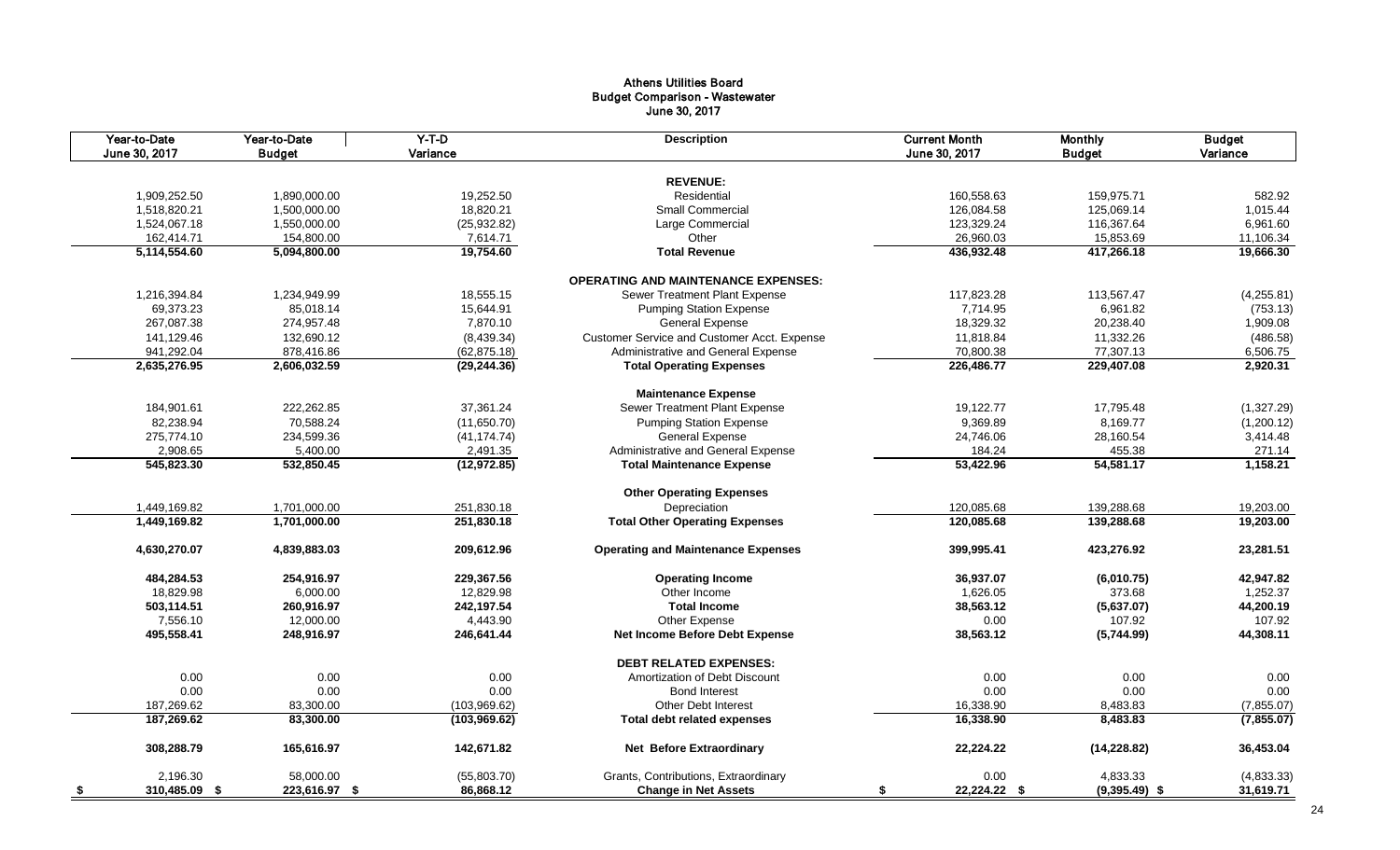## **Athens Utilities Board Wastewater Division STATEMENTS OF CASH FLOWS June 30, 2017**

|           | Year-to-Date<br>June 30, 2017  | Year-to-Date<br><b>Prior Year</b> | Variance                   |                                                                          | <b>Month to Date</b><br>June 30, 2017 | <b>Month to Date</b><br><b>Prior Year</b> | Variance             |
|-----------|--------------------------------|-----------------------------------|----------------------------|--------------------------------------------------------------------------|---------------------------------------|-------------------------------------------|----------------------|
|           |                                |                                   |                            | <b>CASH FLOWS FROM OPERATING ACTIVITIES:</b>                             |                                       |                                           |                      |
|           | 308,288.79                     | 356,628.22                        | (48, 339.43)               | Net Operating Income<br><b>Adjustments to Reconcile Operating Income</b> | 22,224.22                             | 43,941.79                                 | (21, 717.57)         |
|           |                                |                                   |                            | to Net Cash Provided by Operations:                                      |                                       |                                           |                      |
|           | 1,449,169.82                   | 1.600.611.81                      | (151, 441.99)              | Depreciation<br><b>Changes in Assets and Liabilities:</b>                | 120.085.68                            | 131,503.22                                | (11, 417.54)         |
|           | 12,975.08                      | (28,603.89)                       | 41,578.97                  | <b>Receivables</b>                                                       | (9,006.00)                            | 17,467.31                                 | (26, 473.31)         |
|           | 0.00                           | 0.00                              | 0.00                       | Short Term Notes to Other Divisions                                      | 0.00                                  | 0.00                                      | 0.00                 |
|           | (289.30)                       | (16, 725.76)                      | 16,436.46                  | <b>Prepaid Expenses</b>                                                  | (168,060.42)                          | (168, 049.78)                             | (10.64)              |
|           | (15, 383.13)                   | (188, 227.84)                     | 172,844.71                 | Deferred Pension Outflows                                                | (60, 631.83)                          | 0.00                                      | (60, 631.83)         |
|           | 98,124.53                      | (68, 287.40)                      | 166,411.93                 | Materials and Supplies Inventory                                         | 16,619.35                             | (51,965.82)                               | 68,585.17            |
|           | 0.00                           | 0.00                              | 0.00                       | <b>Bond Sinking Funds</b>                                                | 0.00                                  | 0.00                                      | 0.00                 |
|           | 0.00                           | 0.00                              | 0.00                       | Reserve                                                                  | 0.00                                  | 0.00                                      | 0.00                 |
|           | 0.00                           | 0.00                              | 0.00                       | <b>Other Assets</b>                                                      | 0.00                                  | 0.00                                      | 0.00                 |
|           | 224,423.63                     | (33,091.25)                       | 257,514.88                 | <b>Accounts Payable</b>                                                  | 208,157.80                            | 3,924.27                                  | 204,233.53           |
|           | (3,410.92)                     | (1,475.57)                        | (1,935.35)                 | <b>Accrued Liabilities</b>                                               | 14,147.92                             | (2,850.71)                                | 16,998.63            |
|           | (8,383.29)                     | 68,923.82                         | (77, 307.11)               | <b>Retirements and Salvage</b>                                           | 5,378.79                              | 5,588.97                                  | (210.18)             |
|           | 6,825.00                       | 1,975.00                          | 4,850.00                   | <b>Customer Deposits</b>                                                 | 515.00                                | (680.00)                                  | 1,195.00             |
|           | 21,469.31                      | 152,801.91                        | (131, 332.60)              | Net Pension Liability                                                    | 98,919.80                             | 7,979.21                                  | 90,940.59            |
|           | (40, 100.67)                   | (27, 467.04)<br>1,817,062.01      | (12, 633.63)<br>236,646.84 | <b>Deferred Pension Inflows</b>                                          | (40, 100.67)                          | 0.00                                      | (40, 100.67)         |
|           | 2,053,708.85                   |                                   |                            | <b>Total Cash from Operating Activities</b>                              | 208,249.64                            | (13, 141.54)                              | 221,391.18           |
|           |                                |                                   |                            | <b>CASH FLOWS FROM NONCAPITAL FINANCING ACTIVITIES:</b>                  |                                       |                                           |                      |
|           | 0.00                           | 0.00                              | 0.00                       | Bonds payable                                                            | 0.00                                  | 0.00                                      | 0.00                 |
|           | (703, 548.64)<br>(703, 548.64) | (706.401.25)<br>(706, 401.25)     | 2,852.61<br>2,852.61       | Notes Payable<br><b>Total Cash from Noncapital Financing Activities</b>  | (10,659.55)<br>(10,659.55)            | (10, 408.06)<br>(10, 408.06)              | (251.49)<br>(251.49) |
|           |                                |                                   |                            |                                                                          |                                       |                                           |                      |
|           |                                |                                   |                            | <b>CASH FROM INVESTING ACTIVITIES:</b>                                   |                                       |                                           |                      |
|           | 0.00                           | 0.00                              | 0.00                       | Prior Period Adjustment                                                  | 0.00                                  | 0.00                                      | 0.00                 |
|           | 2,196.30                       | 100.00                            | 2,096.30                   | Grants Contributions & Other Extraordinary                               | 0.00                                  | 0.00                                      | 0.00                 |
|           | 0.00                           | 0.00                              | 0.00                       | Adjust Net Pension Obligation                                            | 0.00                                  | 0.00                                      | 0.00                 |
|           | (1,244,314.29)                 | (1,487,378.62)                    | 243,064.33                 | Sewer Utility Plant                                                      | (248, 836.51)                         | (178, 455.44)                             | (70, 381.07)         |
|           | (1,242,117.99)                 | (1,487,278.62)                    | 245,160.63                 | <b>Total Cash from Capital and Related Investing Activities</b>          | (248, 836.51)                         | (178, 455.44)                             | (70, 381.07)         |
|           | 108,042.22 \$                  | $(376, 617.86)$ \$                | 484,660.08                 | <b>Net Changes in Cash Position</b>                                      | $(51, 246.42)$ \$<br>\$               | $(202,005.04)$ \$                         | 150,758.62           |
|           |                                |                                   |                            |                                                                          |                                       |                                           |                      |
|           | 4,085,783.90                   | 4,462,401.76                      | (376, 617.86)              | Cash at Beginning of Period                                              | 4,245,072.54                          | 4,287,788.94                              | (42,716.40)          |
|           | 4,193,826.12                   | 4,085,783.90                      | 108,042.22                 | Cash at End of Period                                                    | 4,193,826.12                          | 4,085,783.90                              | 108,042.22           |
| <u>\$</u> | 108,042.22 \$                  | $(376, 617.86)$ \$                | 484,660.08                 | <b>Changes in Cash and Equivalents</b>                                   | $(51, 246.42)$ \$                     | $(202,005.04)$ \$                         | 150,758.62           |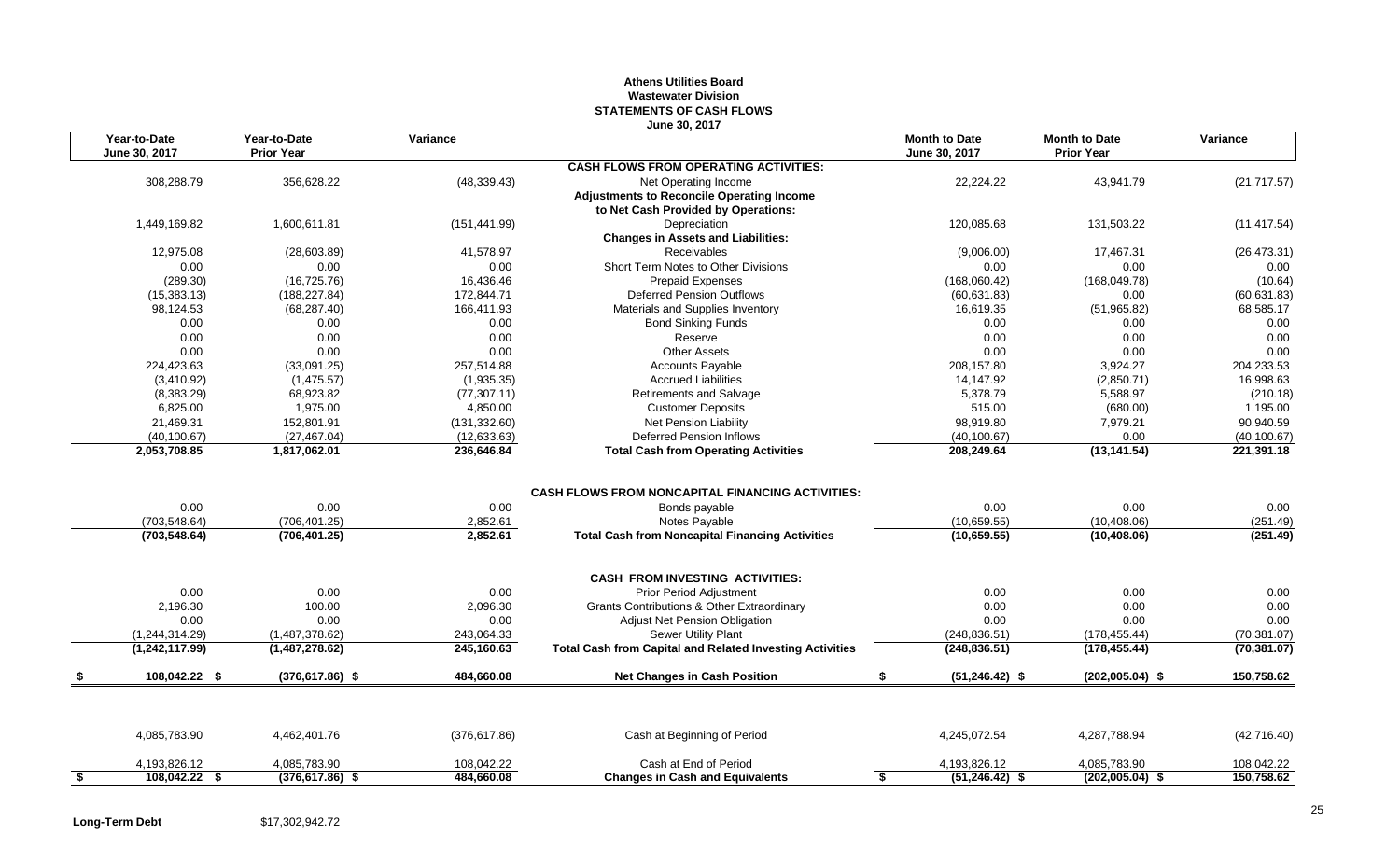## Athens Utilities Board Statistics Report June 30, 2017

| Wastewater:                |         |       |          |            |
|----------------------------|---------|-------|----------|------------|
|                            | Current | Prior |          | # Accounts |
| Number of services:        | Month   | Year  | Change   | Change     |
| Residential - Inside City  | 4,299   | 4,288 | 0.26%    | 11         |
| Residential - Outside City | 48      | 41    | 17.07%   |            |
| Commercial - Inside City   | 915     | 916   | $-0.11%$ | -11        |
| Commercial - Outside City  |         |       | $0.00\%$ |            |
| <b>Total Services</b>      | 5,266   | 5,249 | 0.32%    | 171        |

| <b>Sales Volumes:</b>      | <b>Current Month</b> |                   |           | Year-to-Date |                   |          |
|----------------------------|----------------------|-------------------|-----------|--------------|-------------------|----------|
| Gallonsx100                | 6/30/2017            | <b>Prior Year</b> | Change    | 6/30/2017    | <b>Prior Year</b> | Change   |
| Residential - Inside City  | 159,712              | 161,933           | $-1.37\%$ | 1,855,018    | 1,820,945         | 1.87%    |
| Residential - Outside City | 4,530                | 1,954             | 131.83%   | 25,993       | 21,077            | 23.32%   |
| Commercial - Inside City   | 191,323              | 198,389           | $-3.56\%$ | 2,344,223    | 2,390,518         | $-1.94%$ |
| Commercial - Outside City  | 10,166               | 10,090            | 0.75%     | 110,391      | 120,649           | $-8.50%$ |
|                            | 365,731              | 372.366           | $-1.78\%$ | 4.335.625    | 4.353.189         | $-0.40%$ |

 $\overline{\phantom{0}}$ 

| Employment         |               |                   |                   |
|--------------------|---------------|-------------------|-------------------|
|                    | June 30, 2017 | <b>Prior Year</b> | <b>Difference</b> |
| Employee Headcount | 18.00         | 19.00             | $-1.00$           |
| FTE                | 19.20         | 20.32             | $-1.12$           |
| Y-T-D FTE          | 20.06         | 20.69             | $-0.63$           |

| Total Company Employment |               |                   |                   |  |  |  |  |  |
|--------------------------|---------------|-------------------|-------------------|--|--|--|--|--|
|                          | June 30, 2017 | <b>Prior Year</b> | <b>Difference</b> |  |  |  |  |  |
| Company Total Headcount: | 97.00         | 95.00             | 2.00              |  |  |  |  |  |
| Company Total FTE        | 103.56        | 101.80            | ،76.              |  |  |  |  |  |
| Company Y-T-D FTE        | 103.38        | 101.67            | .71               |  |  |  |  |  |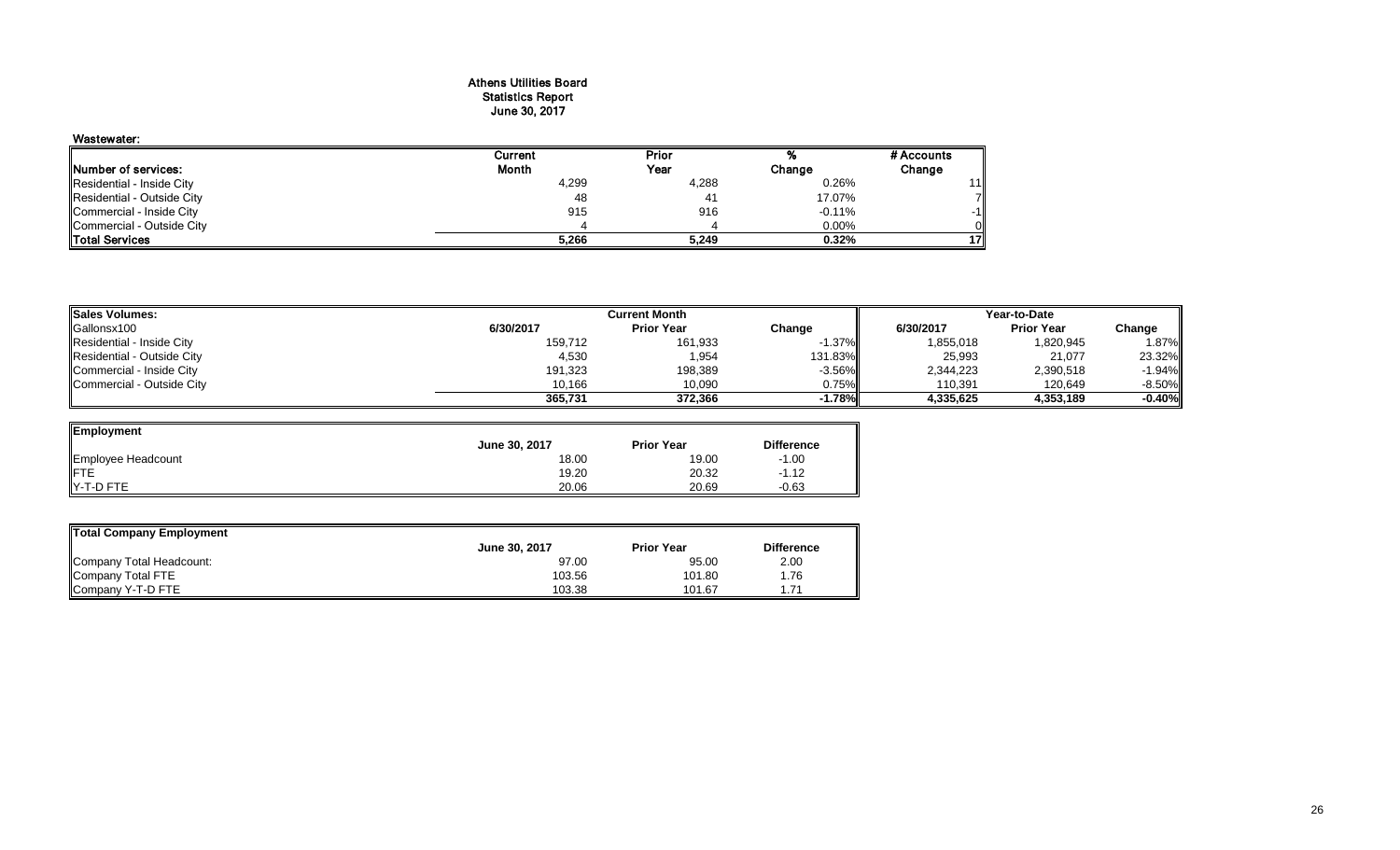## **Athens Utilities Board Wastewater Division Capital Budget Month Ending as of June 30, 2017**

|                                                                             | <b>Budget</b>                            | <b>Actual</b>        | <b>Variance to Date</b><br>Favorable<br>(Unfavorable) | <b>Estimated</b><br>% Project<br><b>Completion</b> | <b>Percent Budget</b><br><b>Expended</b> |
|-----------------------------------------------------------------------------|------------------------------------------|----------------------|-------------------------------------------------------|----------------------------------------------------|------------------------------------------|
| <b>Planned Capital Improvements:</b>                                        |                                          |                      |                                                       |                                                    |                                          |
| Replace Truck #44 Jetter Only (2004 Pressure Truck)                         | 75,000                                   | 50,980               | 24,020                                                | 100%                                               | 67.97%                                   |
| Replace Club Cars (2-2012 Club cars)                                        | 15,000                                   | 13,350               | 1,650                                                 | 100%                                               | 89.00%                                   |
| Oost WWTP Material and Equipment Storage                                    | 250,000                                  | 192,996              | 57,004                                                | 15%                                                | 77.20%                                   |
| NMC WWTP Chemical and Equipment Storage                                     | 70.000                                   | 70,000               | $\Omega$                                              | 100%                                               | 100.00%                                  |
| NMC WWTP Flow Meters (3)                                                    | 20,000                                   |                      | 20,000                                                |                                                    |                                          |
| Replace RailRoad Avenue Pump Station                                        | 100,000                                  | 82,187               | 17,813                                                | 15%                                                | 82.19%                                   |
| NMC WWTP Influent Pump Drive                                                | 8,000                                    | 10,555               | (2, 555)                                              | 100%                                               | 131.94%                                  |
| NMC WWTP Wash Water Pump                                                    | 20,000                                   | 6,024                | 13,976                                                |                                                    | 30.12%                                   |
| NMC WWTP Admin & Operators Building                                         | 10,000                                   | 11,381               | (1, 381)                                              |                                                    | 113.81%                                  |
| TV Truck - Hydraulic Lift for Camera                                        | 13,000                                   | 9,999                | 3,001                                                 | 100%                                               | 76.92%                                   |
| Denso Pump Station and Force Main                                           | 100,000                                  | 12,995               | 87,005                                                | 1%                                                 | 13.00%                                   |
| Tellico Hills CDBG (\$600,000 next fiscal year)                             | 70,000                                   |                      | 70,000                                                |                                                    |                                          |
| Server, Switch, Data Processing Upgrades                                    | 10,400                                   |                      | 10,400                                                |                                                    |                                          |
| Highway 30 Project<br><b>Communications Tower</b>                           | 30,000                                   |                      | 30,000                                                |                                                    |                                          |
|                                                                             | 8,000                                    | 9,676                | (1,676)                                               | 50%                                                | 120.95%                                  |
| Oostanaula WWTP Refurbishment                                               | 50,000                                   | 28,741               | 21,259                                                |                                                    | 57.48% Continuous                        |
| NMC WWTP Refurbishment                                                      | 100,000                                  | 28,396               | 71,604                                                |                                                    | 28.40% Continuous                        |
| Admin and Operators Buildings Maint. - Oost.<br><b>Laboratory Equipment</b> | 40,000<br>15,000                         | 1,295                | 40,000<br>13,705                                      |                                                    | Continuous<br>8.63% Continuous           |
|                                                                             |                                          |                      |                                                       |                                                    |                                          |
| Lift Station Rehabilitation                                                 | 15,000                                   | 8,938                | 6,062                                                 |                                                    | 59.59% Continuous                        |
| Field and Safety Equipment                                                  | 15,000                                   | 9,061                | 5,939                                                 |                                                    | 60.41% Continuous                        |
| <b>Collection System Rehab</b>                                              | 500,000                                  | 500,990              | (990)                                                 |                                                    | 100.20% Continuous                       |
| <b>Material Donations</b>                                                   | 5,000                                    |                      | 5,000                                                 |                                                    | Continuous                               |
| Technology (SCADA, Computers)                                               | 30,000                                   | 26,309               | 3,691                                                 |                                                    | 87.70% Continuous                        |
| <b>Services</b>                                                             | 50,000                                   | 19,910               | 30,090                                                |                                                    | 39.82% Continuous                        |
| Extensions                                                                  | 25,000                                   | 39,505               | (14, 505)                                             |                                                    | 158.02% Continuous                       |
| <b>Total Planned Capital Improvements:</b>                                  | \$<br>1,644,400                          | $1,133,287$ \$<br>\$ | 511,113                                               |                                                    |                                          |
| <b>Other Assets:</b>                                                        |                                          |                      |                                                       |                                                    |                                          |
| Replace Grinder Pump Motors                                                 |                                          | 11,964               | (11, 964)                                             |                                                    |                                          |
| Communications Tower (2016 Capital Budget)                                  | 16,526                                   | 14,229               | 2,297                                                 |                                                    |                                          |
| Mt Verd Pump Station                                                        |                                          | 24,694               | (24, 694)                                             |                                                    |                                          |
| Food City Relocation                                                        |                                          | 35,295               | (35, 295)                                             |                                                    |                                          |
| Other                                                                       |                                          | 28,005               | (28,005)                                              |                                                    |                                          |
| <b>Total Other Assets</b>                                                   | $16.526$ \$<br>\$                        | $114,187$ \$         | (97,661)                                              |                                                    |                                          |
| Totals:                                                                     | $\overline{\boldsymbol{s}}$<br>1,660,926 | \$<br>$1,247,474$ \$ | 413,452                                               |                                                    |                                          |
|                                                                             |                                          |                      |                                                       |                                                    |                                          |

Percentage of Budget Spent Year-to-date 75.11%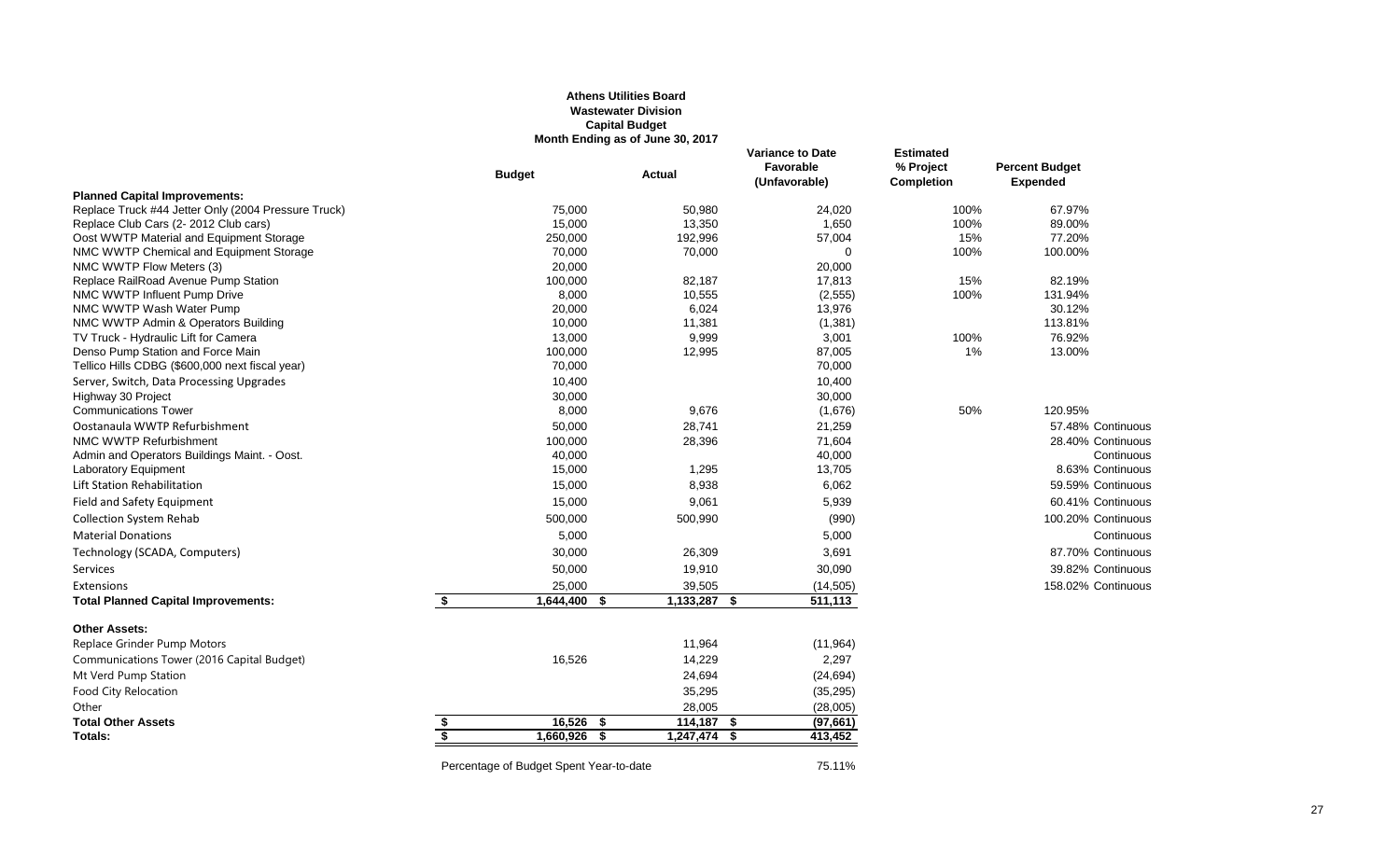## **ATHENS UTILITIES BOARD FIBER BALANCE SHEET June 30, 2017**

|                          |                   |                   |                                                |                          |                | Change         |
|--------------------------|-------------------|-------------------|------------------------------------------------|--------------------------|----------------|----------------|
| <b>Current Period</b>    | Year-to-Date      | Change from       |                                                | <b>Current Period</b>    | Prior          | from prior     |
| June 30, 2017            | <b>Prior Year</b> | <b>Prior Year</b> |                                                | <b>January 31, 2016</b>  | <b>Month</b>   | Month          |
|                          |                   |                   | <b>Assets</b>                                  |                          |                |                |
| 82,814.63                | 76,485.97         | 6,328.66          | Services                                       | 82,814.63                | 82,621.91      | 192.72         |
| 17,703.91                | 11,584.87         | 6,119.04          | Accumulated Depreciation                       | 17,703.91                | 17,193.99      | 509.92         |
| 65,110.72                | 64,901.10         | 209.62            | <b>Total Fixed Assets</b>                      | 65,110.72                | 65,427.92      | (317.20)       |
|                          |                   |                   | <b>Current Assets</b>                          |                          |                |                |
|                          |                   |                   |                                                |                          |                |                |
| 42,349.16                | 12,690.64         | 29,658.52         | Cash                                           | 42,349.16                | 39,951.64      | 2,397.52       |
| 500.00                   |                   | 500.00            | <b>Accounts Receivable</b>                     | 500.00                   | 250.00         | 250.00         |
| 42,849.16                | 12,690.64         | 30,158.52         | <b>Total Current Assets</b>                    | 42,849.16                | 40,201.64      | 2,647.52       |
| 107,959.88 \$            | 77,591.74 \$      | 30,368.14         | <b>Total Assets</b>                            | 107,959.88 \$            | 105,629.56 \$  | 2,330.32       |
|                          |                   |                   |                                                |                          |                |                |
|                          |                   |                   | Liabilities                                    |                          |                |                |
| $\overline{\phantom{a}}$ | $\sim$            | $\sim$            | Payable to Other Divisions                     | $\overline{\phantom{a}}$ | $\blacksquare$ | $\blacksquare$ |
|                          |                   |                   |                                                |                          |                |                |
| 107,959.88               | 77,591.74         | 30,368.14         | <b>Retained Earnings</b>                       | 107,959.88               | 105,629.56     | 2,330.32       |
| 107,959.88 \$            | 77,591.74 \$      | 30,368.14         | <b>Total Liabilities and Retained Earnings</b> | 107,959.88 \$            | 105,629.56 \$  | 2,330.32       |
|                          |                   |                   |                                                |                          |                |                |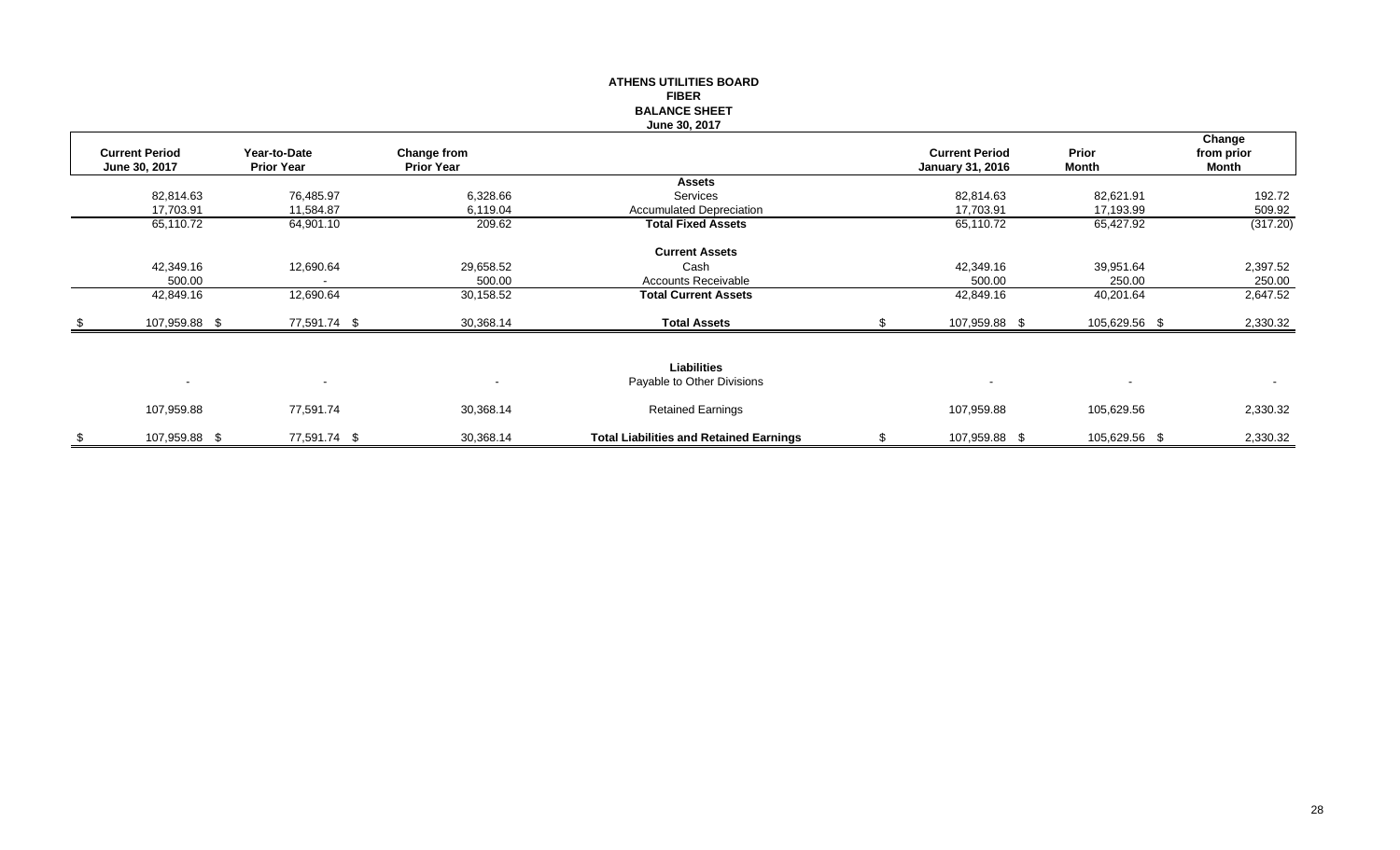|                               |                                   |                                        | June 30, 2017                                   |                                          |                                       |            |
|-------------------------------|-----------------------------------|----------------------------------------|-------------------------------------------------|------------------------------------------|---------------------------------------|------------|
| Year-to-Date<br>June 30, 2017 | Year-to-Date<br><b>Prior Year</b> | Variance<br>Favorable<br>(Unfavorable) |                                                 | Current<br><b>Month</b><br>June 30, 2017 | Current<br>Month<br><b>Prior Year</b> |            |
| 65,227.41                     | 44,418.00                         | 20,809.41                              | Revenue                                         | 6,837.41                                 | 4,264.00                              | 2.573.41   |
|                               |                                   |                                        | <b>Operating and Maintenance Expenses</b>       |                                          |                                       |            |
|                               | 365.00                            | 365.00                                 | Overhead Line Expense                           | $\overline{\phantom{a}}$                 | $\overline{\phantom{a}}$              | $\sim$     |
| 3,972.84                      | 3,972.84                          | $\overline{\phantom{a}}$               | Administrative and General Expense              | 331.07                                   | 331.07                                | $\sim$     |
| 24,857.75                     | 22,294.39                         | (2,563.36)                             | <b>Telecom Expense</b>                          | 3,678.07                                 | 1,853.62                              | (1,824.45) |
| 28,830.59 \$                  | 26,632.23 \$                      | (2, 198.36)                            | <b>Total Operating and Maintenance Expenses</b> | 4,009.14 \$                              | 2,184.69 \$                           | (1,824.45) |
| 90.36                         | 14.39                             | 75.97                                  | Interest Income                                 | 11.97                                    | 3.08                                  | 8.89       |
|                               |                                   |                                        | <b>Other Operating Expense</b>                  |                                          |                                       |            |
| 6,119.04                      | 5,481.21                          | (637.83)                               | <b>Depreciation Expense</b>                     | 509.92                                   | 461.55                                | (48.37)    |
| \$<br>30,368.14 \$            | 12,318.95 \$                      | 18.049.19                              | Net Income                                      | 2,330.32 \$                              | 1,620.84 \$                           | 709.48     |

## Athens Utilities Board Profit and Loss Statement - Fiber